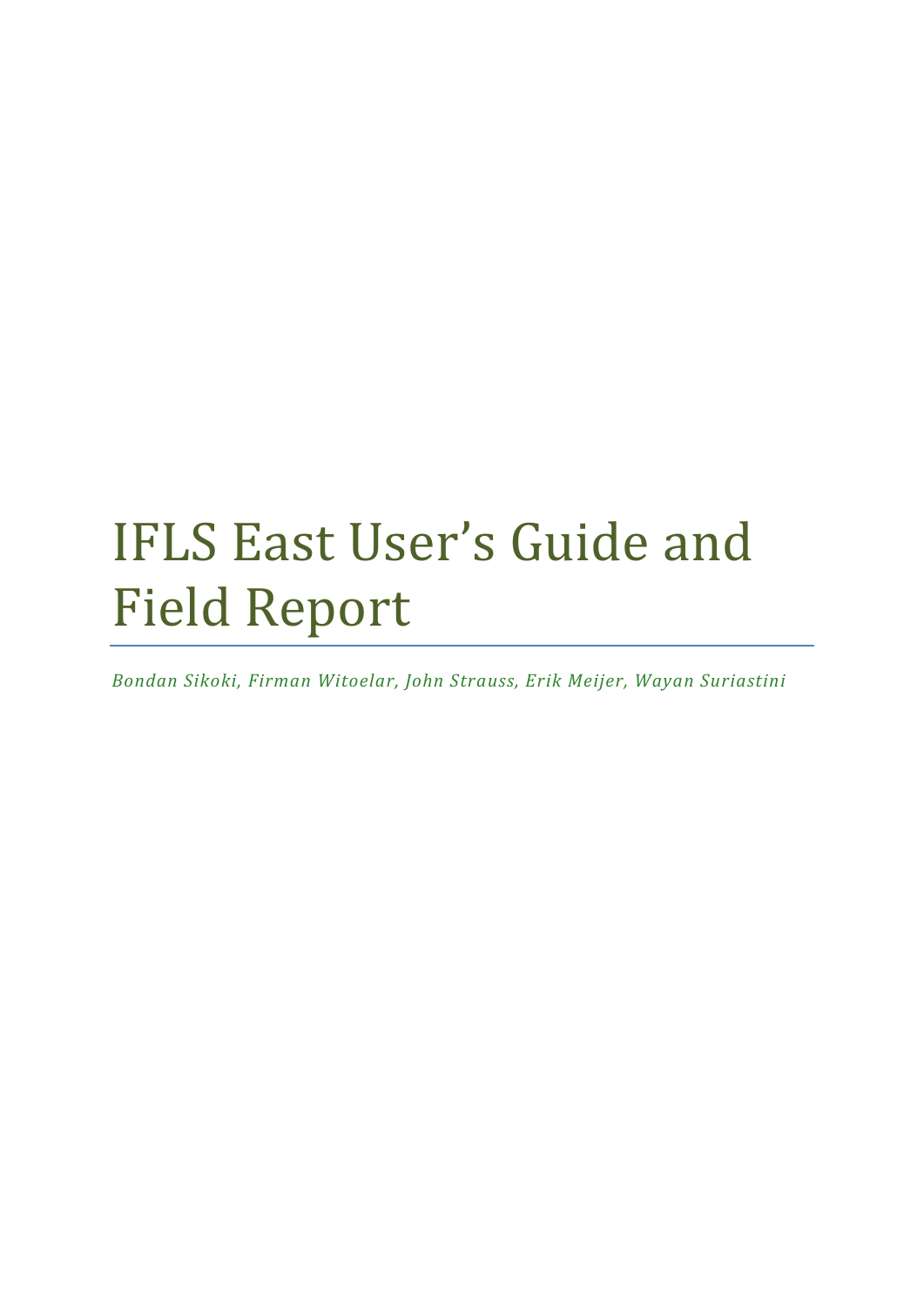## **INDONESIA FAMILY LIFE SURVEY – EAST User's Guide and Field Report**

**Bondan Sikoki\* Firman Witoelar\* John Strauss‡ Erik Meijer‡ Wayan Suriastini\***

**December 2013** 

**\* SurveyMETER ‡University of Southern California**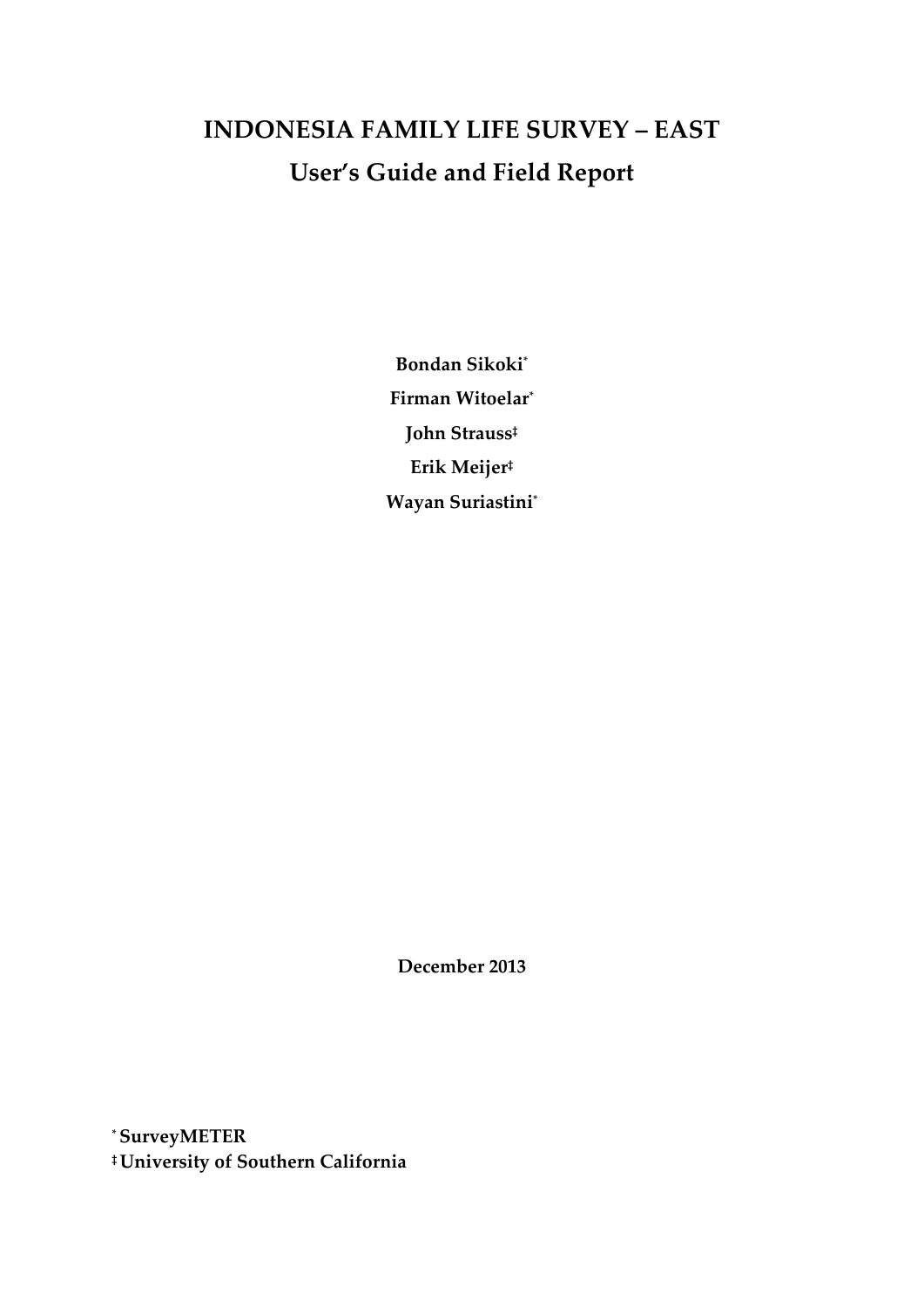## **Preface**

This document describes the design and implementation and provides a preview of some key results of the Indonesia Family Life Survey East 2012.

The Indonesia Family Life Survey East 2012 is a large scale multi-topic household and community survey of living conditions that was conducted to cover the eastern provinces in Indonesia. It is based on the Indonesia Family Life Survey (IFLS), fielded by the RAND Corporation in collaboration with Survey METER. It collects data on individuals, their households, the communities in which they live as well as the health and education facilities in those communities. The survey was administered in 2012 to around 10,000 individuals in around 2,500 households living in 99 communities (enumeration areas) that are spread in seven provinces in eastern part of Indonesia: Nusa Tenggara Timur, Kalimantan Timur, Sulawesi Tenggara, Maluku, Maluku Utara, Papua Barat and Papua.

IFLS East was conducted by SurveyMETER on behalf of TNP2K, PRSF, and Australian Aid. Funding for project was provided by [funding/contract number]

The IFLS East public-use file documentation will be of interest to policymakers concerned about living conditions in nations like Indonesia, to researchers who are considering using or are already using the IFLS East data, and to those studying the design and conduct of large-scale panel household and community surveys. Updates regarding the IFLS East database subsequent to publication of this volume will appear at the IFLS East website, hosted by SurveyMETER at http://surveymeter.org/.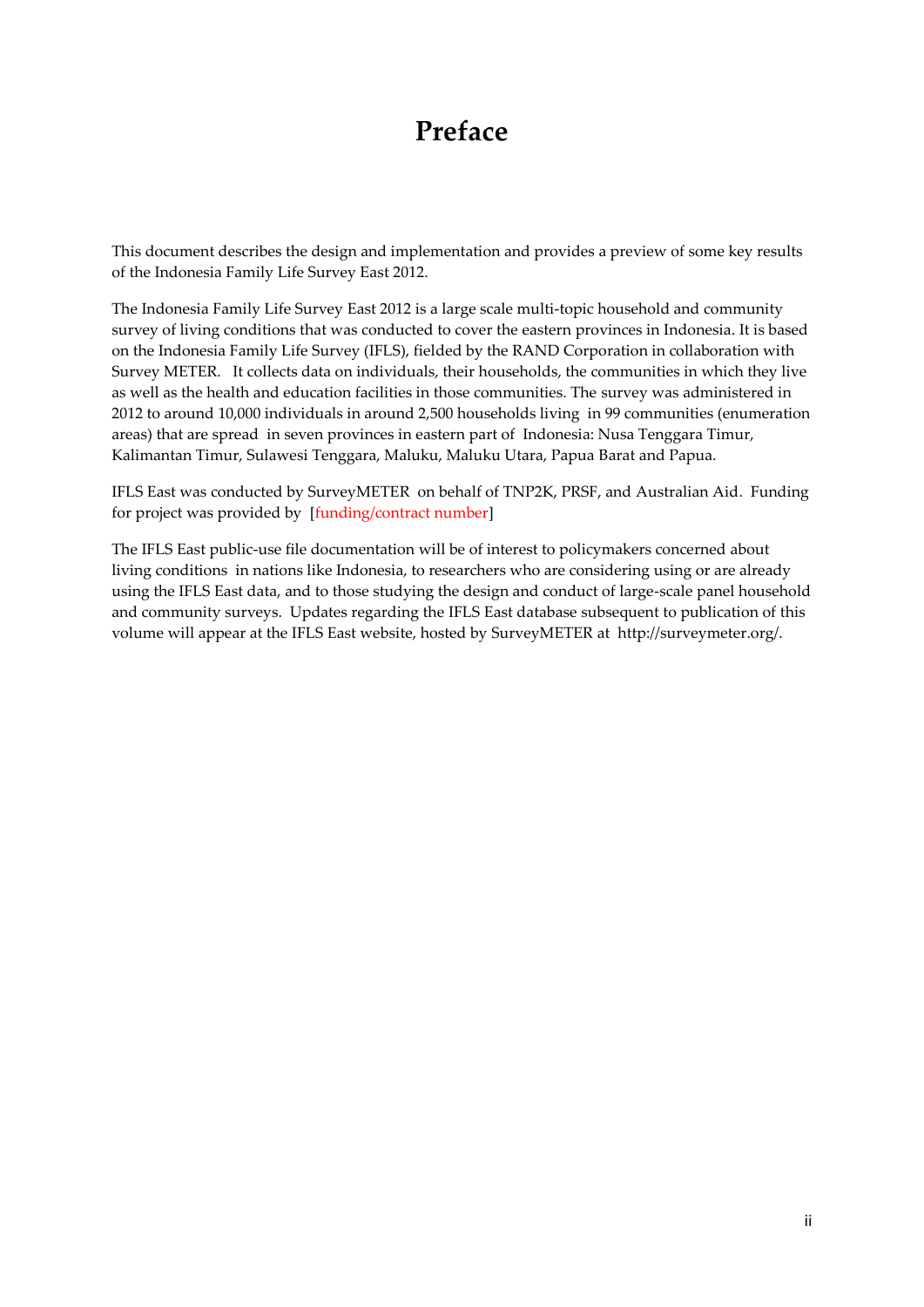#### Table of contents

## Appendix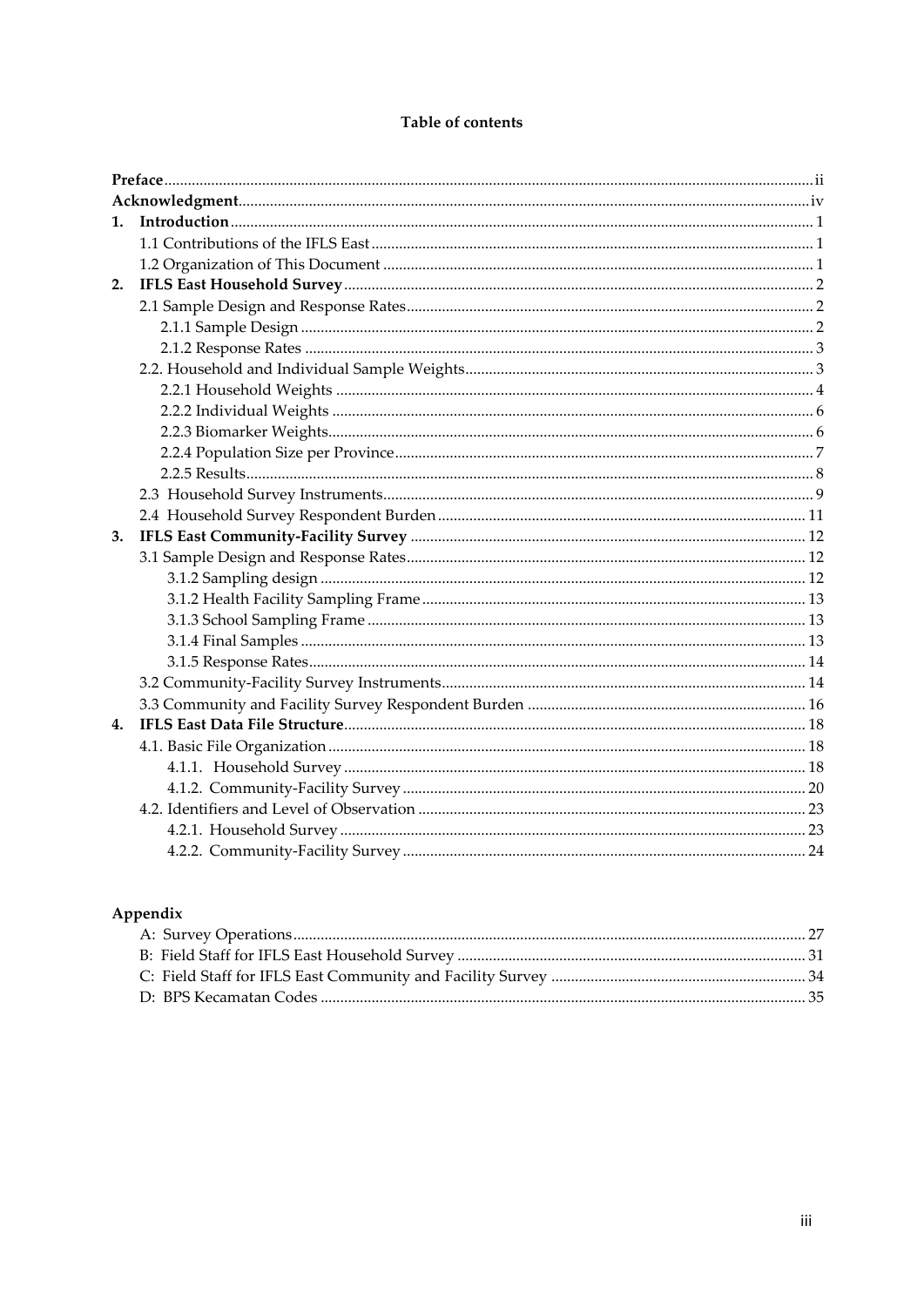#### **Acknowledgement**

IFLS East 2012 was conducted by SurveyMETER on behalf of TNP2K, PRSF, and Australian Aid (need funding/contract number) Bondan Sikoki (SurveyMETER) was the research director, and Ni Wayan Suriastini (SurveyMETER) was the co-director.

IFLS East is heavily based on the Indonesia Family Life Survey (IFLS), fielded by RAND Corporation. Initial work for the survey design of the IFLS East was conducted by John Strauss (University of Southern California), Bondan Sikoki (SurveyMETER), Firman Witoelar (SurveyMETER), and Erik Meijer (University of Southern California) in 2009. This exploratory work was facilitated by Claudia Rokx and John Giles (World Bank) and the funding was provided by Australian Aid (Funding Agreement Deed 47464).

The preparation for the IFLS East fieldwork started in early 2012. The survey design and instruments of the IFLS East were based on the Indonesia Family Life Surveys conducted by RAND Corporation. In particular the IFLS East survey instruments are based on IFLS 4 that was conducted by RAND Corporation, SurveyMETER, and PSKK UGM in 2007. Strauss, Sikoki, Witoelar, and Elan Satriawan (TNP2K) were responsible for the questionnaire development. John Giles (The World Bank) and Pandu Harimurti (The World Bank) provided valuable contributions. Witoelar's work on the preparation and the fieldwork of IFLS East was supported by the Knowledge for Change Program at the World Bank.

The sampling design for the IFLS East was developed by Erik Meijer (USC) with inputs from Strauss. Meijer was also responsible for constructing the sample weights with inputs from Strauss, Witoelar, and the field team.

During the preparation and throughout the fieldwork, SurveyM ETER coordinated closely with Fiona Howell (TNP2K), Patrick Sweeting (PRSF), and Peter Riddle-Care (PRSF). From SurveyMETER, six staff played important roles in the fieldwork. Dani Alfah coordinated the household listing. Edy Purwanto was the survey coordinator for the HH survey, and Nasirudin Rais was the survey coordinator for the CF Survey. Nur Suci Arnashanti. Amalia Rifana Widiastuti, and Danang Prasetya were responsible for writing the data entry programs and managing the field data. Danang Prasetya (SurveyMETER) was the programmer responsible for preparing the data for public use under the supervision of Witoelar.

The success of the fieldwork is largely a reflection of the diligence, persistence and commitment to quality of the interviewers, supervisors, field coordinators and the support staff at SurveyMETER's headquarters in Yogyakarta. Their names are listed in the Appendix E.

The survey is indebted to all of the respondents both in households and communities for graciously agreeing to participate. Without their being willing to share their valuable time this survey could not have been successful.

Finally, we would like to acknowledge valuable inputs and comments from Elan Satriawan, Jan Priebe, and Rizal Adi Prima of TNP2K on this report. All errors are our own.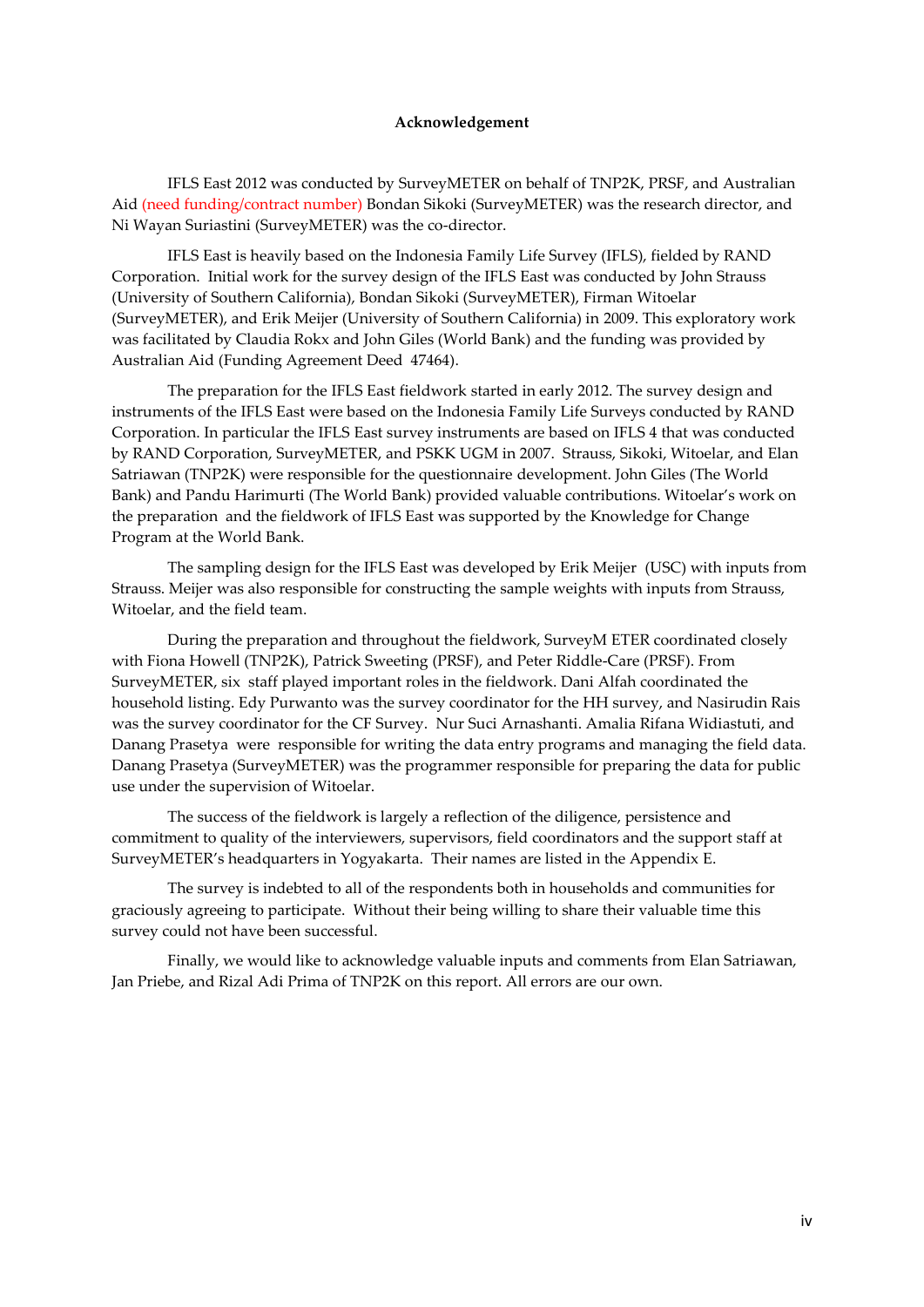#### **1. Introduction**

#### **1.1 IFLS East Contributions**

The Indonesia Family Life Survey East 2012 is a large scale multi-topic household and community survey of living conditions that was conducted to cover the Eastern provinces in Indonesia. The IFLS East was conducted by SurveyMETER on behalf of TNP2K, PRSF, and the Australian Aid and is modeled after the long running IFLS that was fielded in 1993, 1997, 2000, and 2007 by RAND Corporation.

When the original IFLS was first fielded in 1993, the baseline survey covered 13 provinces of Indonesia and excluded most of the eastern part of Indonesia.<sup>1</sup> This decision was primarily based on cost and security considerations. At the time, the population of the provinces represented by IFLS accounted for 83% of the population of Indonesia. Since then, publicly available data from the four rounds of IFLS have been used in research conducted by international scholars and appeared in peerreviewed journals. The IFLS data have also been used to inform policy makers (the Government of Indonesia) and researchers at donor institutions interested in micro-level analysis of the Indonesian population.

The IFLS East was conducted out of recognition that for the eastern part of Indonesia, comparable data do not exist. For policy makers, this gap in data availability is significant especially since there is a growing need to promote more balanced development and extend development benefits to the less developed eastern province. The availability of high quality longitudinal household data for the eastern part of Indonesia would also be of high scientific value since it will provide a great deal of opportunity for researchers to gain understanding about household and individual outcomes and well-being in the eastern part of Indonesia. This is important since many experts have argued that households in the eastern provinces tend to be poorer and they are poorer in different ways from those in the western part of Indonesia (see for example, Booth 2004, Hill et al 2008).

The IFLS East 2012 covers 7 provinces in Eastern Indonesia: Nusa Tenggara Timur, Kalimantan Timur, Sulawesi Tenggara, Maluku, Maluku Utara, Papua Barat and Papua. Similar to the IFLS, the IFLS East also consists of two components: the household survey and the community survey. The Household Survey of the IFLS East builds on a well-developed set of questionnaires from past IFLS surveys. Information collected in the Household Survey include: household consumption and assets; income, work and retirement experiences; intergenerational transfers of time, goods and money; individual health outcomes, including biomarkers and survival; health care utilization; living arrangements Innovations in the cognitive, health, and subjective well-being domains that were introduced to the most recent round of the IFLS (2007) are also included in IFLS East.

In the Community and Facility survey, information about the characteristics of the 99 villages (99 EAs) were collected. The community-level component consists of interviews with village leaders and elders concerning the history, economic infrastructure, and physical infrastructure of the community (e.g., epidemics and natural disasters, average wage rates, condition of roads, electric services, and the environment). The facility component consists of visits to probabilistically sampled health and school facilities in order to collect information on the quality, availability, and prices of health and education services.

#### **1.2 Organization of this document**

 $\overline{a}$ 

<sup>1</sup> The IFLS 1993 covered four provinces in Sumatra (Sumatra Utara, Sumatra Barat, Sumatra Selatan, and Lampung), all five of the Javanese provinces (DKI Jakarta, Jawa Barat, Jawa Tengah, DI Yogyakarta, and Jawa Timur), and four provinces covering the remaining major island groups (Bali, Nusa Tenggara Barat, Kalimantan, Selatan, and Sulawesi Selatan).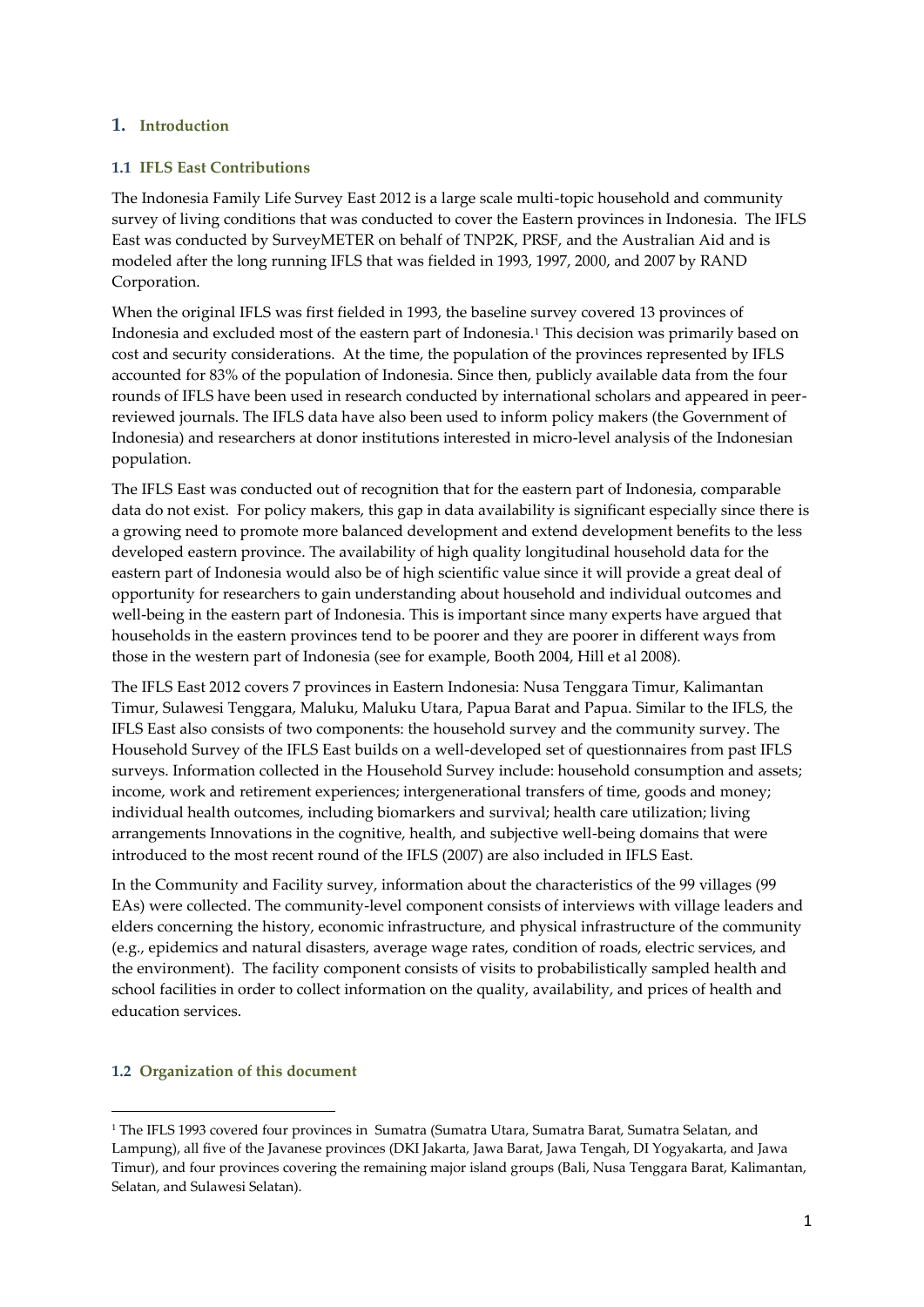The next section, Section 2 describes the Household Survey component, starting with the sampling design, response rates, and providing summary of the survey contents as well as the burden to the respondents. This section also discusses how the household, individual, and biomarkers sampling weights were constructed. Section 3 describes the Community and Facility Survey component. Finally, section 4 describes the data organization.

Appendix A describes the Survey Operations of IFLS East including the timeline of the project. The names of IFLS East field workers are listed in Appendices B and C. Appendix D list the BPS Codes of the kecamatan are listed in Appendix B.

#### **2. IFLS East Household Survey**

#### **2.1 Sampling design and Response Rates**

#### *2.1.1 Sampling design*

 $\overline{a}$ 

Sampling for the IFLS East was done in several stages. In the first stage, we drew one province each from Kalimantan and Sulawesi, from the provinces that are not covered by the original IFLS. Also, we excluded Sulawesi Tengah (Central Sulawesi) from consideration because of safety issues. This left three provinces each from Kalimantan and Sulawesi and each of these three was given equal probability. The province that was thus drawn from Kalimantan was Kalimantan Timur (East Kalimantan) and the province drawn from Sulawesi was Sulawesi Tenggara (Southeast Sulawesi). The provinces Nusa Tenggara Timur (East Nusa Tenggara), Maluku, Maluku Utara (North Maluku), Papua Barat (West Papua), and Papua were selected without sampling. The map below shows the provinces covered by the survey.



#### **Figure 1. IFLS East Provinces**

In the second stage, 14 villages were drawn from each province. We drew these villages from the SUSENAS 2010 data set.<sup>2</sup> Originally, we intended to sample census blocks from SUSENAS, which are smaller and more homogeneous in size, but we were unable to obtain the boundaries of the census blocks, and therefore we used the next higher level, which is the village or urban village level (desa/kelurahan), which we will simply call village. We listed all villages in the selected provinces in

<sup>2</sup> BPS conducted two SUSENAS rounds in 2010. The sampling frame for the IFLS East is from the July 2010 round.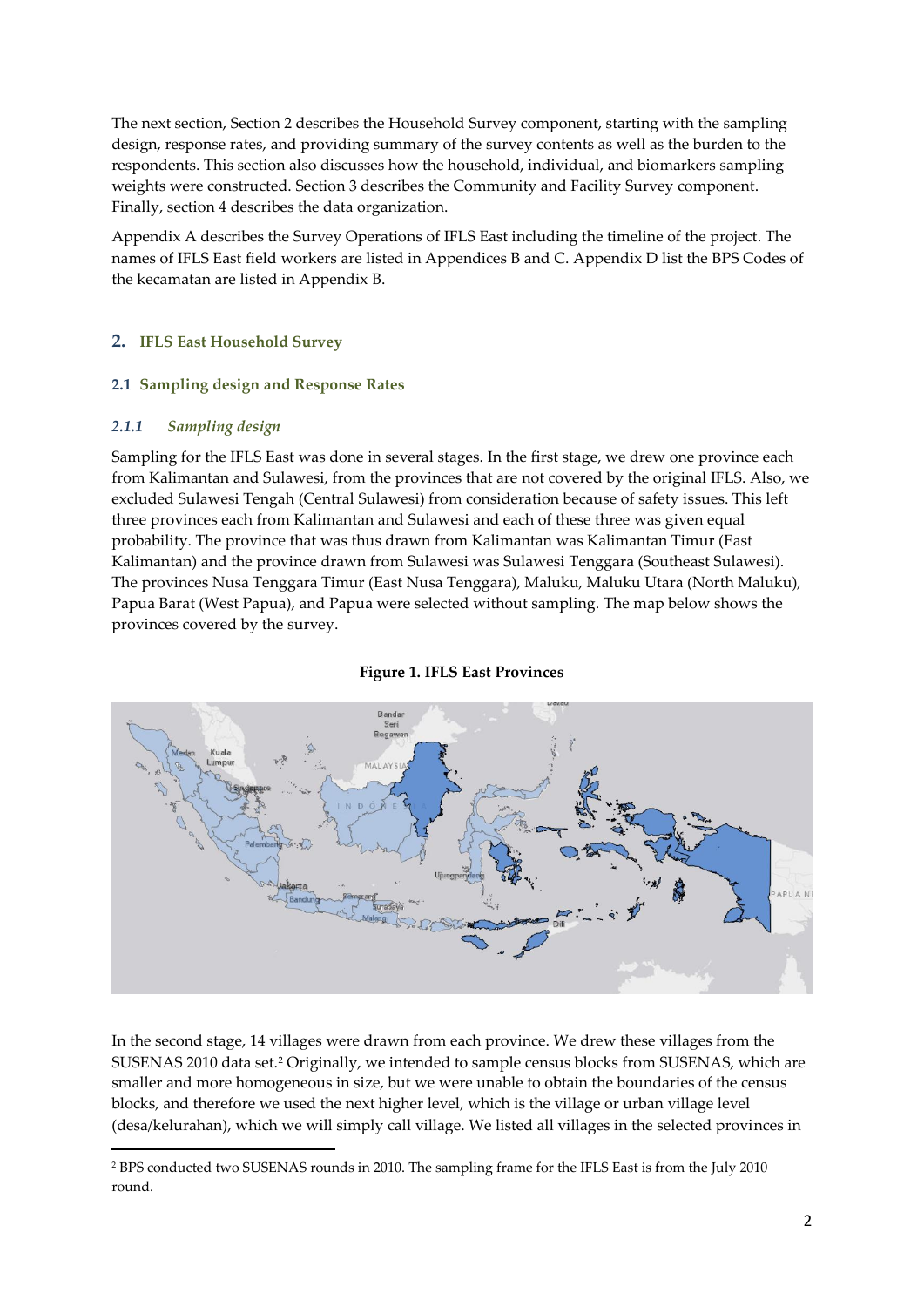SUSENAS 2010 and drew 14 from each province without replacement and with equal probability. Unfortunately, we had to drop some of the selected villages in Papua because of safety issues and one because of its remoteness and inaccessibility. In these cases, we drew replacement villages. In Papua, there was one village that was drawn into the sample, but in which the village leaders refused to participate in the community-facility survey. We included this village in the household survey, but we also added a replacement village (in both the household and community-facility surveys) to compensate and thus the total number of villages selected in Papua is 15.

In the third stage, an enumerator visited the selected village. The goal here was to identify an administrative unit level that would be roughly comparable to the census block level in size. We used a target of 100-150 households. Villages are typically subdivided in multiple levels of smaller administrative units. A typical subdivision of a village would include a number of *dusun* (hamlet), below which there are *Rukun Warga* (RW; communities), which itself are subdivided into *Rukun Tetangga* (RT; neighborhoods). The enumerator asked the head of the village for estimates of the average number of households per unit at each level. The highest level where the average number of households was less than 150 was selected. Once the level was selected, an inventory was made of the units at this level. These were called SLS (*Satuan Lingkungan Setempat*; Smallest Local Area Unit). The enumerator obtained estimates of the number of households in each SLS. The next step was to combine SLSs that were too small (less than 100 households) with one or more geographically adjacent SLSs to arrive at a unit that had at least 100 households. The result after this step was a number of *SLS groups* in each village. Often, an SLS group would consist of only one SLS, but in many other cases, an SLS group would consist of 2-4 SLSs. The final step at this stage was to select one SLS group from each village. This was one using a pre-generated table with for each potential number of SLS groups a random integer between 1 and this number. For example, with 2 SLS groups, the random integer was 1, so the first SLS group was selected, and with 5 SLS groups, the random integer was 3, so the third SLS group was selected.

In the fourth stage, the enumerator visited the selected SLS group in the village, and compiled a household listing by visiting all households. Subsequently, we drew a simple random sample without replacement of 30 households in rural villages, or 20 households in urban villages, from this listing. In case of refusals or failure to contact, we drew replacement households until the target was reached.

In contrast with the original IFLS, all household members of the selected households are included in the sample. If a household member was unable to respond, because of health, cognitive, or other reasons, a *proxy interview* was conducted with an informant, typically another household member. Children under the age of 11 were not interviewed themselves, but their parents were interviewed about them. All household members were also eligible for the biomarker data collection.

We kept sampling households until a specified number households was interviewed in each village, unless the number of households in the village was so small that there were no households left. We follow AAPOR (2011, pp. 11-12) and include all interviewed households in the numerator and all selected households, whether initially selected or selected as substitutes, in the denominator. Thus, abstracting from the mentioned (rare) case of small villages, the household response rate has a nonrandom numerator and a random denominator, which is the opposite of a typical textbook case.

#### *2.1.2 Response rates*

The total number of households thus selected was 3,159 and the total number of households that provided at least a partial interview was 2,547. Hence, the household response rate was 80.6%. These 2,547 households jointly had 10,887 household members, of which 10,759 (98.8%) provided at least a partial interview and 9,929 (91.2%) were measured in the biomarker module. Partial interviews are rare, so whether or not we include them has no noticeable impact. We included them.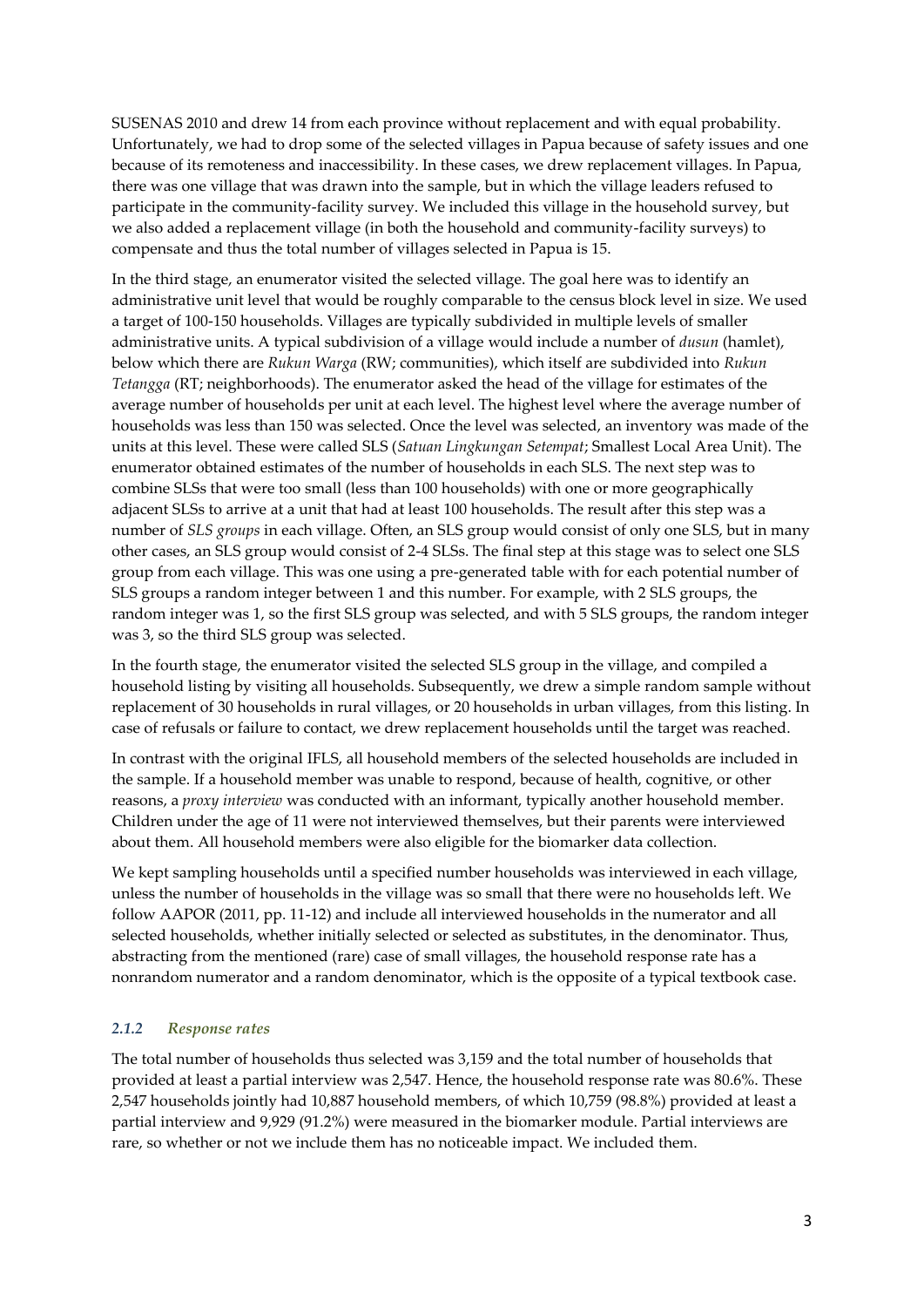Table 2.1 breaks down the response rates by province. Four reasons of household nonresponse were recorded: (1) respondent not at home or not found; (2) respondent was seriously ill; (3) respondent refused; and (4) other reasons. Of the 612 nonresponding households, 201 (32.8%) were noncontacts, 13 (2.3%) due to illness, 219 (35.8%) refusals, and 178 (29.1%) other. Household response rates were lower in urban areas, but there was some variation across provinces. Table 2.2 shows the distribution of nonresponse reasons by province and urbanicity.

| Table 2.1. Response rates by province               |               |                          |                         |  |  |  |
|-----------------------------------------------------|---------------|--------------------------|-------------------------|--|--|--|
| Household<br>Conditional on household participating |               |                          |                         |  |  |  |
| Province                                            | response rate | individual response rate | biomarker response rate |  |  |  |
| Nusa Tenggara Timur                                 | 85.0          | 99.2                     | 95.9                    |  |  |  |
| Kalimantan Timur                                    | 73.8          | 97.5                     | 90.8                    |  |  |  |
| Sulawesi Tenggara                                   | 82.1          | 99.6                     | 94.4                    |  |  |  |
| Maluku                                              | 83.3          | 99.5                     | 92.7                    |  |  |  |
| Maluku Utara                                        | 79.7          | 98.5                     | 86.7                    |  |  |  |
| Papua Barat                                         | 84.4          | 98.8                     | 89.2                    |  |  |  |
| Papua                                               | 76.0          | 97.8                     | 88.0                    |  |  |  |
| Total                                               | 80.5          | 98.8                     | 91.2                    |  |  |  |

| Table 2.2 Nonresponse reasons by province and urbanicity |         |         |       |         |         |       |  |  |
|----------------------------------------------------------|---------|---------|-------|---------|---------|-------|--|--|
|                                                          |         | Rural   |       | Urban   |         |       |  |  |
| Province                                                 | No      | Refuse/ | Other | No      | Refuse/ | Other |  |  |
|                                                          | contact | sick    |       | contact | sick    |       |  |  |
| Nusa Tenggara Timur                                      | 3.1     | 1.7     | 9.4   | 3.1     | 9.4     | 4.2   |  |  |
| Kalimantan Timur                                         | 0.0     | 3.0     | 6.1   | 5.4     | 15.5    | 8.7   |  |  |
| Sulawesi Tenggara                                        | 6.6     | 3.2     | 3.2   | 12.5    | 15.6    | 9.4   |  |  |
| Maluku                                                   | 9.6     | 4.5     | 0.8   | 9.7     | 10.7    | 1.9   |  |  |
| Maluku Utara                                             | 6.0     | 4.8     | 6.7   | 4.0     | 10.1    | 12.1  |  |  |
| Papua Barat                                              | 4.8     | 7.0     | 5.4   | 1.1     | 2.2     | 6.7   |  |  |
| Papua                                                    | 7.2     | 7.8     | 4.0   | 13.2    | 17.4    | 3.6   |  |  |

#### **2.2 Household and Individual Sample Weights**

As usual with survey data, we have to supply a set of sampling weights that allows researchers to estimate population characteristics of interest. The sampling weight of a household or individual is inversely proportional to the probability of being included in the sample. Here, we discuss how we compute this. Because our sampling was stratified by province, all computations are done separately by province. To simplify notation, we do not explicitly indicate this dependence on province in the expressions below.

#### *2.2.1 Household weights*

The household weight of household *h* can be written as  $w_h = C/p_h$ , where *C* is a constant and  $p_h$  is the probability that the household was included in the sample. The latter is equal to  $p_h = p_1 p_2 p_3 p_4$ , where

- $p_1$  is the probability that the village was included in the SUSENAS 2010 sample. This is discussed below.
- $p_2$  is the probability that the village was included in the IFLS East sample given that it was included in the SUSENAS 2010 sample. According to our sampling design, this is 14 divided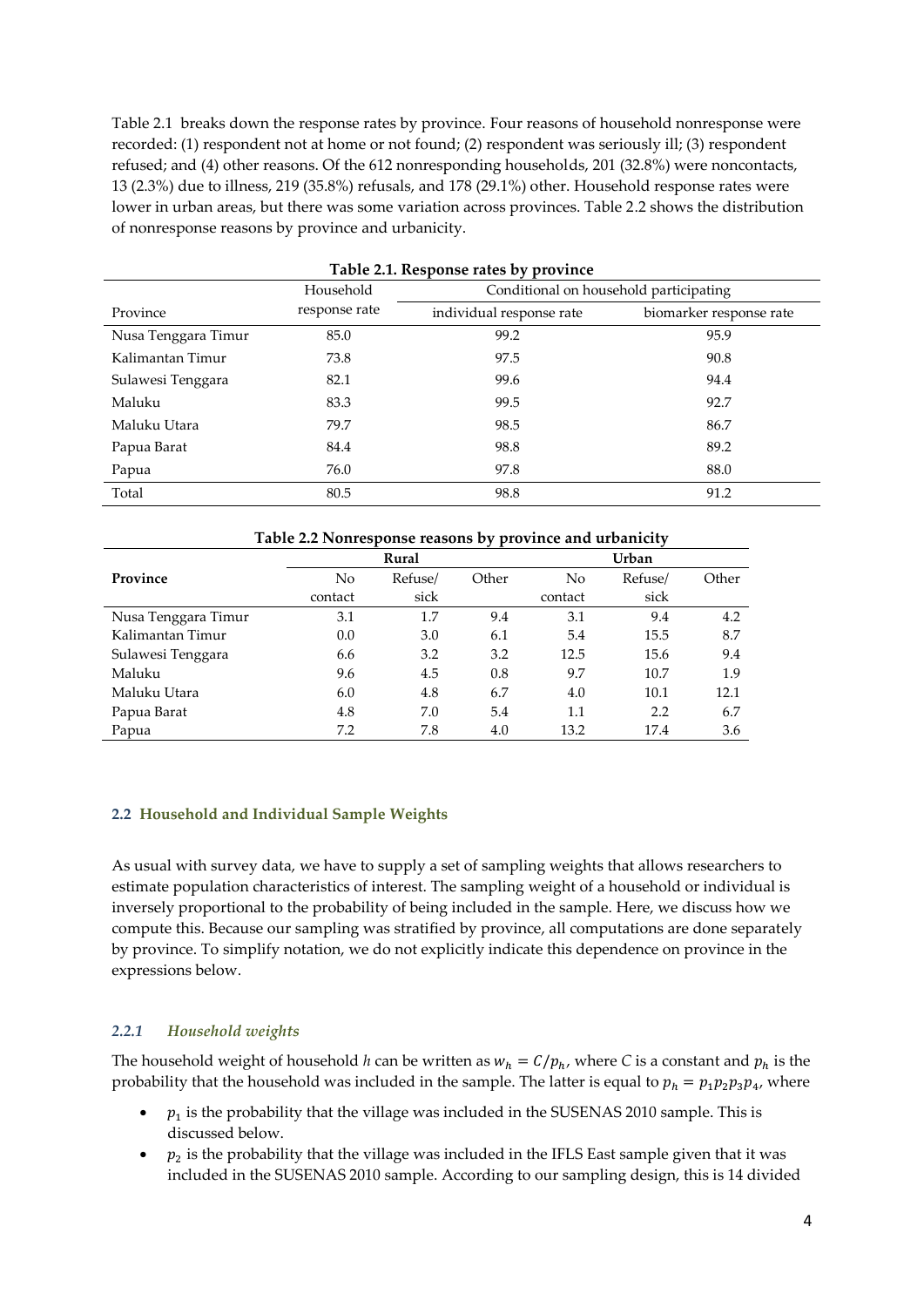by the number of villages in the province in the SUSENAS 2010 sample. Note, however, that in Papua, we ended up with 15 villages, so we use 15 in the numerator. Strictly speaking, all villages in Papua that were deemed insecure and were (or would be) therefore excluded should be removed from the denominator and the sample would need to be interpreted as representative of all safe areas in Papua. However, for most purposes, this is an awkward population and therefore we do include these in the denominator, and implicitly assume that villages in the safe areas are representative of villages in the unsafe areas as well. The unsafe areas are mostly in the western part of Papua province or in the central mountain range, or both. We do have some villages in the western part in the sample, as well as some villages in the mountains, so we assume that for most purposes, our sample can be viewed as representative of the whole province. However, for questions that are closely related to safety, this will not be the case.

- $p_3$  is the probability that the SLS group was included in the IFLS East sample given that the village was included. This is the reciprocal of the number of SLS groups in the village.
- $p_4$  is the probability that the household was included in the IFLS East sample given that the SLS group was included. In our sampling design, each household in the SLS group is equally likely to be targeted for interviewing. We assume that all households in the SLS group are also equally likely to respond when targeted. Hence, each household within the SLS group has the same probability of being interviewed. Therefore,  $p_4$  is the number of households in the SLS group in the sample divided by the number of households in the SLS group in the population. The latter was obtained from the household listing.

To compute the first factor,  $p_1$ , the probability that the village was included in the SUSENAS 2010 sample, we proceed as follows. We assume that the SUSENAS household weights were computed using similar (well-established) principles, that is, that the SUSENAS household weight variable "wert" is proportional to the inverse probability of being included in the sample. The SUSENAS household weight can thus be written as  $w_h^S = A/(p_{h|k}^S p_k^S)$ , where A is a constant,  $p_{h|k}^S$  is the probability that a household was in the SUSENAS sample given that the census block was in the sample, and  $p_k^S$  is the probability that the census block was in the SUSENAS sample. We found that the weights are constant within SUSENAS's census blocks ("kode sampel"), so  $p_{h|k}^S$  is simply the number of households in the census block in the sample divided by the number of households in the census block in the population,  $p_{h|k}^S = n_k^S/N_k$ . We assume that all census blocks have the same number of households, that is,  $N_k = M$ , say. This is approximately the case with  $M = 100$  (Badan Pusat Statistik, 2012). It follows that the probability  $p_k^S$  that census block *k* is in the SUSENAS sample is equal to  $p_k^S = AM/(n_k^S w_h^S)$ , with  $w_h^S$  constant within the census block. The number  $n_k^S$  in the sample is almost always 16. Further study shows that the weights  $w_h^S$  only vary between provinces and between urban and rural areas. Because the whole village has the same urbanicity, we interpret this to mean that all census blocks in the village have the same probability  $p_k^S$  of being in the sample, and numbers of households less than 16 are due to nonresponse for which the weights have not been adjusted. Therefore, we use  $n_k^S = 16$  in all our computations. Although in the whole SUSENAS, there are some villages with more than one census block, this does not occur in the provinces selected for the IFLS East. Consequently, the probability that village *v* is in the SUSENAS sample can be accurately approximated by  $p_1 \approx K_v A M/(16 w_v^S)$ , where  $K_v$  is the number of census blocks in the village, which is equal to  $N_v/M$ , where  $N_v$  is the number of households in the village, and we have written  $w_v^S$  instead of  $w_h^S$  to stress that this weight is the same for all households within the village. An estimate of  $N_v$  is obtained from the sum (over all SLS's in the village) of the estimates of the number of households per SLS as provided by our informant. Note that *M* drops out of the formula. The factor *A* does not vary within province and only affects the overall scaling of the weights within province and can be subsumed in the constant *C*.

Summarizing, the household weights are computed as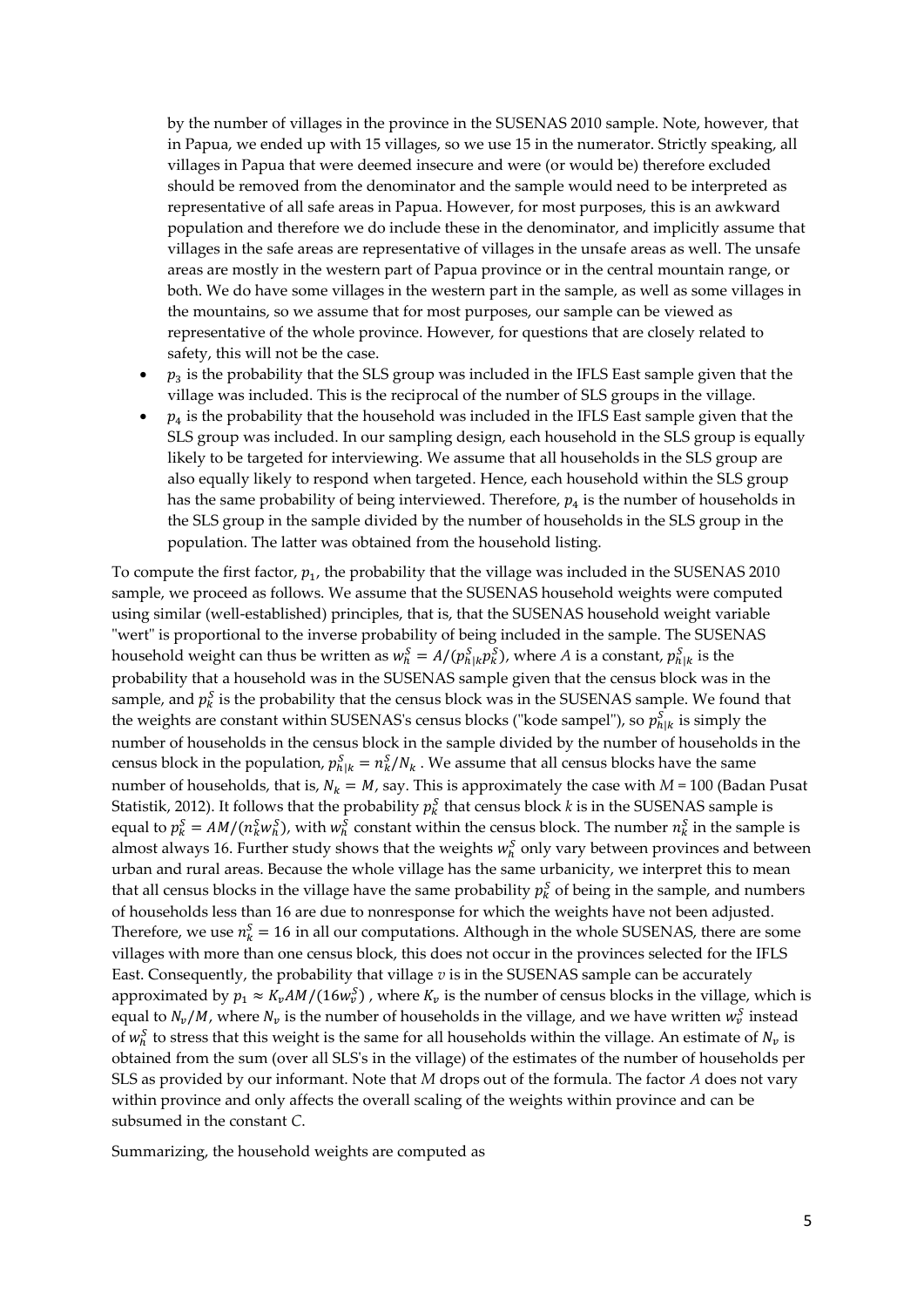$$
w_h = C \left(\frac{16w_v^S}{N_v}\right) \left(\frac{L^S}{L}\right) (H_v) \left(\frac{N_g}{n_g}\right),\tag{1}
$$

where L is the number of villages in the province in the IFLS East sample  $(14 \text{ or } 15)$ ,  $L<sup>S</sup>$  is the number of villages in the province in the SUSENAS 2010 sample,  $H<sub>v</sub>$  is the number of SLS groups in the village,  $n_q$  is the number of households in the selected SLS group in the sample, and  $N_q$  is the number of households in the selected SLS group in the population (household listing). We choose the constant *C* such that the sum of the individual weights to be discussed below equals the population size in the province.

In cases where  $H_v$  or  $N_g$  are missing, we proceed as if all SLS groups in the village have the same number of households, so  $N_g$  is a constant within the village, and thus  $N_v = H_v N_g$ . With this assumption, all three drop out of the equation (1). There was a village with the number of households of only one SLS out of 17 missing. For this village, we computed population size  $N_{\nu}$  by imputing the mean number of households of the other 16 SLS's for this SLS. This is a weaker assumption than assuming that all SLS's have the same size.

#### *2.2.2 Individual weights*

The individual weights are constructed in the same way as the household weights. The principle again is that  $w_i = C/p_i$ , where  $w_i$  is the individual weight and  $p_i$  is the probability that the individual is in the sample. The latter is equal to  $p_i = p_h p_{i|h}$ , with  $p_h$  the probability that the household is in the sample as discussed above and  $p_{i|h}$  the probability that the individual is in the sample given that the household is in the sample. Conditional on household participation, the participation rate of individual household members is very high, 98.82%. There are some slight differences in conditional individual response rates by observable characteristics (e.g., for separated or divorced individuals, it is slightly over 95%), but these are minor. Therefore, we proceed by assuming that  $p_{i,h}$  is a constant equal to 0.9882 and thus compute individual weights as  $w_i = C/(0.9882 p_h) = w_h/0.9882$ . To determine the value of *C*, we compute the sum of these individual weights across all responding individuals in a province and choose *C* such that this sum of the weights equals the population size in the province in 2012.

#### *2.2.3 Biomarker weights*

The individual weights are intended for usage of any analysis at the individual level. However, the fraction of individuals for which we have biomarker data conditional on their household participating is a bit lower, 91.20%. There is also more variation across individual characteristics. For example, it is 81% for separated individuals versus 92% for married individuals, and 80% for individuals age 70 and over versus 95% for individuals age 5-14. Therefore, we have constructed separate weights for usage in analyses with the biomarker data. To this end, we have estimated a logit model for participation in the biomarker module, with covariates province interacted with urbanicity, sex interacted with age group (0-4, 5-14, 15-29, 30-49, 50-69, and 70+), and marital status (never married, married, separated, divorced, widowed). We also experimented with other specifications, such as including lower geographic levels or including education dummies, but these were less satisfactory for practical or statistical reasons. Table 2.3 presents the estimation results of the preferred model. We use the predicted probability of this model as the value  $p_{i|h}^{\mu}$  in constructing the biomarker weights, which are computed as  $w_i^B = w_h / p_{i|h}^B$ .

> **Table 2.3.** Estimation results from a logit model for biomarker response conditional on household participation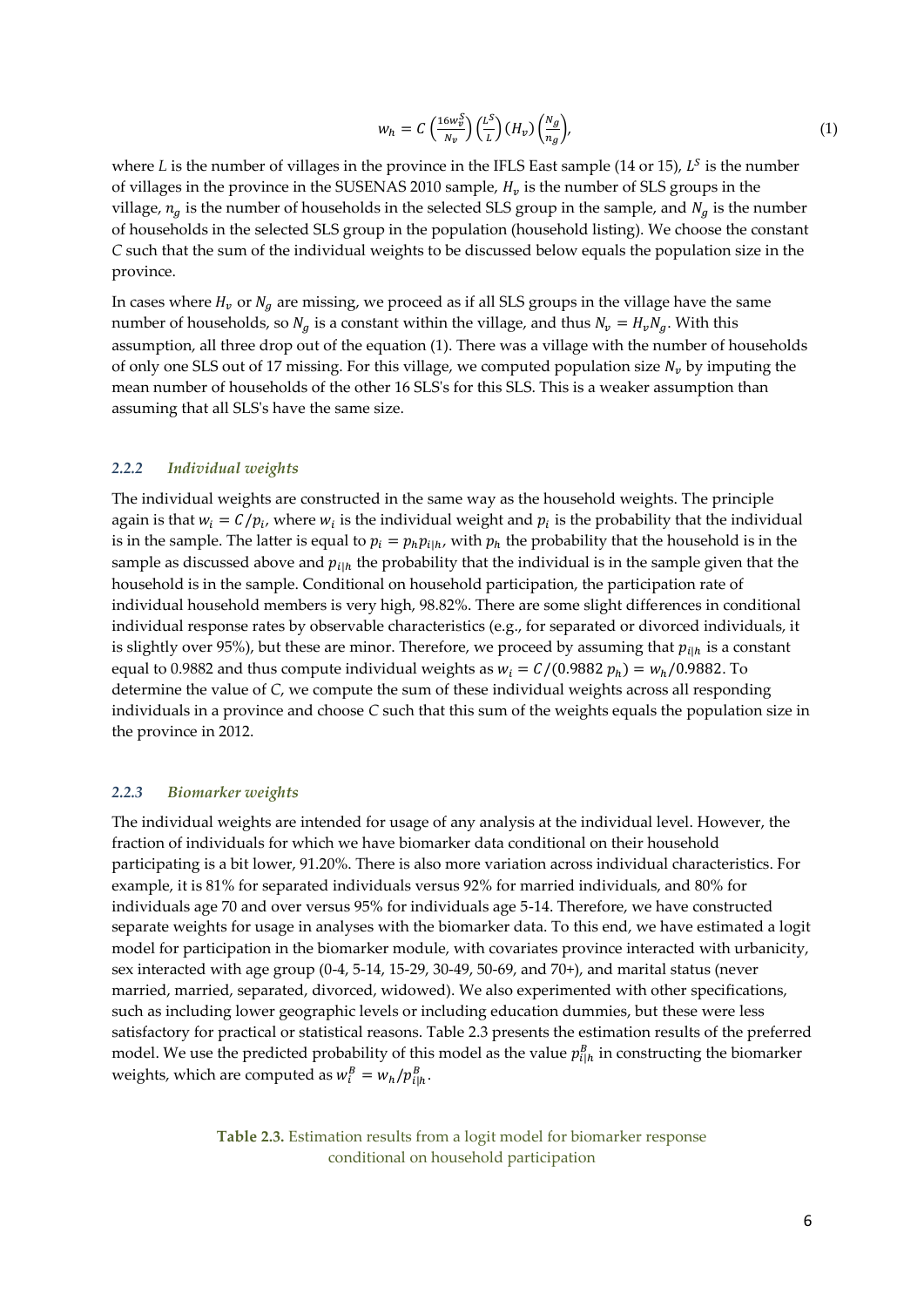| Covariate           | Coefficient | s.e.        | t-value | $p$ -value |
|---------------------|-------------|-------------|---------|------------|
| Province            |             |             |         |            |
| Nusa Tenggara Timur | 0.000       | (reference) |         |            |
| Kalimantan Timur    | $-0.882$    | 0.292       | $-3.0$  | 0.0020     |
| Sulawesi Tenggara   | $-0.233$    | 0.183       | $-1.3$  | 0.2010     |
| Maluku              | $-0.656$    | 0.169       | $-3.9$  | 0.0000     |
| Maluku Utara        | $-1.265$    | 0.162       | $-7.8$  | 0.0000     |
| Papua Barat         | $-1.207$    | 0.167       | $-7.2$  | 0.0000     |
| Papua               | $-1.388$    | 0.167       | $-8.3$  | 0.0000     |
| Urban               | 0.285       | 0.303       | 0.9     | 0.3470     |
| Urban by province   |             |             |         |            |
| Nusa Tenggara Timur | 0.000       | (reference) |         |            |
| Kalimantan Timur    | $-0.240$    | 0.415       | $-0.6$  | 0.5640     |
| Sulawesi Tenggara   | $-0.422$    | 0.423       | $-1.0$  | 0.3180     |
| Maluku              | 0.285       | 0.391       | 0.7     | 0.4660     |
| Maluku Utara        | $-0.308$    | 0.342       | $-0.9$  | 0.3690     |
| Papua Barat         | 0.306       | 0.381       | 0.8     | 0.4220     |
| Papua               | 0.351       | 0.368       | 1.0     | 0.3410     |
| Female              | $-0.154$    | 0.203       | $-0.8$  | 0.4500     |
| Age                 |             |             |         |            |
| $0 - 4$             | 0.000       | (reference) |         |            |
| $5 - 14$            | 0.004       | 0.180       | 0.0     | 0.9830     |
| 15-29               | $-1.420$    | 0.168       | $-8.4$  | 0.0000     |
| 30-49               | $-1.115$    | 0.207       | $-5.4$  | 0.0000     |
| 50-69               | $-0.856$    | 0.247       | $-3.5$  | 0.0010     |
| $70+$               | $-1.806$    | 0.319       | $-5.7$  | 0.0000     |
| Female by age       |             |             |         |            |
| $0 - 4$             | 0.000       | (reference) |         |            |
| $5-14$              | 0.634       | 0.266       | 2.4     | 0.0170     |
| 15-29               | 0.722       | 0.242       | 3.0     | 0.0030     |
| 30-49               | 0.311       | 0.247       | 1.3     | 0.2080     |
| 50-69               | $-0.220$    | 0.297       | $-0.7$  | 0.4590     |
| $70+$               | $-0.369$    | 0.392       | $-0.9$  | 0.3470     |
| Marital status      |             |             |         |            |
| Never married       | 0.000       | (reference) |         |            |
| Married             | 0.889       | 0.126       | 7.1     | 0.0000     |
| Separated           | $-0.075$    | 0.437       | $-0.2$  | 0.8640     |
| Divorced            | 0.268       | 0.307       | 0.9     | 0.3820     |
| Widowed             | 0.592       | 0.217       | 2.7     | 0.0060     |
| Constant            | 3.462       | 0.195       | 17.8    | 0.0000     |

#### *2.2.4 Population size per province*

As mentioned above, we scale the weights per province such that the sum of the individual weights equals the predicted population size in the province in 2012. Unfortunately, we have not been able to find external estimates of the population sizes in 2012. Therefore, we have constructed these from data from the Indonesian statistical bureau in Badan Pusat Statistik (2010). Page 8 of this publication has the population size,  $N_{p,2010}$ , say, per province in the 2010 census and page 11 gives the annual growth rate,  $\delta_p$ , say, in percent in the province in the 2000-2010 period. Our prediction of the population in the province in 2012, based on these numbers, is  $N_{p,2012} = N_{p,2010}(1 + \delta_p/100)^2$ . Table 2.4 presents the numbers.

**Table 2.4** Predicted population per province in 2012.

annual growth rate predicted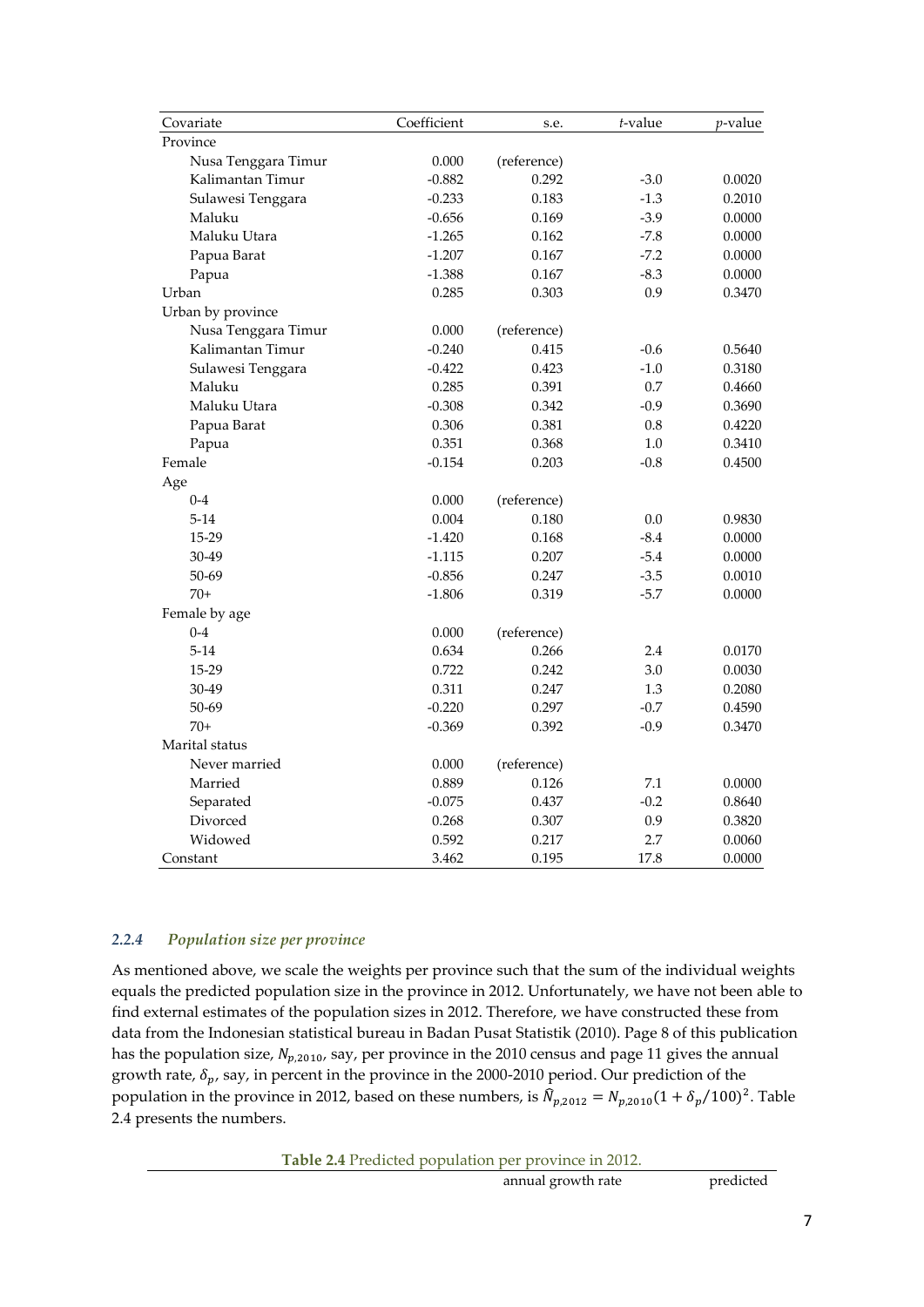| Province            | population 2010 | 2000-2010 (%) | population 2012 |
|---------------------|-----------------|---------------|-----------------|
| Nusa Tenggara Timur | 4,679,316       | 2.06          | 4,874,090       |
| Kalimantan Timur    | 3,550,586       | 3.80          | 3,825,558       |
| Sulawesi Tenggara   | 2,230,569       | 2.07          | 2,323,870       |
| Maluku              | 1,531,402       | 2.78          | 1,617,731       |
| Maluku Utara        | 1,035,478       | 2.44          | 1,086,626       |
| Papua Barat         | 760,855         | 3.72          | 818,516         |
| Papua               | 2,851,999       | 5.46          | 3,171,940       |

Note that the IFLS East provinces grew faster than the country as a whole in the 2000-2010 period: the annual growth rate of Indonesia as a whole was 1.49%. All the selected provinces had higher population growth than the national average, and often considerably higher.

#### *2.2.5 Results*

Tables 2.5 show the distributions of the weight variables in each province and overall. The weight variation within each province is moderate. From (1) we can deduce that this variation is partly due to design choices (e.g., number of households sampled different for urban and rural communities), partly due to heterogeneity in population size by administrative unit that cannot be exactly controlled (although our grouping of SLS's reduces this variation), and in the case of the biomarker weights also partly due to selective nonresponse (e.g., refusal to have one's measurements taken). Thus, weighting is necessary to correct for differential probabilities of inclusion in the sample, but the weight variation within province is smaller than with many other surveys. There is also weight variation between provinces, and this increases overall weight variation. However, this is due to stratification by province, and to the extent that there is substantial between-province variation in variables of interest, this stratification and the resulting design-induced differences in mean weights between provinces should decrease rather than increase the variance of estimators. Overall, we believe the weights are satisfactory.

| N     | mean  | std.dev | min   | max   |
|-------|-------|---------|-------|-------|
| 380   | 2,853 | 736     | 1,862 | 4,328 |
| 296   | 3,518 | 1,225   | 1,770 | 6,264 |
| 390   | 1,428 | 402     | 716   | 2,286 |
| 380   | 871   | 327     | 381   | 1,582 |
| 370   | 646   | 427     | 375   | 2,264 |
| 341   | 546   | 186     | 330   | 912   |
| 390   | 2,280 | 759     | 1,161 | 4,046 |
| 2,547 | 1,699 | 1,226   | 330   | 6,264 |
|       |       |         |       |       |

**Table2.5** Descriptive statistics of the distribution of the household weight (hwt12)

**Table 2.6** Descriptive statistics of the distribution of the person weight (pwt12)

| Province            | N      | mean  | std.dev | min   | max   |
|---------------------|--------|-------|---------|-------|-------|
| Nusa Tenggara Timur | 1,677  | 2,906 | 747     | 1,884 | 4,380 |
| Kalimantan Timur    | 1,085  | 3,526 | 1,172   | 1,791 | 6,339 |
| Sulawesi Tenggara   | 1,589  | 1,462 | 403     | 725   | 2,313 |
| Maluku              | 1,884  | 859   | 341     | 386   | 1,601 |
| Maluku Utara        | 1,725  | 630   | 412     | 379   | 2,291 |
| Papua Barat         | 1,449  | 565   | 194     | 334   | 923   |
| Papua               | 1,350  | 2,350 | 763     | 1,175 | 4,094 |
| Total               | 10,759 | 1,647 | 1,216   | 334   | 6,339 |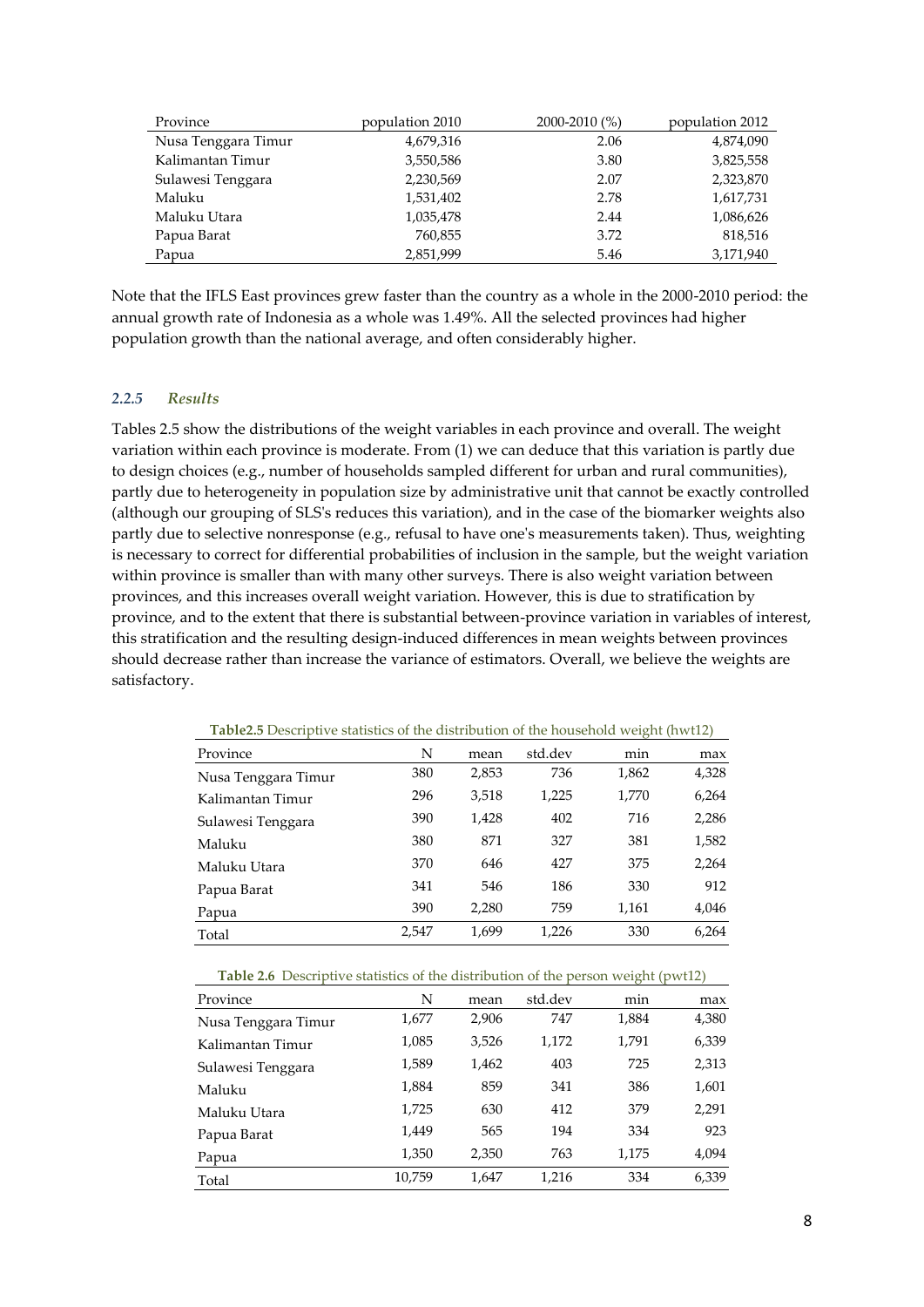| $V$ is the up $\frac{1}{2}$ |       |       |         |       |       |  |  |
|-----------------------------|-------|-------|---------|-------|-------|--|--|
| Province                    | N     | mean  | std.dev | min   | max   |  |  |
| Nusa Tenggara Timur         | 1,619 | 3,000 | 772     | 1,898 | 4,890 |  |  |
| Kalimantan Timur            | 1,010 | 3,812 | 1,268   | 1,852 | 8,142 |  |  |
| Sulawesi Tenggara           | 1,506 | 1,527 | 437     | 734   | 2,837 |  |  |
| Maluku                      | 1,754 | 916   | 365     | 395   | 1,890 |  |  |
| Maluku Utara                | 1,518 | 719   | 498     | 401   | 3,329 |  |  |
| Papua Barat                 | 1,307 | 628   | 221     | 342   | 1,303 |  |  |
| Papua                       | 1,215 | 2,633 | 855     | 1,251 | 5,161 |  |  |
| Total                       | 9.929 | 1,785 | 1,299   | 342   | 8,142 |  |  |

**Table 2.7** Descriptive statistics of the distribution of the person weight for the biomarker module  $(mw+12u)$ 

#### **2.3 IFLS East Household Survey Instruments**

#### *Book K: Control Book and Household Roster*

For every household in the sample, there is a control book with all questions completed by a knowledgeable household member over 18 years. The control book records the location of the household and contains the household roster which lists the household member and their basic socioeconomic characteristics such as age, sex, relationship to other household members, education, and employment status. Data from the control books are also used during field work to track progress while in the field and to calculate response rates and interviewer productivity during analysis.

#### *Book 1: Household Consumption*

This book is usually answered by the adult female in the household – typically the spouse of the household head, or the person who is considered to be the most knowledgeable about household consumption. The consumption module collects information on the value of foods purchased in the last week and consumed in the last week from self-production, purchases of household and personal care items during the last month, and purchases of durable goods in the last year. Quantities and purchase prices for a number of frequently purchased staples are also collected, from which unit prices may be derived.

In addition, Book 1 also contains the consumption assistance module. The purpose of this section is to identify sources and quantities of assistance to households in the forms of cash and in-kind (food staples) transfers. The module focuses on three sources of assistance: friends and family, subsidized purchases from government sources, and transfers from the government or NGOs. In addition the book also incorporate questions about public social safety net programs that the household participates in.

#### *Book 2: Household Characteristics and Economy*

This section of the questionnaire is typically answered by the person considered to be the most knowledgeable about household economy. This module collects information about housing characteristics, household non-labor income, non-farm businesses, farm businesses, and assets. In IFLS East, questions about fishery were added as part of the farm business module.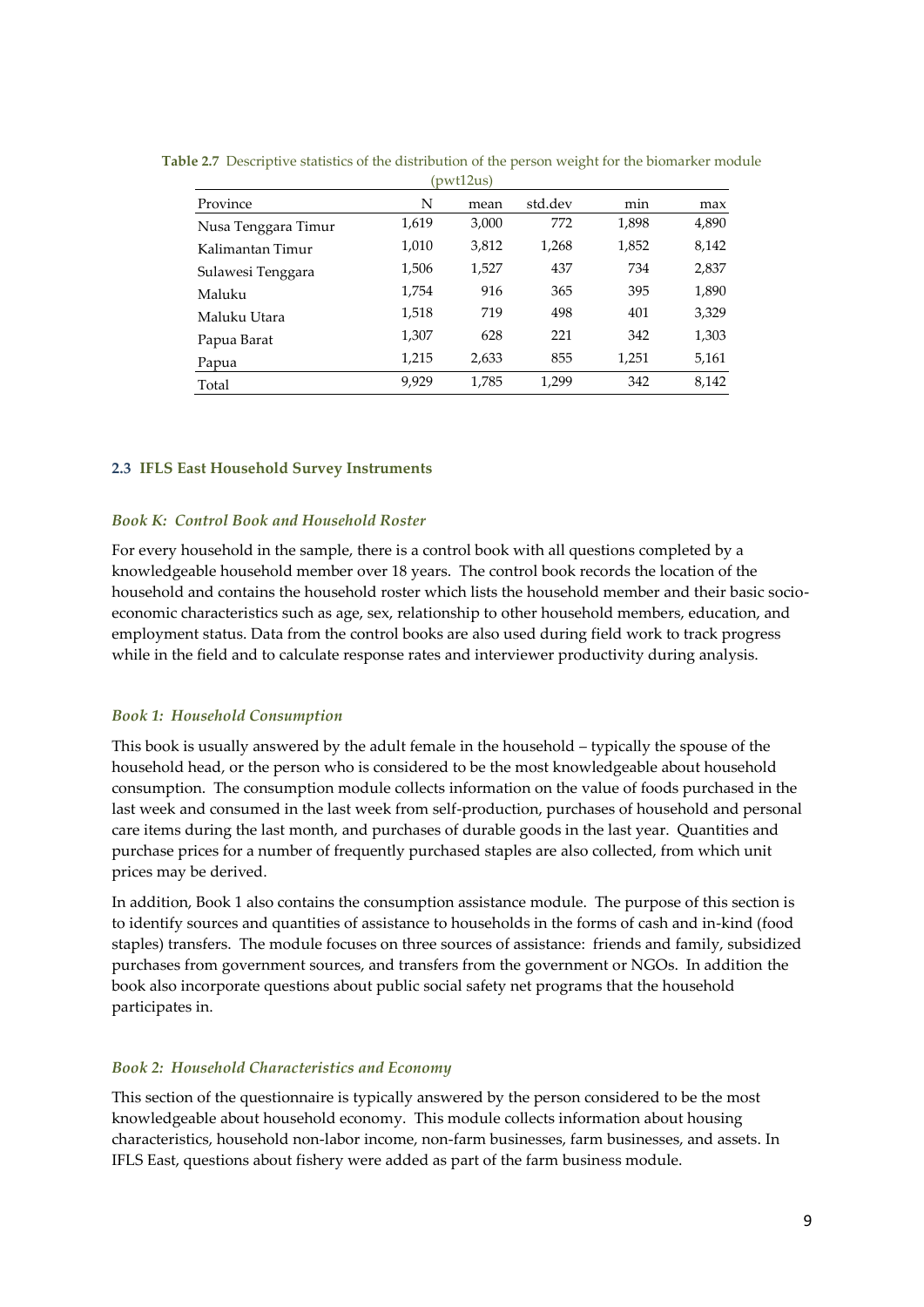Since in subsequent sections of the questionnaire individual income and employment information is collected, the household economy questions focuses on the characteristics of household-owned agricultural (including fishery) and non-agricultural businesses. Thus, combined with individuallevel data on labor and non-labor income collected in Book3, the information collected in this book will provide a complete picture of current household income that has been built up from market wage income, family businesses (both farm and non-farm), and unearned income.

Book 2 also collects retrospective information on local natural disasters and other economic shocks experience by the households and some questions about household borrowing and loans.

#### *Book 3A and Book 3B: Adult Book*

Book 3A asks all household members 15 years and older about their educational, marital, work, retirement, pension, and long-run (6 months or more) migration histories. In addition, the book includes questions on asset ownership and non-labor income, household decision-making, cumulative fertility (for women 50 and older), subjective views of their well-being and living standards, and retrospective information on local natural disasters and other economic shocks. Questions on attitudes about risk and time-preferences, the degree of trust of their neighbors, individual religiosity and attitudes of religious tolerance are also asked in this book.

Book 3B emphasizes current rather than retrospective information and is heavily devoted to health. Separate modules address smoking habits, insurance coverage, detailed health conditions, food intake frequencies, use of inpatient and outpatient care, and participation in community development activities. The book includes questions about doctor diagnoses of the respondent's chronic health conditions, pains, and the 10 question version of the CES-D, a cognition section, which included repeated word recall. Two other sections (BA and TF) ask in detail about the existence and characteristics of non- co-resident family members (parents, siblings, and children) and about whether and the amount of money, goods, or services that were transferred between these family members during the year before the interview.

#### *Book Proxy: Adult Information by Proxy*

The proxy book was designed to facilitate collecting data by proxy about individual adults who could not be interviewed directly because the respondents were unable because of illnesses, were away, or in small cases, refused. The proxy book contains shortened versions of most of the sections included in books 3A, 3B, and 4. Proxy book was used only as a last resort; so long as our enumerators were still in the EA they were instructed to attempt to do direct interview with the respondents.

#### *Book 4: Ever-Married Woman Information*

This book was administered to all ever-married women age 15–49. Book 4 collects retrospective life histories on marriage, children ever born, pregnancy outcomes and health-related behavior during pregnancy and childbirth, infant feeding practice, and contraceptive use. The marriage and pregnancy summary modules replicated those included in books 3A and B so that women who answered book 4 skipped these modules in books 3A and B. Similarly, women who answered questions about non- resident family in book 4 skipped that module in book 3B. A separate module asked married women about their use of contraceptive methods.

*Book 5: Child Information*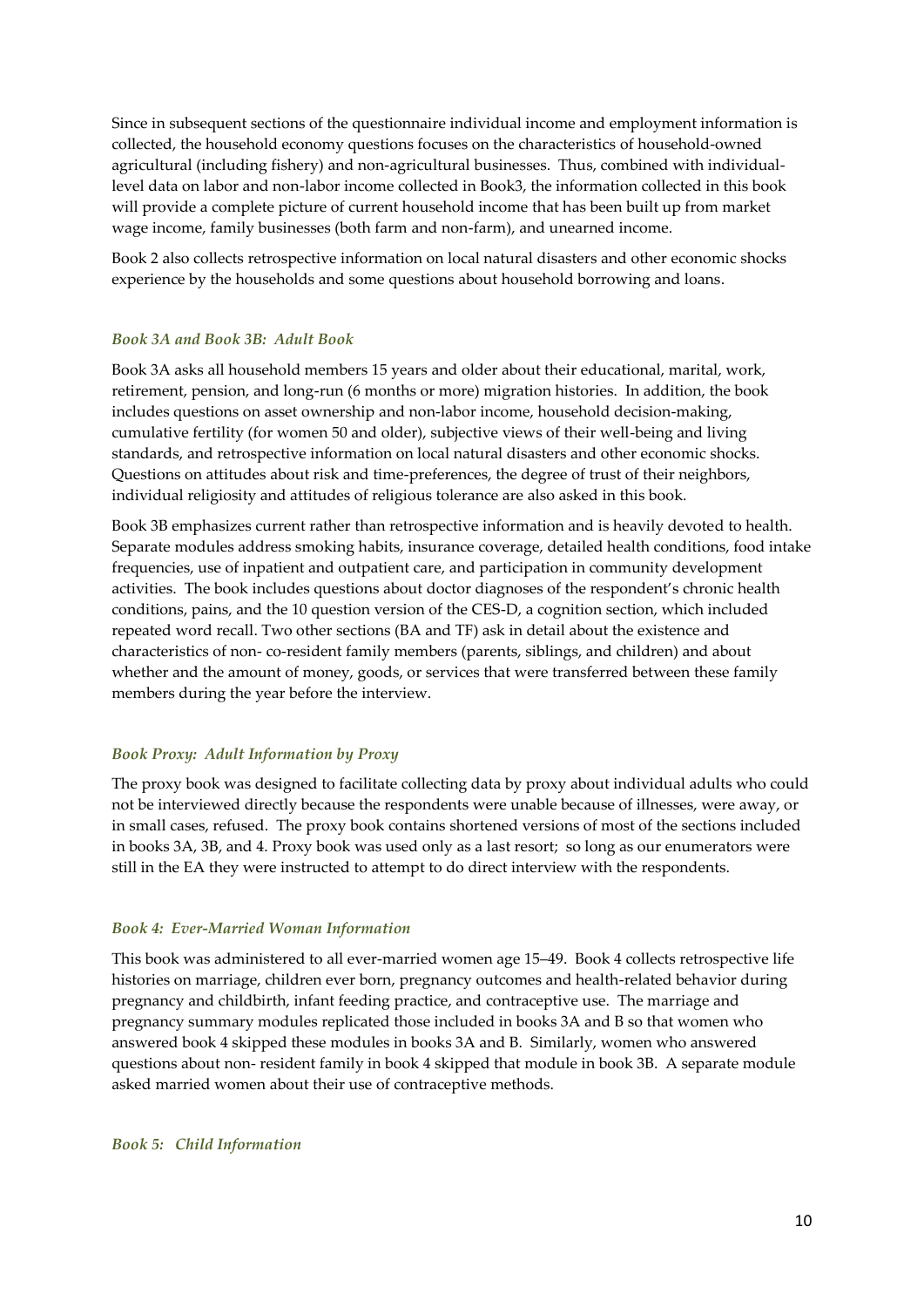This book collected information about children younger than 15. For children younger than 11, the child's mother, guardian, or caretaker answered the questions. Children between the ages of 11 and 14 were allowed to respond for themselves if they felt comfortable doing so. The six modules focused on the child's educational history, morbidities, self-treatment, inpatient and outpatient visits and nonresident parents. Each paralleled a module in the adult questionnaire (books 3A and B), with some age-appropriate modifications.

#### *Book US (Health Measurement)*

This book record measures of physical health for each household member, including: height and weight (all members), sitting height (members 40 years and older), waist circumference (members 40 years and older), blood pressure and pulse (members 15 and older), lung capacity (members 9 and older) and hemoglobin (members 1 year and older). In addition, respondents 15 and older are timed while they rise from a sitting to a standing position five times (nurses bring standardized plastic stools for the respondents to sit on) and are also asked to squeeze in each hand a special dynamometer that measures grip strength. There is also an assessment of each respondent's health status on a nine-point scale.

#### *Books EK: Cognitive Assessments*

 $\overline{a}$ 

Respondents aged 7-24 were administered cognitive tests to assess their general cognitive level, as well as skills in mathematics. Two levels of tests were given, an easier version to all respondents (including those who never attended or were not currently enrolled in school) aged 7-14 and a more difficult version to all older respondents.

#### **2.4 IFLS East Household Survey Respondent Burden**

The IFLS East household survey instruments are complicated and take a lot of time to complete. Table 2.8 shows the median time it took to complete each book. At 54 minutes, Book 1 interview was the longest.<sup>3</sup> This book include the expenditure module which collects detailed information about household expenditure and facility knowledge module in which the respondent was asked to list the names and addresses of the health facilities that are within reach of the community. Among the individual books, both Book 3A and Book 3B took around 50 minutes each. In most of the cases the books were completed in one visit. One important exception is Book US – the health measurement book- where around 37 percent of the books were completed only after several visits. The US Book is a household-level book and the interviewers took the health measurements on the eligible respondents who were available at the time and revisited the household to take measurement of others.

|             | Median        | $%$ Books              | # Books |
|-------------|---------------|------------------------|---------|
|             | completion    | Completed in Completed |         |
| <b>Book</b> | time (minute) | One Visit              |         |

<sup>3</sup> In general, interviews in IFLS East took longer than in IFLS4. For example, in IFLS4, the median time to answer Book 3A was 42, 10 minutes shorter than in IFLS East. One reason is that in IFLS 4, some of the information about the respondents that are not varying with time and had already been asked to the panel respondents in earlier round of IFLS were not collected again.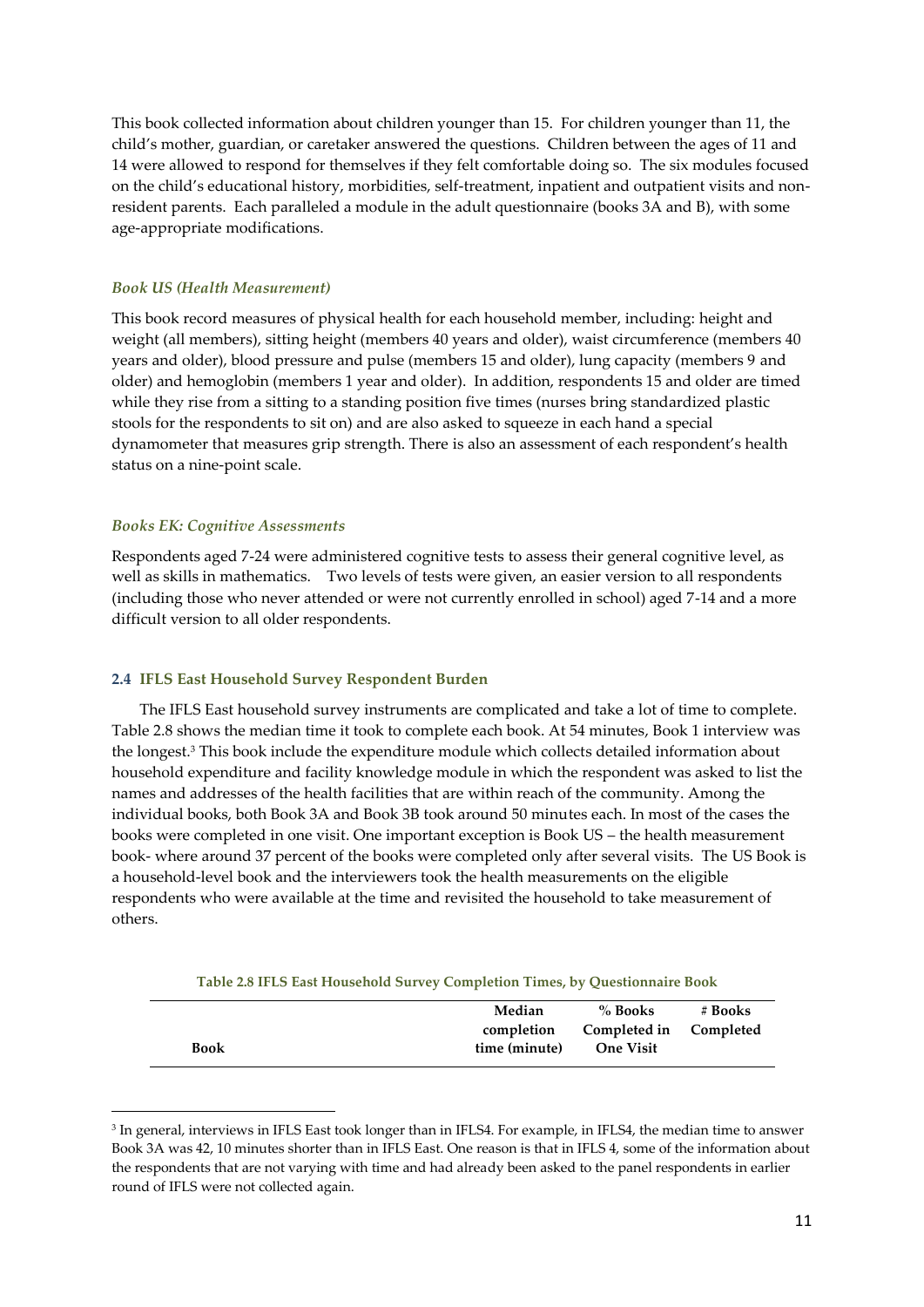| К            | Control Book                            | 27 | 99.7   | 2,547 |
|--------------|-----------------------------------------|----|--------|-------|
| $\mathbf{1}$ | Household expenditures, health facility |    |        |       |
|              | knowledge                               | 54 | 99.5   | 2,547 |
| 2            | Household economy                       | 45 | 99.3   | 2,547 |
| 3A           | Adult information                       | 52 | 96.6   | 6,029 |
| ЗB           | Adult information                       | 48 | 97.0   | 6,029 |
| 4            | Ever-married woman information          | 36 | 97.6   | 2,015 |
| 5            | Child information                       | 24 | 99.6   | 4,219 |
| 3P           | Proxy Book for Adults                   | 46 | 98.4   | 639   |
| US           | Health assessment-US                    | 45 | 63.5   | 2,547 |
| EK           | Cognitive assessment 7-14 year old      | 13 | 100.00 | 2,222 |
| EK           | Cognitive assessment 15-24 year old     | 11 | 100.00 | 1,504 |

Some respondents answered more than one book because they provided information not only about themselves but also about their household and potentially about their children, spouse, or parents. Table 2.9 shows median completion times for respondents of different types. Ever-married women age 15–49 generally spent more time being interviewed than others since no only they will have to answer questions about marital history and are more likely to have to answer questions about birth history, they typically also have to answer Book 1 if they are the ones who are most knowledgeable about the household's expenditures. Women with young children also typically have to answer Book 5 for each of their child if they are under the age of 11. For this type of respondents the median time was around 230 minutes. In contrast, never-married women age 15-49 spent only 99 minutes. The median time for women 50 and older, regardless of marital status, was 165 minutes, while for married men it was 178 minutes. For children aged 11-14, the only children who might have answered questions, the median response time was only 21 minutes.

|                                | <b>Median completion</b><br>time (minute) |
|--------------------------------|-------------------------------------------|
| Respondent type                |                                           |
| Married women, age 15-49       | 230                                       |
| Never married women, age 15-49 | 99                                        |
| Women, age 50+                 | 165                                       |
| Married men                    | 178                                       |
| Unmarried men                  | 86                                        |
| Children, age 11-14            | 21                                        |

#### **Table 2.9 IFLS East Household Survey Completion Times, by Respondent Type and Questionnaire Part**

#### **3. IFLS East Community and Facility Survey**

#### **3.1 Sampling design and Response Rates**

#### *3.1.1 Sampling design*

The community-facility sampling design in IFLS East is a function of the household sampling design: for each community sampled in the household survey, the village leader, the head of the village women's group, the *adat* leader, and a couple of community informants were interviewed. In addition a sample of health care providers and schools was obtained from the facilities that were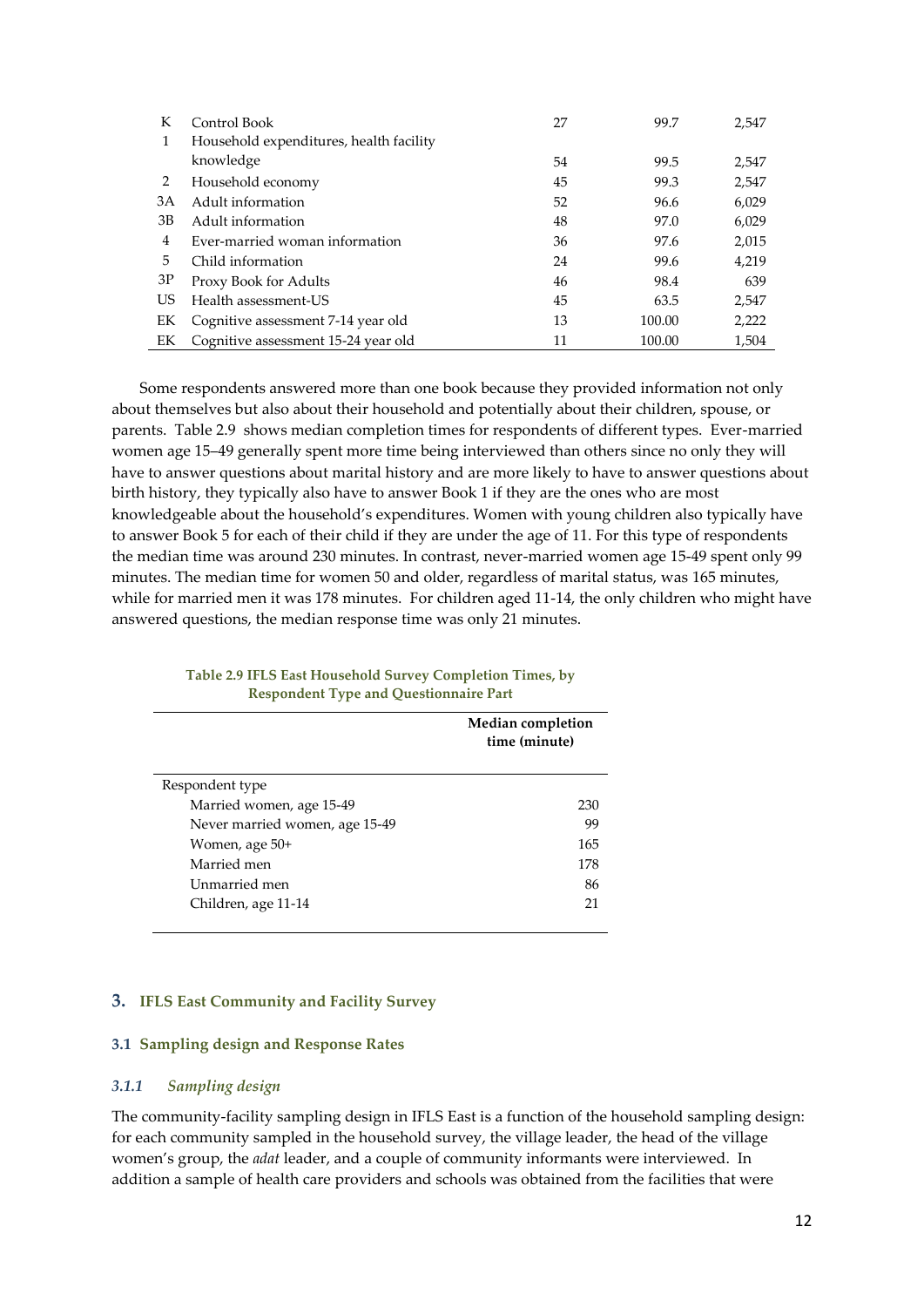indicated in the household survey, with some alternative sources of sampling in case the household survey did not result in enough facilities.

There are six strata of facilities that are surveyed:

- Government health centers and subcenters (*puskesmas*, *puskesmas pembantu*)
- Private clinics and practitioners including doctors, midwives, nurses, and paramedics
- Community health posts (posyandu)
- Community health posts for the elderly (posyandu lansia)
- Traditional health practitioners
- Elementary schools (SD)
- Junior high schools (SMP)
- Senior high schools (SMU) / Senior vocational high schools (SMK)

IFLS East used the same protocol for selecting facilities as in IFLS. We wanted the specific schools and health providers for detailed interviews to reflect facilities available to the communities from which household respondents were drawn. Rather than selecting facilities based solely on information from the village leader or on proximity to the community center, we sampled schools and health care providers from information provided by household respondents.

#### *3.1.2 Health Facility Sampling Frame*

For each EA, we compiled a list of facilities in each health facility stratum from household responses about the names and locations of facilities the respondent knew about. Specifically, we drew on responses from book 1, module PP of the household survey, which asked (typically) the female household head if she knew of health facilities of various types, such as government health centers. The names and locations provided were added to the sampling frame.

Household respondents did not need to have actually used a health facility for it to be relevant to the facility sample. Though someone in the household may well have used a facility that was mentioned, any facility known to the respondent was relevant. Requiring actual use of a facility was rejected because it was judged that that approach would yield a more limited picture of community health care options (since use of health care is sporadic) and possibly be biased because the sample would then be choice-based.

#### *3.1.3 School Sampling Frame*

Names of candidate schools were obtained from household responses to book K, module AR, in which (typically) the household head verified the name and location of all schools currently attended by household members under age 25. Therefore, unlike the health facility sampling frame, each school in the candidate list had at least one member of an IFLS East household attending.

#### *3.1.4 Final Samples*

Not all identified health facilities and schools were eligible for interview. A facility was excluded if it had already been interviewed in another EA, if it was more than 45 minutes away by motorcycle. The facilities that were located in another area were eligible for interview so long it was in our reachable area (about 45 minutes away by motorcycle). We set a quota of facilities to be interviewed in each stratum in each EA.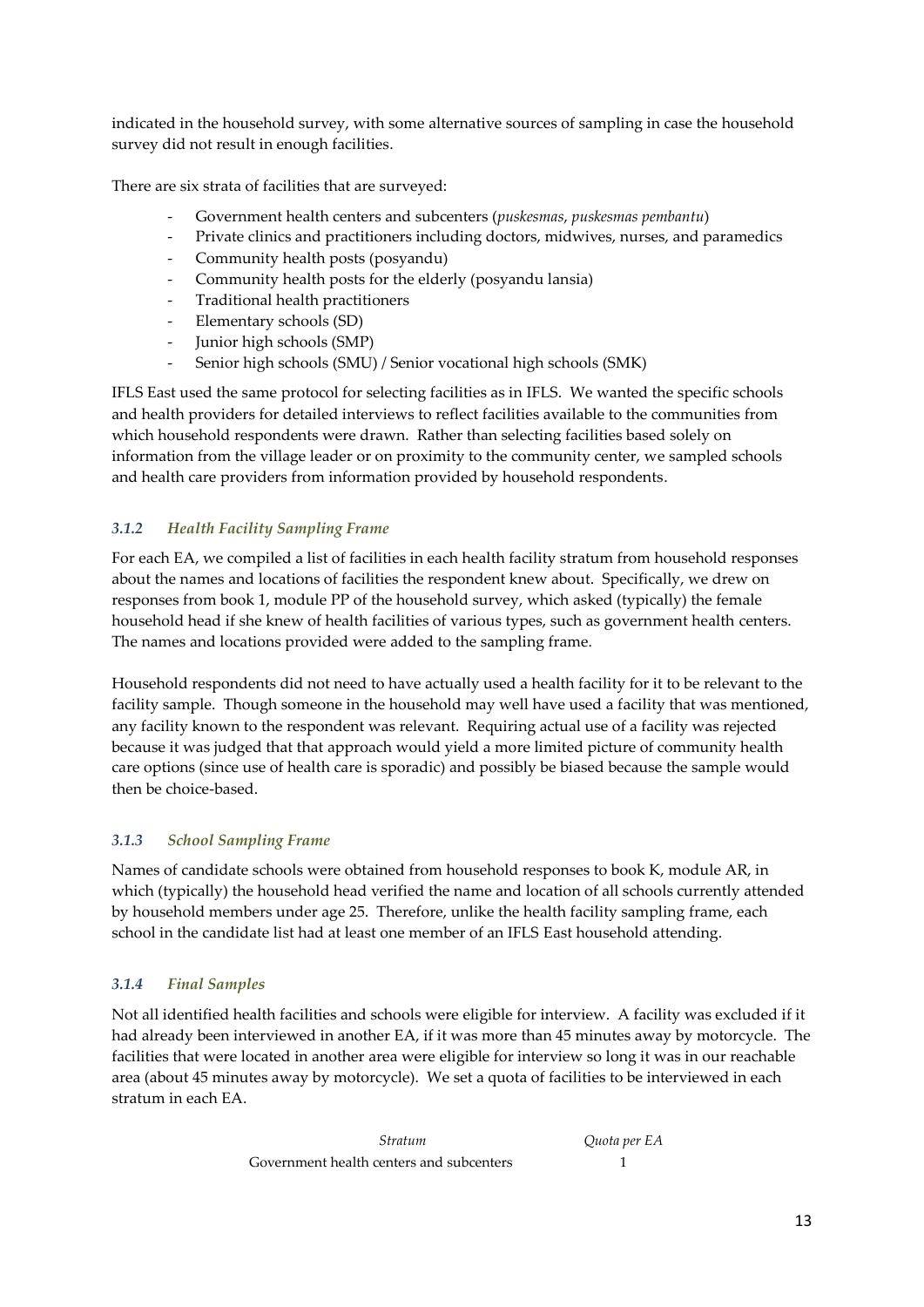| Private clinics and practitioners      |   |
|----------------------------------------|---|
| Community health posts                 | 1 |
| Community health posts for the elderly |   |
| Traditional practitioners              | 1 |
| Community informants                   | 1 |
| Adat book                              | 1 |
| Elementary schools                     | 2 |
| Junior high schools                    | 1 |
| Senior high schools                    |   |

Two forms were used in developing the facility sample for each stratum. Sample Listing Form I (SDI) provided space to tally household responses and ascertain which facilities met the criteria for interview and were not duplicates of each other. Those facilities constituted the sampling frame and were listed on the second form, Sample Listing Form II (SDII), in order of frequency of mention. The final sample consisted of the facility most frequently mentioned plus enough others, randomly selected, to fill the quota for the stratum.<sup>4</sup>

#### *3.1.5 Response Rates*

Table 3.1 shows the number of community-facility respondents and facilities covered in IFLS East.

|                                                              | Number of Books | Average per EA |
|--------------------------------------------------------------|-----------------|----------------|
| Community characteristics (Book 1)                           | 98              | 1.0            |
| Community records (Book 2)                                   | 98              | 1.0            |
| Women's group head (Book PKK)                                | 98              | 1.0            |
| Adat expert                                                  | 105             | 1.1            |
| Community informant                                          | 99              | 1.0            |
| Government health center/subcenter (Book Puskesmas $A + B$ ) | 98              | 1.0            |
| <b>Private Practice</b>                                      | 185             | 1.9            |
| Private Doctor                                               |                 | 0.3<br>25      |
| Clinic                                                       |                 | 12<br>0.1      |
| Midwife                                                      |                 | 0.5<br>49      |
| Paramedic/nurse                                              |                 | 68<br>0.7      |
| Village midwife                                              |                 | 0.3<br>25      |
| <b>Traditional Practice</b>                                  | 98              |                |
| Community health post (Posyandu)                             | 98              |                |
| Community health post for the elderly (Posyandu Lansia)      | 39              |                |
| School                                                       | 371             |                |
| Elementary school                                            |                 | 183<br>1.9     |
| Junior high school                                           |                 | 97<br>1.0      |
| Senior high school                                           |                 | 91<br>0.9      |
| Price: market                                                | 105             |                |
| Price: stall/store                                           | 98              | 1.0            |

**Table 3.1 IFLS East Community and Facility Survey Response Rates**

4 In some EAs the pooled household responses did not generate enough facilities to fill the quota. Then, information from the village/township leader or women's group head was used to supplement the sample frame.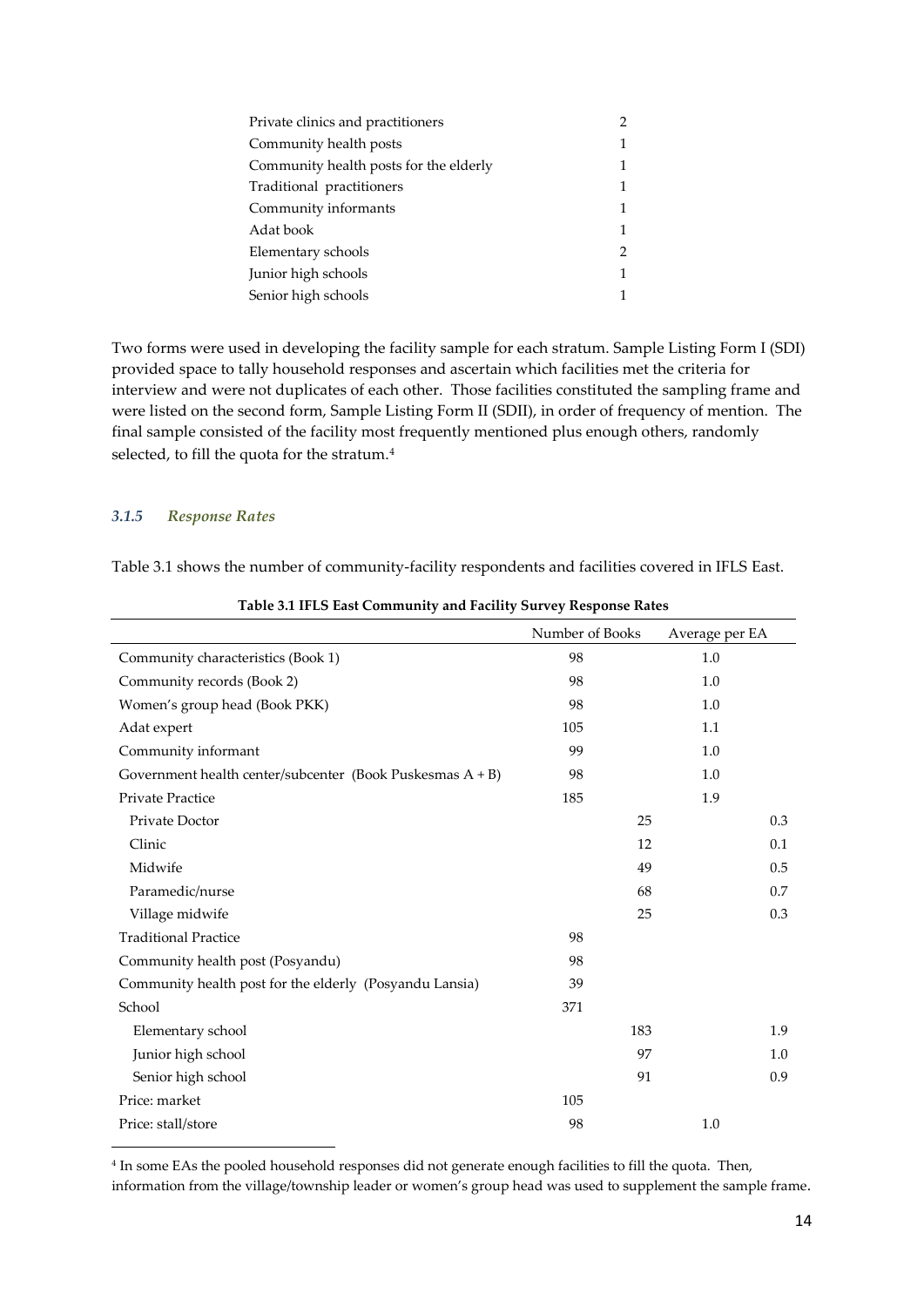#### **3.2 Community and Facility Survey Instruments**

#### *Book 1: Community History and Characteristics*

This book collects a wide range of information about the community. It is addressed to the head of the community in a group interview. Ideally the group includes the village or township leader, one or two of his staff members, and one or two members of the Village Elders Advisory Board, but the composition varies across villages, reflecting who is available and whom the village leader wants to participate. Respondents are asked about available means of transportation, communications, sanitation infrastructure, agriculture and industry, history of the community, credit opportunities, community development activities, the availability of schools and health facilities, community welfare and economic changes.

#### *Book 2: Community Statistics*

This book provides a place to record statistical data about the community. Generally the data were extracted from the community's Statistical Monograph or from a copy of its *PODES* questionnaire. Separate modules ask the interviewer to make direct observations about community conditions.

#### *Book PKK: Village Women's Organization*

This book is administered to the head of the village women's group, the PKK. Respondents are asked about the availability of health services and schools in the community; including outreach activities, changes in the community over time, and different dimensions of community welfare.

#### *Book Informant: Community Informant*

This book collects information from two informants on poverty alleviation programs in the community, perceptions on community infrastructure, local governance and decentralization and community social interactions. Special attention is paid to assessment of the quality of services available to the community and to the quality of local government.

#### *Book SAR: Service Availability Roster*

The Service Availability Roster (SAR) was intended to gather in one place information on all the schools and health facilities available to residents of IFLS East communities. It included

- Facilities identified by respondents in IFLS East household modules PP and AR
- Any other facilities mentioned by the head of the village/township or the women's group head in Modules I and J in IFLS East Community-Facility Survey books 1 or PKK.

For each facility mentioned, we collect data on the date it opened, if it was still open at the time of the survey and if not, the date of closing. By collecting this information we have a retrospective history on service availability to the community. The head of the village/township or the women's group head was asked to estimate the distance, travel time, and travel cost to the facility.

#### *Book Informant: Community Informant*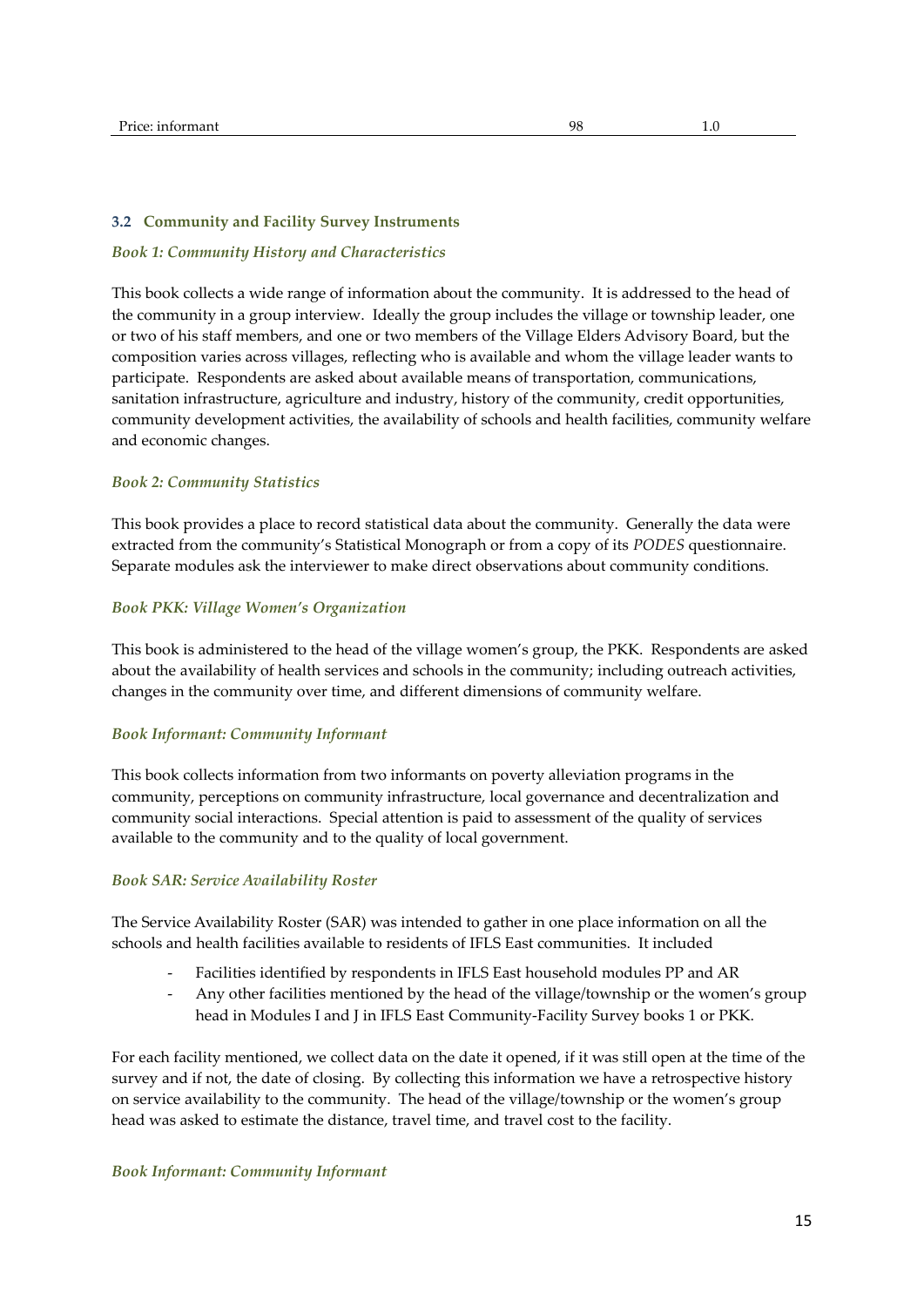This book collected information from two informants on poverty alleviation programs in the community, perceptions on community infrastructure, local governance and decentralization and community social interactions. Special attention was paid to assessment of the quality of services available to the community and to the quality of local government.

#### *Health Facility Questionnaires*

Separate books are designed for each health facility stratum: Book Puskesmas for government health centers and sub-centers; Book Private Practice for private doctors, clinics, midwives, nurses and paramedics; Book Posyandu for community health posts; Book Posyandu Lansia for community health posts for the elderly; and Book Traditional Practice.

The contents of books Puskesmas and Private Practice are designed to indicate the facility's functional capacity: adequacy of the laboratory, pharmacy, equipment, staff, the physical environment; and the adequacy of specific services for outpatient care, care for pregnant women, well-baby care, and family planning. A module in both books is concerned with the availability and prices of services for "poor" patients, covered by new health social safety net programs. Also, health vignettes were asked. These set out 4 kinds of health cases, about which the health practitioners were asked a series of questions. The health cases included prenatal care, child care for a child with diarrhea, adult care for someone with upper respiratory problems, and adult health care for someone wanting their blood sugar checked. The answers can be scored against so-called "correct" answers to get at the quality of health practitioners.

The contents of book Posyandu Lansia reflect the different roles this health service plays in providing health services to the elderly. The posyandu are village-level health posts, run by the villages, with their own resources, but sometimes with the technical assistance of representatives from the public health clinics. We ask about the characteristics of the volunteer staff (including general education and health training) and their frequency of contact with outreach workers from the government health center (puskesmas). In addition to questions about services offered at the posts, there are general questions about health problems in the village.

#### *School Questionnaire*

The questionnaires for schools, combines the three levels of schools, elementary, junior high school, and senior high school. In most of the modules, the principal or designee answered questions about the staff, school characteristics, and student population. Questions were asked about scholarship programs; social safety net assistance for schools, like the DBO (Operational Funds Assistance) and Operational and Maintenance Funds; and decision-making at the schools, specifically the level at which decisions are made for specific tasks (school, district school ministry or central government education ministry). Another module, investigating teacher characteristics, was focused on home room teachers and asked about their background, classes and certification, whether they had it or had applied for it. Direct observations by interviewers were collected regarding the quality of the classroom infrastructure. The final modules recorded student expenditures, math and language scores on the UAN tests (the replacement for EBTANAS) for a random sample of 25 students for each test, and counts of teachers and students for the school year 2011/2012.

#### **3.3 Community and Facility Respondent Burden:**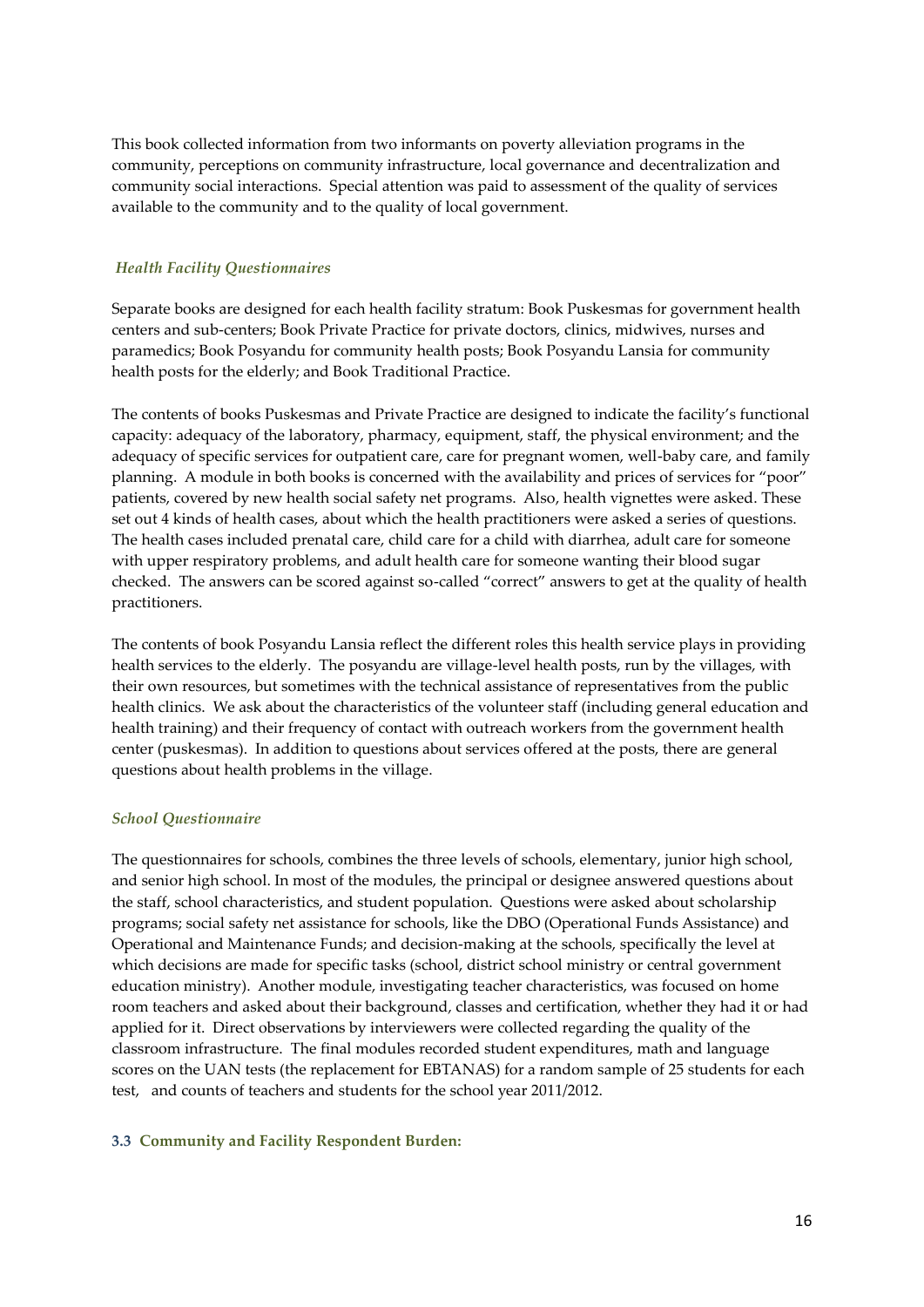Table 3.2 shows the median time to complete each book in the Community and Facility Survey. The questionnaire that took the longest time to complete was the Puskesmas book which, in IFLS East, was divided into two parts, part A and part B, which were administered to different informant/resource person at the Puskesmas. Because of that while the median time to interview both books are more than 4 hours (295 minutes), in practice the actual time that were spent by the team of interviewers in the Puskesmas and the time spent by each of the respondent in the Puskesmas may be much less than that. Book 1 also took a long time to complete (median time 167 minutes) and so did the School questionnaires (159 minutes). The table shows that most books were completed in one visit more than 90% if the time except the Puskesmas Book and Book1.

| Table 3.2 IFLS East Community and Facility Survey Completion Times, by Questionnaire Book |                             |                                  |      |  |
|-------------------------------------------------------------------------------------------|-----------------------------|----------------------------------|------|--|
|                                                                                           | Median                      | % Books                          |      |  |
| <b>Book</b>                                                                               | completion time<br>(minute) | Completed in<br><b>One Visit</b> |      |  |
| Community characteristics (Book 1)                                                        | 167                         | 87.8                             |      |  |
| Community records (Book 2)                                                                | 76                          | 95.9                             |      |  |
| Women's group head (Book PKK)                                                             | 57                          | 94.9                             |      |  |
| Adat expert                                                                               | 72                          | 100                              |      |  |
| Community informant                                                                       | 86                          | 99.0                             |      |  |
| Government health center/subcenter (Book Puskesmas $A + B$ )                              | 295                         | 77.6                             |      |  |
| Private practice                                                                          | 99                          | 93.5                             |      |  |
| Traditional practice                                                                      | 50                          | 98.0                             |      |  |
| Community health post (Posyandu)                                                          | 61                          | 95.9                             |      |  |
| Community health post for the elderly (Posyandu Lansia)                                   | 44                          | 100                              |      |  |
| School                                                                                    | 159                         | 92.5                             |      |  |
| Elementary school                                                                         |                             | 148                              | 93.4 |  |
| Junior high school                                                                        |                             | 163                              | 89.7 |  |
| Senior high school                                                                        |                             | 171                              | 93.4 |  |
| Price: market                                                                             | 67                          | 100                              |      |  |
| Price: stall/store                                                                        | 42                          | 100                              |      |  |
| Price: informant                                                                          | 47                          | 98.9                             |      |  |

#### **4. IFLS East Data File Structure and Naming Conventions**

This section describes the organization, naming conventions, and other distinctive features of IFSL East data files to facilitate their use in analysis. Additional information about the data files is provided in the survey questionnaires and codebooks. . The codebook for each questionnaire book describes the files containing the data for that book and the levels of observation represented.

#### **4.1 Basic File Organization**

#### *4.1.1 Household Survey*

The organization of IFLS East follows closely that for the original IFLS. Household data files correspond to questionnaire books and modules. File naming conventions are straightforward. The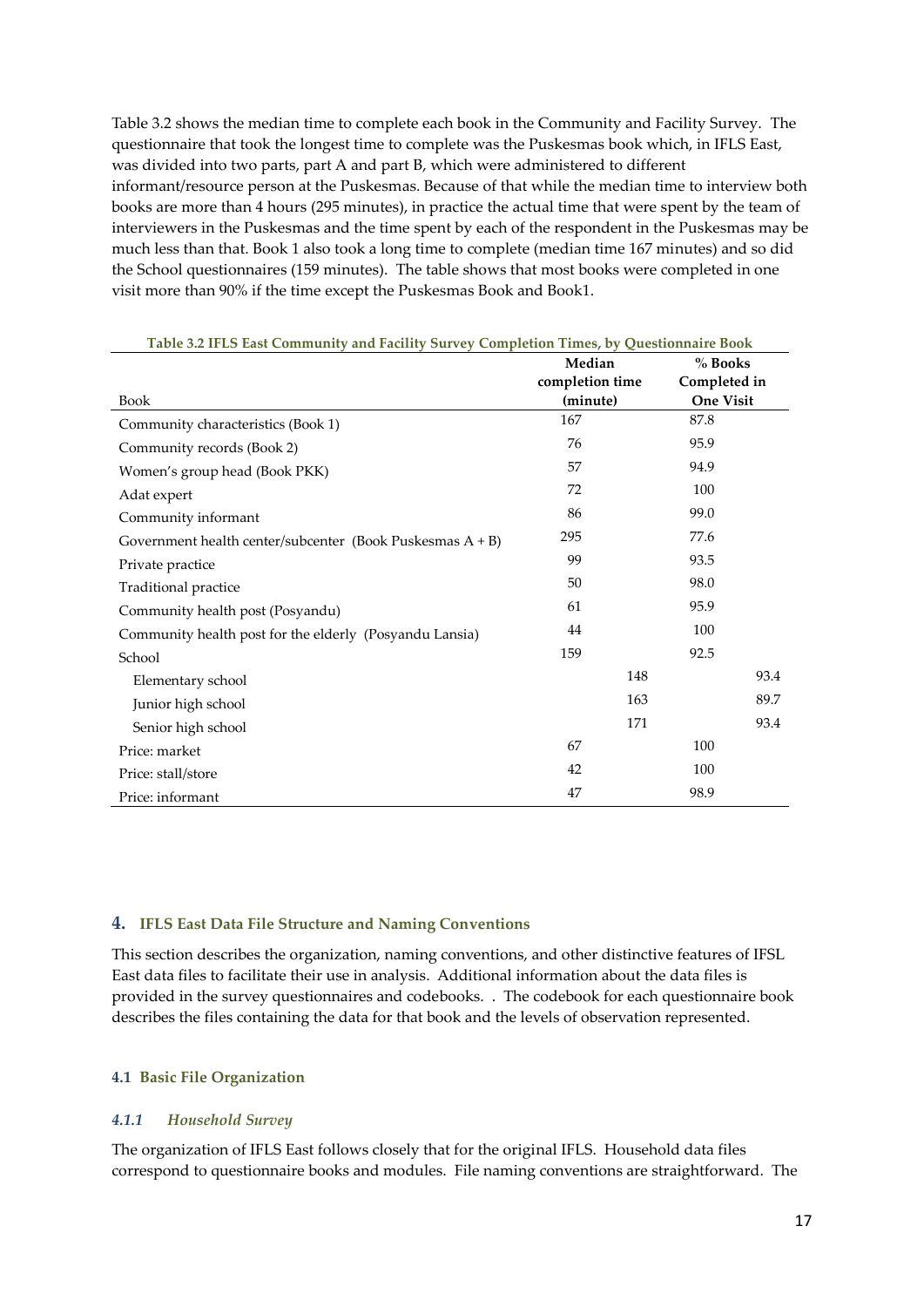first two or three characters identify the associated questionnaire book, followed by characters identifying the specific module and a number denoting sequence if data from the module are spread across multiple data files. For example, all files from book K will have the prefix BK, and data from module AR that are spread across multiple files can be found in files BK\_AR0, BK\_AR1, and so forth.

| Book K: Control Book and Household Roster (file prefix: BK)               |                            |                                                      |
|---------------------------------------------------------------------------|----------------------------|------------------------------------------------------|
| Household head, spouse, or                                                | SC                         | Sampling and enumeration record                      |
| knowledgeable other person                                                | AR                         | Household roster                                     |
|                                                                           | <b>KRK</b>                 | Housing characteristics (interviewer's observations) |
|                                                                           | IK                         | Information about where the respondents moved        |
|                                                                           | FP                         | Interview book check and tracking form               |
|                                                                           | CP                         | See Note at end of table.                            |
| Book 1: Expenditures and Knowledge of Health Facilities (file prefix: B1) |                            |                                                      |
| Wife of household head, household                                         | KS                         | Household expenditures                               |
| head, or other knowledgeable                                              | <b>KSR</b>                 | Assistance received by household                     |
| person                                                                    | CR                         | Crime                                                |
|                                                                           | PP                         | Knowledge of outpatient care providers               |
|                                                                           | CP                         | See Note at end of table.                            |
| Book 2: Household Economy (file prefix: B2)                               |                            |                                                      |
| Household head, wife of household                                         | KR                         | Housing characteristics                              |
| head, or other household member                                           | UT                         | Farm business                                        |
|                                                                           | NT                         | Nonfarm business                                     |
|                                                                           | HR                         | Household assets                                     |
|                                                                           |                            |                                                      |
|                                                                           | H                          | Household nonlabor income                            |
|                                                                           | GE                         | Household economic shocks                            |
|                                                                           | <b>ND</b>                  | Natural Disasters                                    |
|                                                                           | BH                         | Loans                                                |
|                                                                           | CP                         | See Note at end of table.                            |
| Book 3A: Adult Information (part 1) (file prefix: B3A)                    |                            |                                                      |
| Each household member age 15 and                                          | DL                         | <b>Education history</b>                             |
| older                                                                     | SW                         | Subjective well-being                                |
|                                                                           | HR                         | Individual assets and nonlabor income                |
|                                                                           | H                          | Nonlabor income                                      |
|                                                                           | KW                         | Marital history                                      |
|                                                                           | PK                         | Household decision-making (married respondents       |
|                                                                           | <b>BR</b>                  | Pregnancy summary (women age 50 and older)           |
|                                                                           | MG                         | Migration history                                    |
|                                                                           | TK                         | Employment history                                   |
|                                                                           | RE                         | Retirement                                           |
|                                                                           | SI                         | Risk and time preferences                            |
|                                                                           | TR                         | Trust                                                |
|                                                                           | ${\cal CP}$                | See Note at end of table.                            |
| Book 3B: Adult Information (part 2) (file prefix: B3B)                    |                            |                                                      |
| Each household member age 15                                              | KM                         | Tobacco smoking                                      |
| and older                                                                 | KK                         | Health conditions                                    |
|                                                                           | <b>CD</b>                  | Chronic conditions                                   |
|                                                                           | $\ensuremath{\mathrm{KP}}$ | Depression scale                                     |

#### **Table 4.1 Household Survey Instruments: Respondent and Description of the Modules**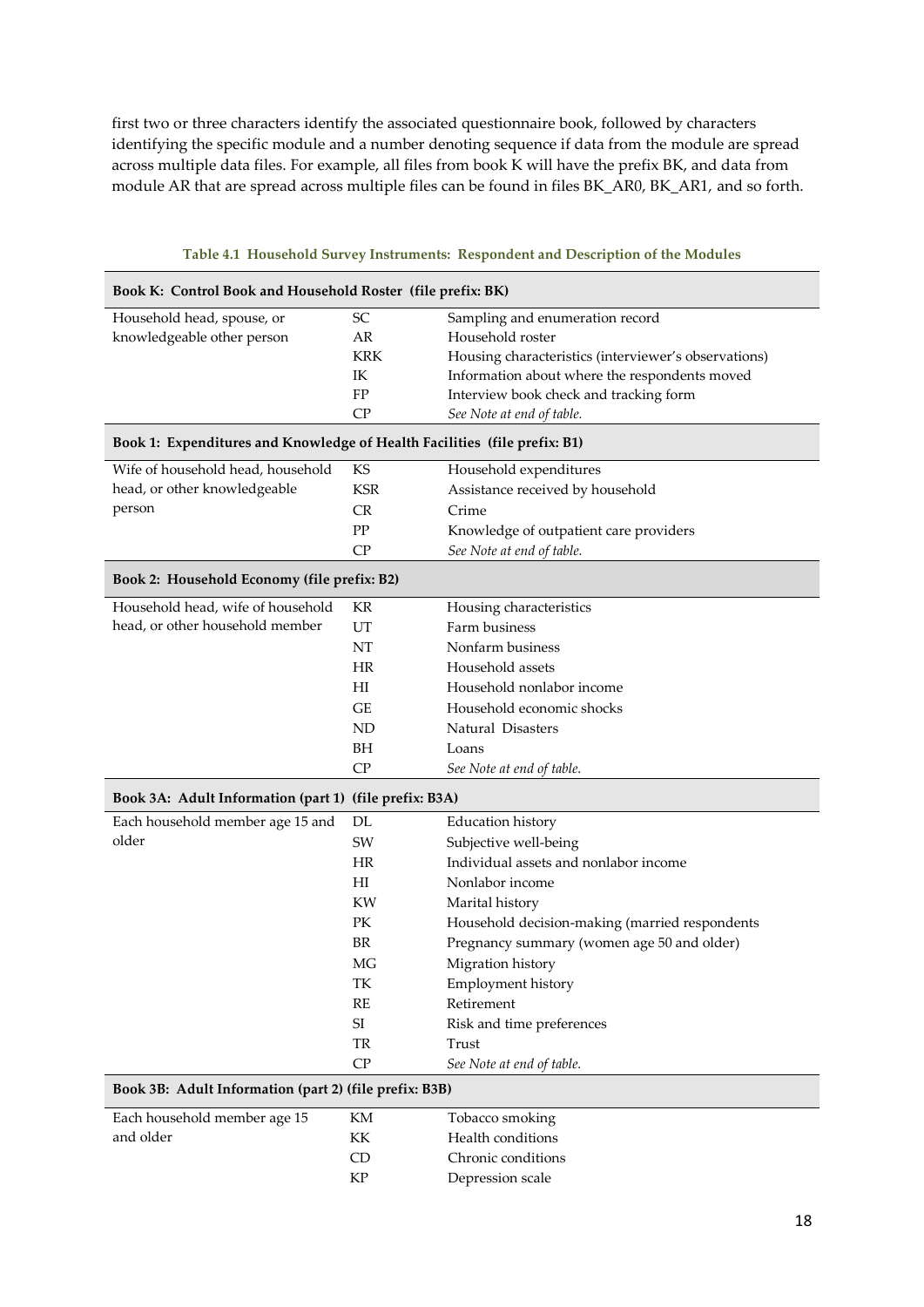| CO        | Cognitive test                             |
|-----------|--------------------------------------------|
| МA        | Acute morbidity                            |
| AK        | Health Insurance                           |
| <b>PS</b> | Self-treatment                             |
| RJ        | Outpatient visits                          |
| FM        | Food intake frequency tables               |
| <b>RN</b> | Inpatient visits                           |
| PМ        | Community participation                    |
| <b>BA</b> | Non-coresident family roster and transfers |
| TF        | Transfer to/from outside household member  |
| EP        | Expectations                               |
| BH        | Borrowing history                          |
| CP        | See Note at end of table.                  |

| Book 4: Ever-Married Woman Information (file prefix: B4) |                                      |                                              |  |  |
|----------------------------------------------------------|--------------------------------------|----------------------------------------------|--|--|
| Each ever-married woman age 15-                          | <b>KW</b>                            | Marital history                              |  |  |
| 49                                                       | <b>BR</b>                            | Pregnancy summary                            |  |  |
|                                                          | <b>BA</b>                            | Non-coresident children and transfers        |  |  |
|                                                          | BF                                   | Breastfeeding update                         |  |  |
|                                                          | <b>CH</b>                            | Pregnancy and infant feeding history         |  |  |
|                                                          | BX                                   | Non-co resident adopted child roster         |  |  |
|                                                          | CX                                   | Contraceptive knowledge and use              |  |  |
|                                                          | <b>KL</b>                            | Contraceptive use on a monthly basis         |  |  |
|                                                          | CP                                   | See Note at end of table.                    |  |  |
| Book 5: Child Information (file prefix: B5)              |                                      |                                              |  |  |
| Each child, age 0-14 (usually                            | <b>DLA</b>                           | Child education history                      |  |  |
| answered by the mother if the child                      | <b>MAA</b>                           | Child acute morbidity                        |  |  |
| was less than 11 year)                                   | <b>PSA</b>                           | Child self-treatment                         |  |  |
|                                                          | <b>RJA</b>                           | Child outpatient visits                      |  |  |
|                                                          | <b>FMA</b>                           | Food intake frequencies                      |  |  |
|                                                          | <b>RNA</b>                           | Child inpatient visits                       |  |  |
|                                                          | <b>BAA</b>                           | Parental information                         |  |  |
|                                                          | CP                                   | See Note at end of table.                    |  |  |
| <b>Book Proxy (file prefix: BP)</b>                      |                                      |                                              |  |  |
| Someone who answered for the                             | Shortened versions of other modules: |                                              |  |  |
| intended respondent to book 3A,                          | Book 3A-KW, MG, DL, TK               |                                              |  |  |
| 3B, or 4 in his/her absence.                             |                                      | Book 3B-PM, KM, KK, MA, RJ, RN, BH           |  |  |
|                                                          | Book 4-BR, CH, CX, BA                |                                              |  |  |
| Book US: Health Assessment (file prefix: BUS)            |                                      |                                              |  |  |
| Each household member                                    | <b>US</b>                            | Measures of physical health                  |  |  |
| Book EK: Cognitive Assessment (file prefix: BEK)         |                                      |                                              |  |  |
| Each household member age 7-24                           | EK                                   | Skills in abstract reasoning and in numeracy |  |  |

**Note:** Every book includes a cover page on which information is included regarding time and date of interview, interviewer code and the result of the interview. The CP module at the end of nearly every book asked the interviewer to record the conditions of the interview (who else was present, whether others provided assistance in answering questions), the respondent's level of attention, and any other relevant information about the interview environment. The interviewer could also add information to explain or clarify the respondent's answers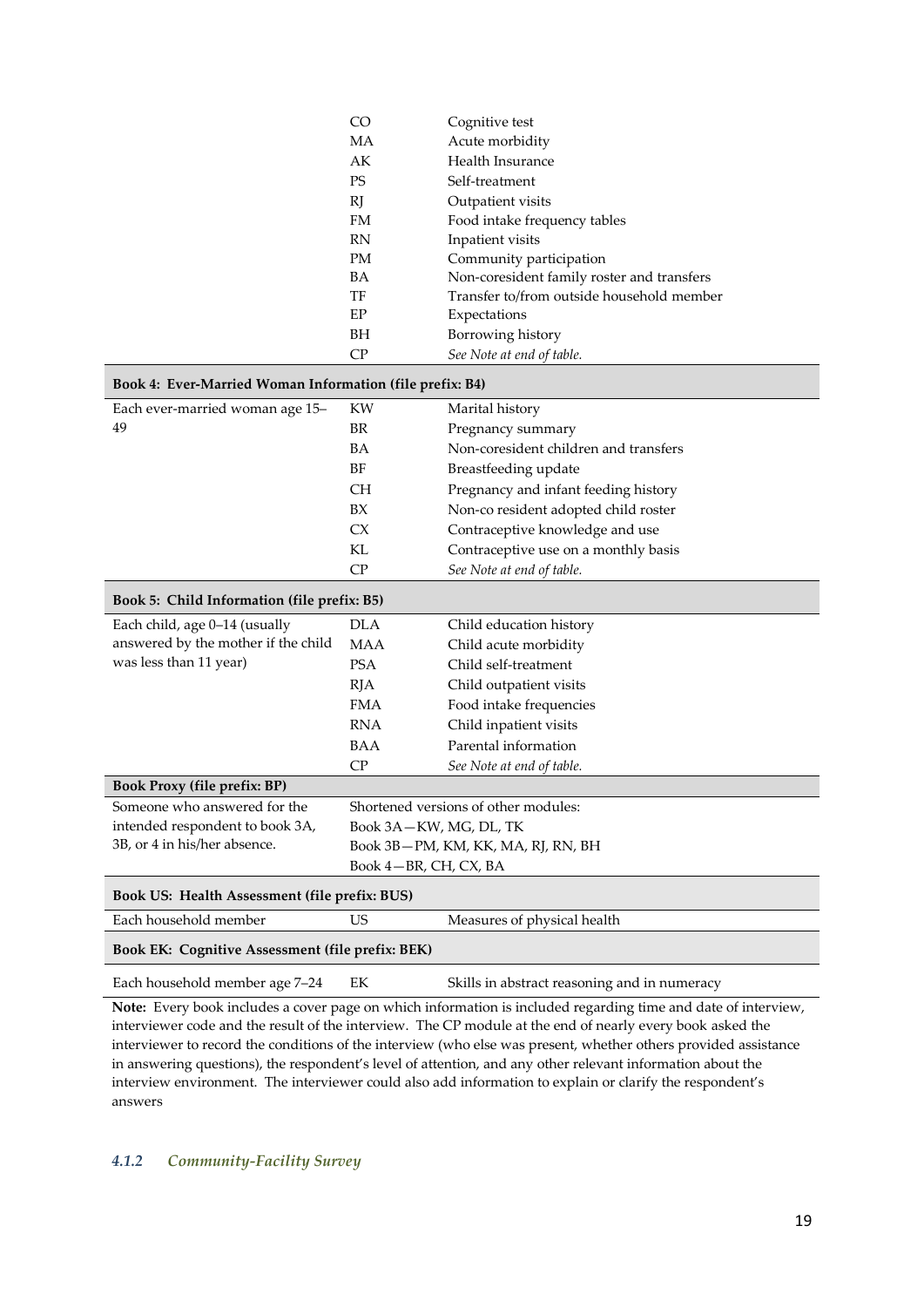Community-facility data typically have one file at the community or the facility level that contains basic characteristics and spans multiple questionnaire modules within a book. Additional files at other levels of observation are included when appropriate, as explained below.

Data files are named by the questionnaire book and follow the similar convention as names of household files.

| Book 1: Community History and Characteristics (file prefix: B1) |              |                                                            |
|-----------------------------------------------------------------|--------------|------------------------------------------------------------|
| Village head and community                                      | LK           | <b>Basic Information</b>                                   |
| representatives (group interview)                               | <b>LSPM</b>  | Community participation sampling sheet                     |
|                                                                 | IR           | Respondents' identities                                    |
|                                                                 | А            | Distances between community institutions and available     |
|                                                                 |              | transportation                                             |
|                                                                 | B            | Electricity                                                |
|                                                                 | $\mathsf{C}$ | Water sources and sanitation                               |
|                                                                 | D            | Agriculture and industry                                   |
|                                                                 | E            | Community history and climate                              |
|                                                                 | F            | <b>Natural Disasters</b>                                   |
|                                                                 | G            | Credit institutions                                        |
|                                                                 | I            | History of availability of schools                         |
|                                                                 | J            | History of health services availability                    |
|                                                                 | <b>PMKD</b>  | Citizen participation                                      |
|                                                                 | SW           | Subjective well-being                                      |
|                                                                 | PAP          | Poverty alleviation programs                               |
|                                                                 | <b>PPS</b>   | Perception of public services and infrastructure           |
|                                                                 | GD           | Governance and decentralization                            |
|                                                                 | TR           | Trust                                                      |
|                                                                 | CP           | See Note at end of table                                   |
| <b>Book 2: Community Statistics (file prefix: B2)</b>           |              |                                                            |
| Community statistical records                                   | LK           | Basic information                                          |
|                                                                 | OL           | Interviewer's direct observation (e.g., cleanliness,       |
|                                                                 |              | prosperity, social cohesion)                               |
|                                                                 | KA           | Nature and the use of land                                 |
|                                                                 | PL           | Pollution                                                  |
|                                                                 | <b>ST</b>    | Land certification                                         |
|                                                                 | <b>PR</b>    | Housing and population                                     |
|                                                                 | LU           | Employment                                                 |
|                                                                 | KD           | Village budget                                             |
|                                                                 | CP           | See Note at end of table                                   |
| Book PKK: Village Women's Organization (file prefix: PKK)       |              |                                                            |
| Head of women's group                                           | LK           | Basic information                                          |
|                                                                 | KR           | Respondent's characteristics                               |
|                                                                 | Ι            | Availability of schools                                    |
|                                                                 | J            | History of health services availability                    |
|                                                                 | PM           | Community development activities                           |
|                                                                 | KSR          | Welfare Assistance                                         |
|                                                                 | CP           | See Note at end of table                                   |
| Book SAR: Service Availability Roster (file prefix: SAR)        |              |                                                            |
|                                                                 |              |                                                            |
| Filled by interviewer based on                                  |              | List of health and school facilities by type serving local |
| information from IFLS3 SAR,                                     |              | community                                                  |

**Table 4.2 Community and Facility Survey Instruments: Respondent and Description of the Modules**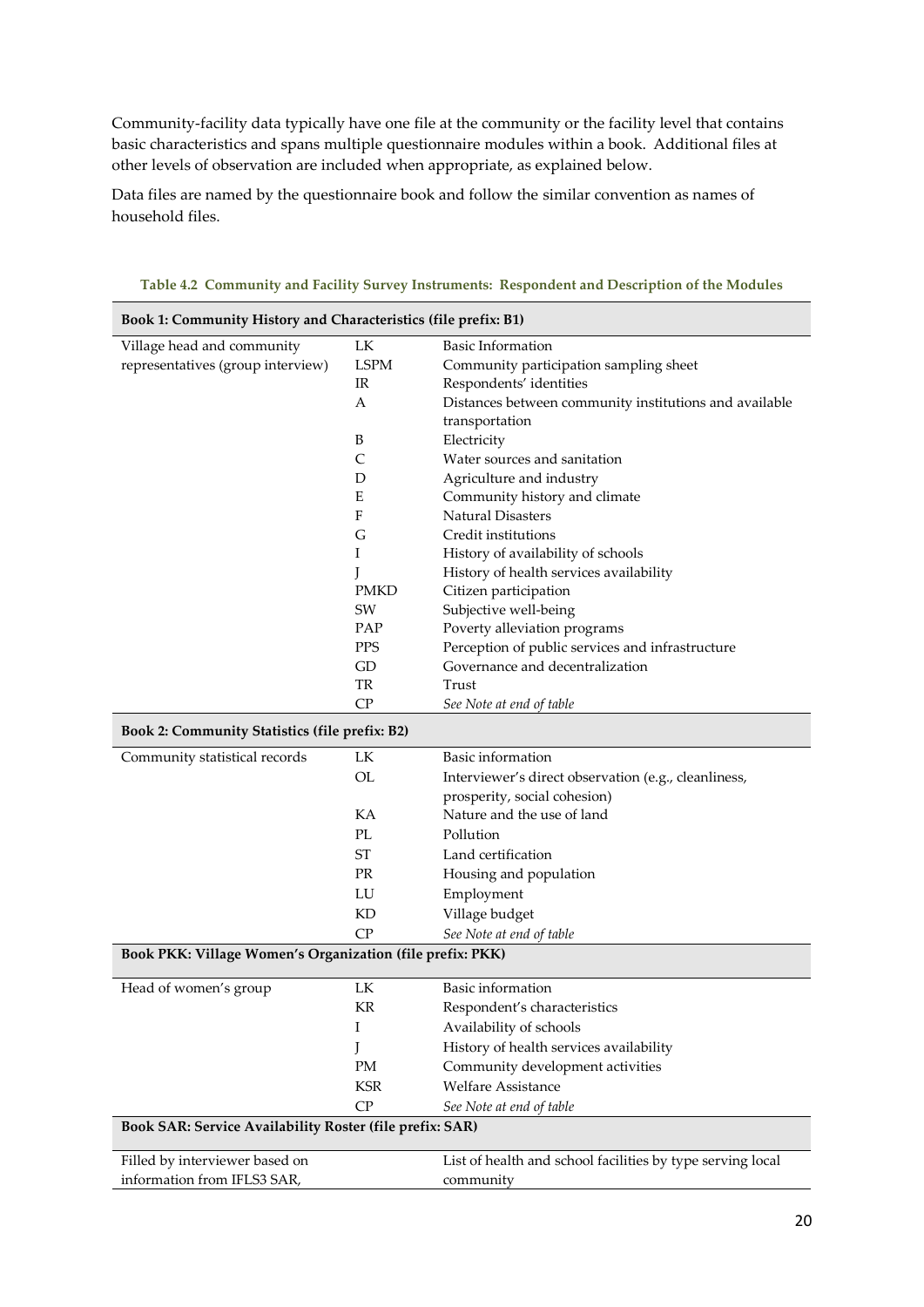| Book Informant: Public Perception on Government Programs and Public Services (file prefix: INF) |                           |                                                                                                             |
|-------------------------------------------------------------------------------------------------|---------------------------|-------------------------------------------------------------------------------------------------------------|
| Sampled community/NGO                                                                           | LK                        | Basic information                                                                                           |
| activist.                                                                                       | K                         | Respondent's identity                                                                                       |
|                                                                                                 | PAP                       | Poverty alleviation program                                                                                 |
|                                                                                                 | <b>PPS</b>                | Perception on public infrastructure and services                                                            |
|                                                                                                 | GD                        | Governance and decentralization                                                                             |
|                                                                                                 | CP                        | See Note at end of table                                                                                    |
| Book Adat: Traditional law and community customs (file prefix: ADT)                             |                           |                                                                                                             |
| Usually village midwife, or else                                                                | LK                        | Sampling sheet                                                                                              |
| other person with main                                                                          | KD                        | General                                                                                                     |
| responsibility for JPS/BK                                                                       | AP                        | Marriage                                                                                                    |
|                                                                                                 | AC                        | Divorce                                                                                                     |
|                                                                                                 | BK                        | Birth                                                                                                       |
|                                                                                                 | BW                        | Death and inheritance                                                                                       |
|                                                                                                 | ${\rm C}{\rm K}$          | Decision making in the household                                                                            |
|                                                                                                 | BL                        | Living arrangement of elderly                                                                               |
|                                                                                                 | DG                        | Land use                                                                                                    |
|                                                                                                 | FG                        | Mutual cooperation                                                                                          |
|                                                                                                 | GO                        | Community organizations                                                                                     |
|                                                                                                 | <b>FB</b>                 | Changes in tradition                                                                                        |
|                                                                                                 | CP                        | See Note at end of table                                                                                    |
| Book Puskesmas A: Government Health Center (part 1) (file prefix: PSA)                          |                           |                                                                                                             |
| Government Health Center                                                                        | LK                        | Basic information                                                                                           |
| director or designee                                                                            | А                         | Information from Head of facility                                                                           |
|                                                                                                 | <b>SDP</b>                | Other resources available (funding)                                                                         |
|                                                                                                 | <b>AKM</b>                | Health insurance for the poor                                                                               |
|                                                                                                 | DM                        | Decision making                                                                                             |
|                                                                                                 | H                         | Health case vignettes                                                                                       |
|                                                                                                 | CP                        | See Note at end of table                                                                                    |
| Book Puskesmas B: Government Health Center (part 2) (file prefix: PSB)                          |                           |                                                                                                             |
| Government Health Center                                                                        | LK                        | Basic information                                                                                           |
| director or designee                                                                            | B                         | Development of facility                                                                                     |
|                                                                                                 | $\mathsf{C}$              | Services available                                                                                          |
|                                                                                                 | D                         | Staff available                                                                                             |
|                                                                                                 | E                         | Equipment and supplies available                                                                            |
|                                                                                                 | F                         | Direct observation (e.g., cleanliness)                                                                      |
|                                                                                                 | G                         | Family planning services                                                                                    |
|                                                                                                 |                           | Book Private Practice: Doctors, Health clinics and other private health service providers (file prefix: PR) |
| Private doctors, head of clinics,                                                               | LK                        | Basic information                                                                                           |
| nurse, midwives.                                                                                | PB                        | Joint practices                                                                                             |
|                                                                                                 | А                         | General information                                                                                         |
|                                                                                                 | B                         | Practice schedule and service available                                                                     |
|                                                                                                 | PH                        | Pharmacy                                                                                                    |
|                                                                                                 | $\mathsf{C}$              | Equipment available                                                                                         |
|                                                                                                 | D                         | Stock of medicine                                                                                           |
|                                                                                                 | BD                        | Village midwives                                                                                            |
|                                                                                                 | E                         | Direct observation                                                                                          |
|                                                                                                 | $\boldsymbol{\mathrm{F}}$ | Family planning services                                                                                    |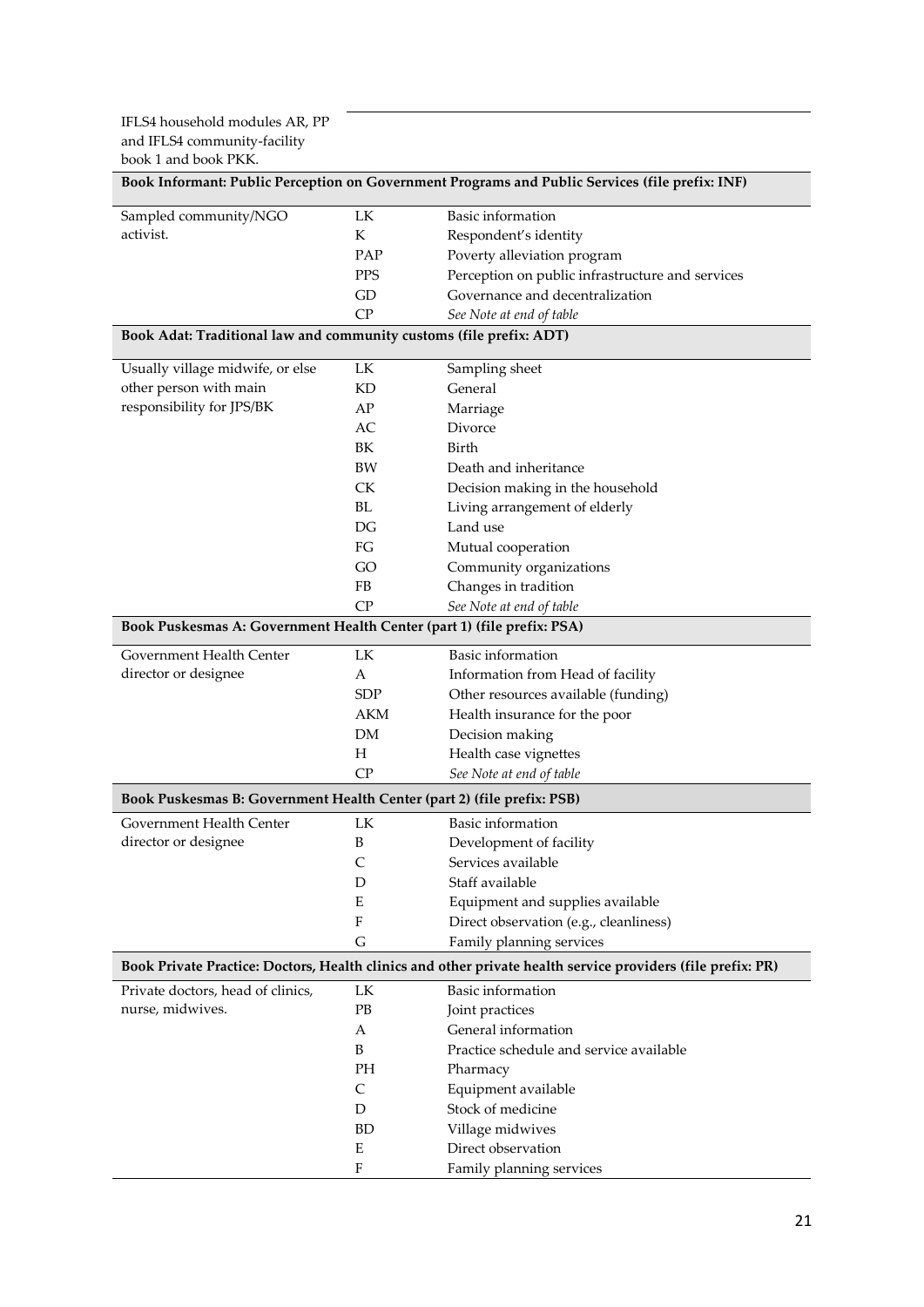|                                                                                 | Н          | Health case vignettes                                  |
|---------------------------------------------------------------------------------|------------|--------------------------------------------------------|
|                                                                                 | CP         | See Note at end of table                               |
| <b>Book Traditional Practitioner (file prefix: TRA)</b>                         |            |                                                        |
| Volunteer staff member of                                                       | LK         | Control sheet                                          |
| community health service post                                                   | А          | General                                                |
|                                                                                 | B          | Practice activities                                    |
|                                                                                 | C          | Traditional midwife                                    |
|                                                                                 | ΚR         | Respondent information                                 |
|                                                                                 |            |                                                        |
|                                                                                 | $\rm CP$   | See Note at end of table                               |
| Book Prices: Market (file prefix: HRP)                                          |            |                                                        |
| Sampled community markets                                                       | LK         | Control sheet                                          |
|                                                                                 | Н          | Prices                                                 |
|                                                                                 | CP         | See Note at end of table                               |
| Book Prices: Shops/Stalls (file prefix: HRWT)                                   |            |                                                        |
| Sample of shops/stalls                                                          | LK         | Control sheet                                          |
|                                                                                 | Н          | Prices                                                 |
|                                                                                 | CP         | See Note at end of table                               |
| Book Prices: Informant (file prefix:HRGINF)                                     |            |                                                        |
| Volunteer staff member of                                                       | LK         | Control sheet                                          |
| community health service post                                                   | H          | Prices                                                 |
|                                                                                 | CP         | See Note at end of table                               |
| Book Posyandu: Community Child Health Post (file prefix: POSY)                  |            |                                                        |
|                                                                                 |            |                                                        |
| Volunteer staff member of                                                       | LK         | Basic information                                      |
| community health service post                                                   | KR         | Respondent's characteristics                           |
|                                                                                 | А          | Facility utilization and community health              |
|                                                                                 | B          | Services available                                     |
|                                                                                 | C          | Staff available                                        |
|                                                                                 | D          | Health instruments (equipment, supplies, medications)  |
|                                                                                 | <b>SDP</b> | Other sources available (funding)                      |
|                                                                                 | PRP        | Revitalization program                                 |
|                                                                                 | CP         | See Note at end of table                               |
| Book Posyandu Lansia: Community Elderly Health Post (file prefix: POSLANSIA)    |            |                                                        |
| Volunteer staff member of                                                       | LK         | Basic information                                      |
| community health service post                                                   | KR         | Respondent's characteristics                           |
|                                                                                 | А          | General                                                |
|                                                                                 | B          | Services available                                     |
|                                                                                 | C          | Staff available                                        |
|                                                                                 | D          | Health instruments (equipment, supplies, medications)  |
|                                                                                 | <b>SDP</b> | Posyandu resources available                           |
|                                                                                 | CP         | See Note at end of table                               |
| Book School: Elementary, Junior High and Senior High Schools (file prefix: SEK) |            |                                                        |
|                                                                                 |            | <b>Basic</b> information                               |
| Principal or designee                                                           | LK         |                                                        |
|                                                                                 | KR         | Respondent characteristics                             |
|                                                                                 | А          | Principal                                              |
|                                                                                 | B          | School characteristics                                 |
|                                                                                 | SC         | School committee                                       |
|                                                                                 | C          | Teacher characteristics (administered to teachers of   |
|                                                                                 |            | Bahasa Indonesia and mathematics)                      |
|                                                                                 | D          | Direct observation on classrooms                       |
|                                                                                 | E          | Average expenditures per student during academic years |
|                                                                                 |            |                                                        |
|                                                                                 |            | of 1999/2000 and 2000/2001                             |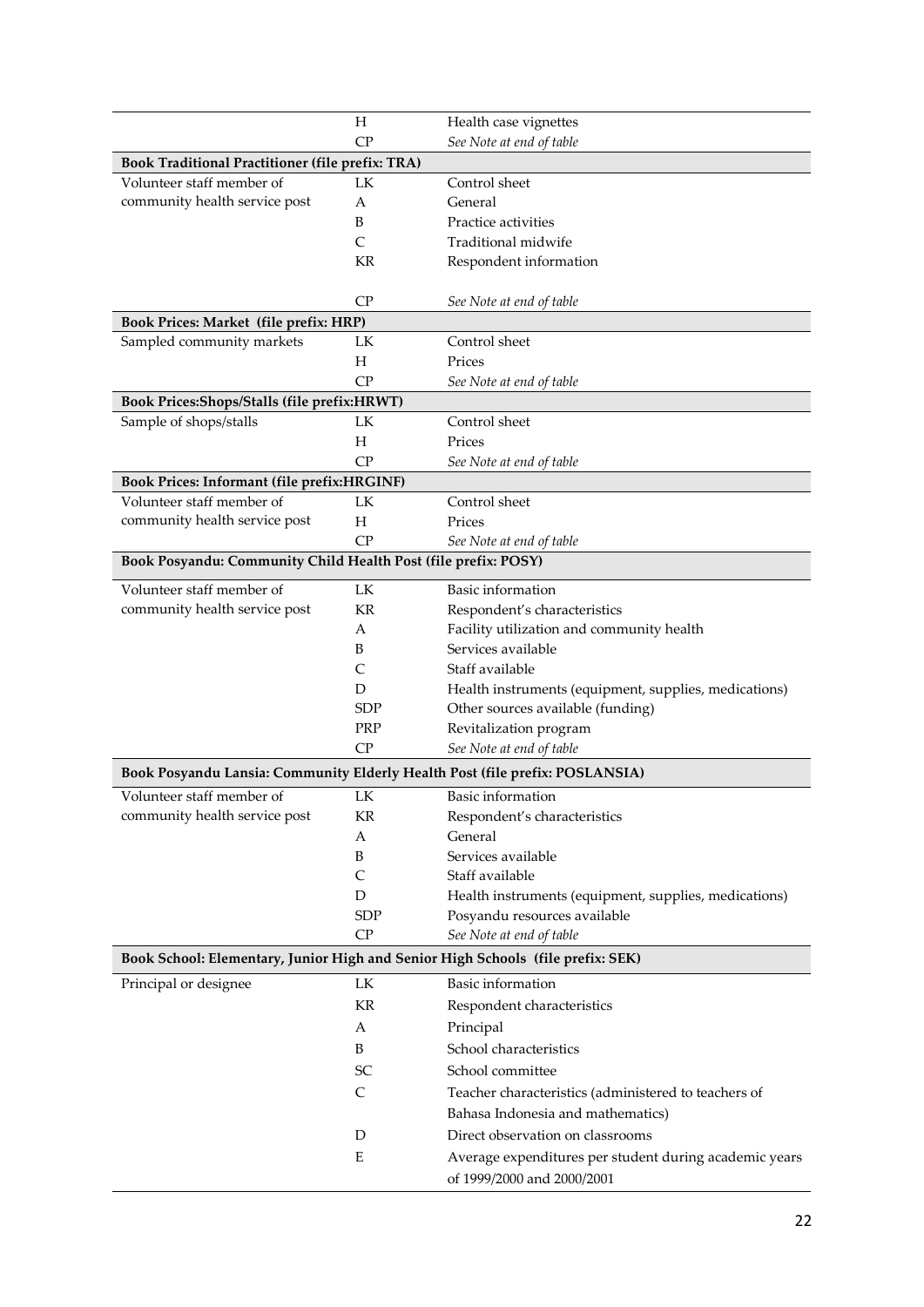| E  | Statistics and EBTANAS scores          |
|----|----------------------------------------|
| G  | Number of Teachers and Students        |
| H  | Observation sheet during the interview |
| CP | See Note at end of table               |

**Note:** Every book includes a cover page on which information is included regarding time and date of interview, interviewer code and the result of the interview. The CP module at the end of nearly every book asked the interviewer to record the conditions of the interview (who else was present, whether others provided assistance in answering questions), the respondent's level of attention, and any other relevant information about the interview environment. The interviewer could also add information to explain or clarify the respondent's answers

#### **4.2 Identifiers and Level of Observation**

#### *4.2.1 Household Survey*

Variable HHID12 uniquely identifies a household. When the level of observation within a file is the household, HHID12 will uniquely identifies an observation.

HHID12 is a seven digit character variable whose digits carry the following meaning:



The last two digits of HHID12 ,"00", indicates that the households are IFLS East baseline households. Should there be a next round of the survey, these two digits will be used to identify the split-off households. This way while the households will be uniquely identified, users can still link households that belong to the same original (2012) stem.

The person identifier in IFLS East is the variable PID12. This variable is simply the line number of the person in the AR roster. If the level of observation is the individual, both HHID12 and PID12 are required to uniquely identify a person.

Wherever possible the data have been organized so that the level of observation within a file is either the household or the individual.

When the level of observation is something other than the household or individual, it is usually because the data were collected as part of a grid, in which a set of questions was repeated for a series of items or events. For example, in the health care provider data from Book 1, module PP, each observation corresponds to a particular type of provider, and there are multiple observations per household. In this data file, the combination of HHID12 and PPTYPE uniquely identifies an observation. The variable that defines the items or events is usually named XXXTYPE, where XXX identifies the associated module (more is said about TYPE variables below).

In some cases, data collected as part of a grid are organized rectangularly. For example, file B1\_PP1 contains data about 12 provider types for each of xxx households. Thus, there are  $12 \times$  xxx = yyy observations in the data file. In other cases, the number of records per household or individual varies. For example, the level of observation in file B3B\_RJ is a visit by an individual to an outpatient provider. Not all individuals made the same number of visits, so some individuals appear only once, others appear twice, and some appear more than twice. Those who made no visits do not appear at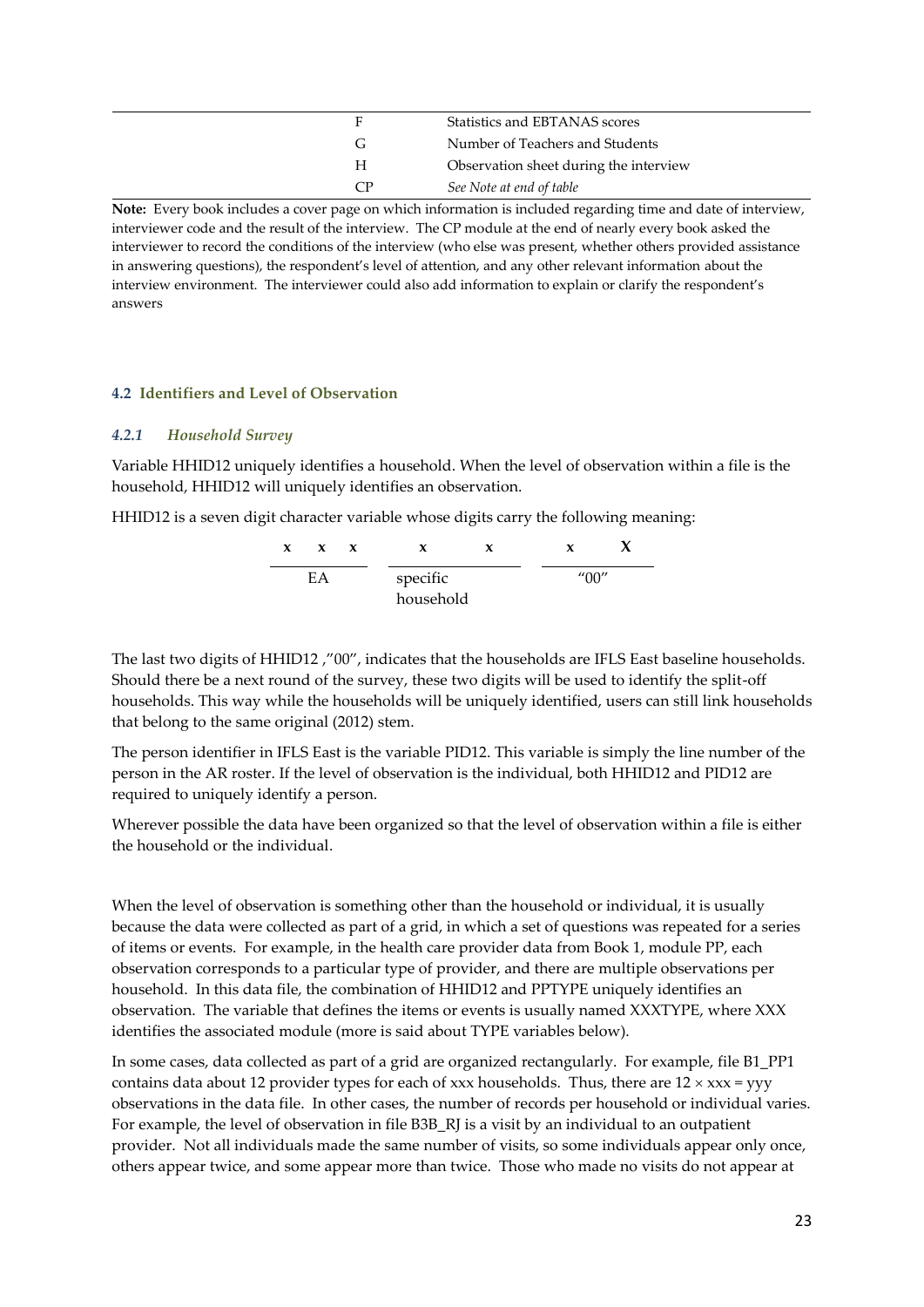all. This file is not rectangular because the number of observations per person is not constant. To uniquely identify an observation in this file, the analyst should use HHID12, PID12, and RJTYPE.

#### *PIDLINK*

We also created a PIDLINK for each individual which will be useful to link individuals across waves of IFLS East, should there be another round of the survey. The idea is while PID may be different across the survey rounds depending on the household composition in the particular round, PIDLINK will be uniquely assigned to individual and will stay constant across survey waves.

PIDLINK is a 9-digit identifier consisting of the following:

| $\mathbf{x}$ | $\mathbf{x} \times \mathbf{x}$ | x         | x        |  |                                    | x |                   |  |
|--------------|--------------------------------|-----------|----------|--|------------------------------------|---|-------------------|--|
| EA           |                                |           | specific |  | $^{\prime\prime}00^{\prime\prime}$ |   | PID <sub>12</sub> |  |
|              |                                | household |          |  |                                    |   |                   |  |

#### *4.2.2 Community-Facility Survey*

Wherever possible, community-facility survey data are organized so that the level of observation within a data file is either the community or the facility. In a community-level data file, an observation can be uniquely identified with COMMID12. In a facility-level file, an observation can be uniquely identified with the variable FASCODE12.

COMMID12 are digits for the 98 communities that correspond to the 98 EAs. The first two digits of variable COMMID12 identify the province, and the remaining two digits indicate a sequence number within the province:



The following codes identify the 7 IFLS provinces:

| 53 = East Nusa Tenggara | 34 = North Maluku |
|-------------------------|-------------------|
| 64 = East Kalimantan    | 35 = West Papua   |
| 7 = South Sumatra       | $51 =$ Papua      |
| $18 =$ Maluku           |                   |

The first four digits of variable FASCODE12 are the COMMID12 of the place where the facility was first found, the fifth digit indicates the facility type, and the last three digits indicate the facility type's sequence number within the community.

|          |  | $X \times X \times X$ |               | X. | $\mathbf{x}$ |  |
|----------|--|-----------------------|---------------|----|--------------|--|
| COMMID12 |  |                       | Facility type |    | Sequence     |  |

The codes for facility type are the following:

0 = traditional health practitioner

1 = health center or subcenter (*puskesmas* or *puskesmas pembantu*)

2 = private practitioner (dokter *praktek* , *klinik swasta, klinik umum, bidan, bides, perawati, mantri* 

4 = community health post (*posyandu*)

5= community health post for the elderly (posyandu lancia)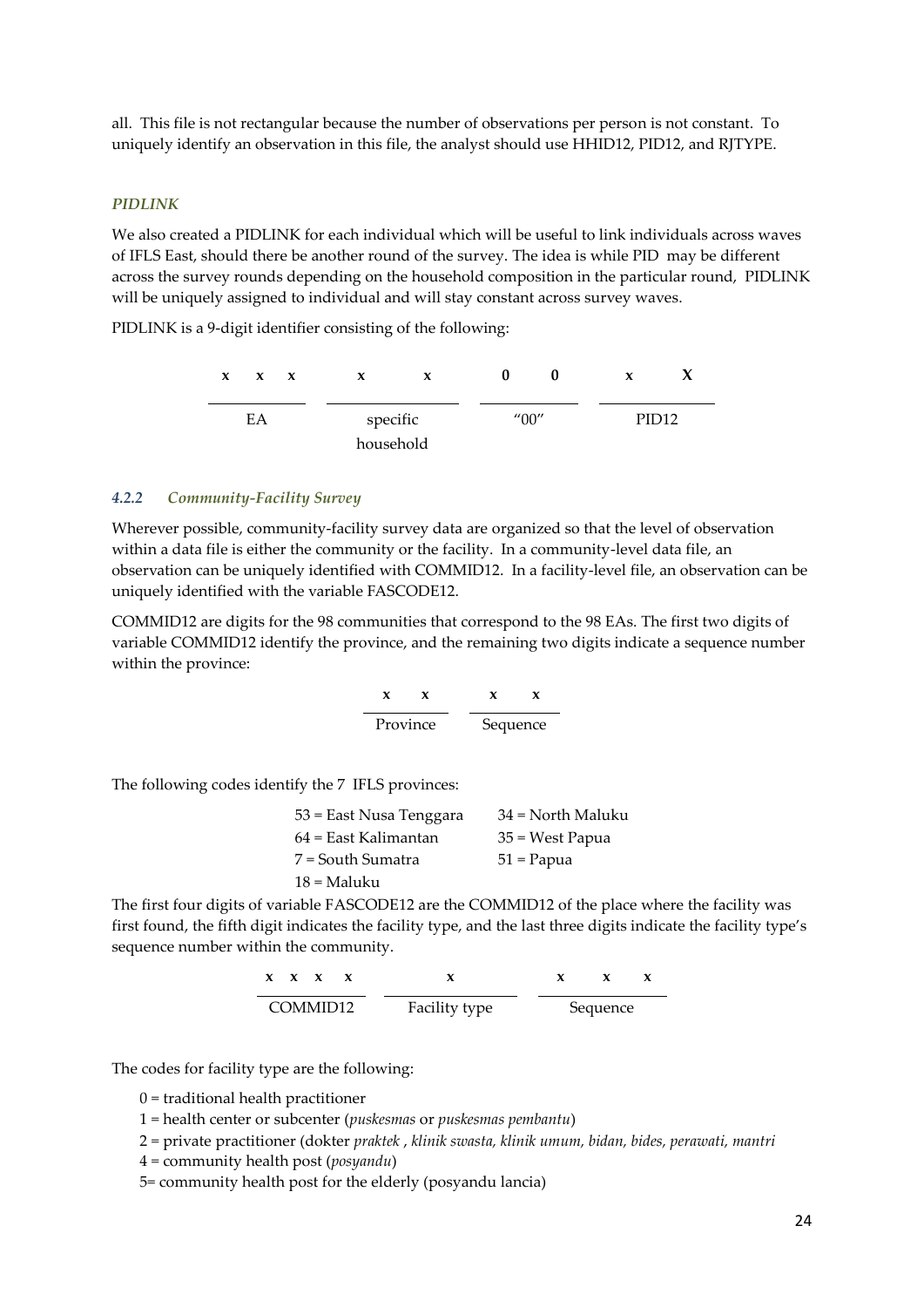6 = elementary school 7 = junior high school 8 = senior high school 9= hospitals

Some facilities may be used by members of more than one IFLS East community. Note that the community ID embedded in FCODE is not necessarily the community in which the facility is now located, or the community for which the facility was interviewed, or the only IFLS East community to which the facility provides services. To identify which facilities provide services to an IFLS East community, analysts should use the Service Availability Roster (SAR).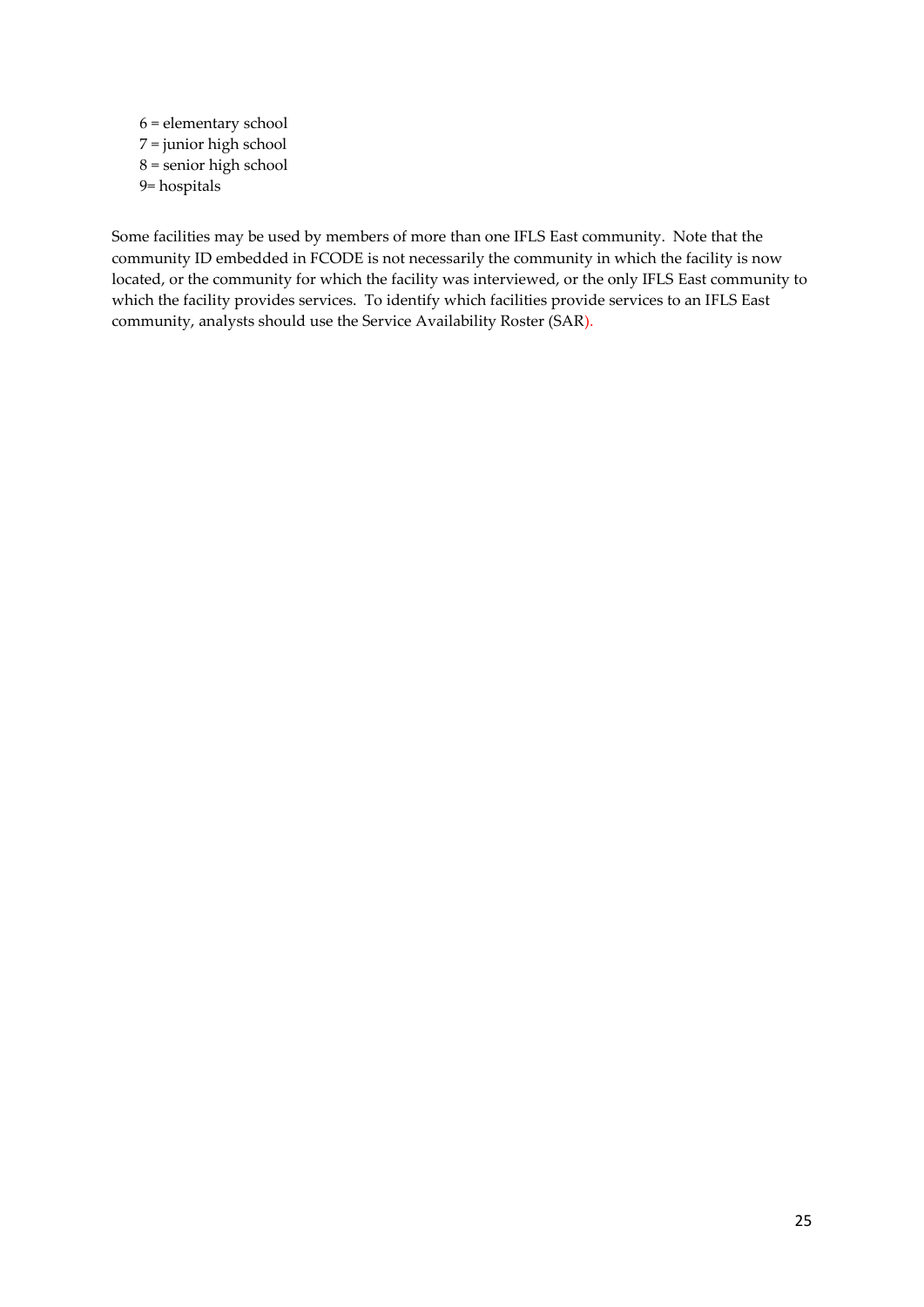#### **References**

- AAPOR (2011). Standard definitions: Final depositions of case codes and outcome rates for surveys (7th ed.). American Association for Public Opinion Research. As of August 1, 2013: [http://aapor.org/Content/NavigationMenu/AboutAAPOR/StandardsampEthics/](http://aapor.org/Content/NavigationMenu/AboutAAPOR/StandardsampEthics/StandardDefinitions/StandardDefinitions2011.pdf)  [StandardDefinitions/StandardDefinitions2011.pdf](http://aapor.org/Content/NavigationMenu/AboutAAPOR/StandardsampEthics/StandardDefinitions/StandardDefinitions2011.pdf)
- Badan Pusat Statistik (2010). *Hasil sensus penduduk 2010: Data agregat per provinsi* [The results of the 2010 population census: Data aggregated by province]. As of August 1, 2013: [http://www.bps.go.id/65tahun/SP2010\\_agregat\\_data\\_perProvinsi.pdf](http://www.bps.go.id/65tahun/SP2010_agregat_data_perProvinsi.pdf)
- Badan Pusat Statistik (2012). SUSENAS 2010 (Core) [computer file]. Canberra: Australian Data Archive, The Australian National University, 2012. As of August 1, 2013: http://www.ada.edu.au/ada/01242hier
- Booth, A. (2004) "Africa in Asia? The Development Challenges Facing Eastern Indonesia and East Timor", Oxford Development Studies, (32):1.
- Frankenberg, E., and L.A. Karoly (1995) The 1993 Indonesian Family Life Survey: Overview and Field Report. Report No. DRU-1195/1. Santa Monica, CA: RAND Corporation.
- Frankenberg, E. and D. Thomas. (2000) "The Indonesia Family Life Survey (IFLS): Study Design and Results from Waves 1 and 2." March 2000. RAND, Santa Monica, CA. DRU-2238/1-NIA/NICHD.
- Hill, H., B.P. Resosudarmo, and Y. Vidyattama (2008) "Indonesia's Changing Economic Geography", Bulletin of Indonesian Economic Studies, (44): 3.
- Strauss, J., K. Beegle, B. Sikoki, A. Dwiyanto, Y. Herawati and F. Witoelar. "The Third Wave of the Indonesia Family Life Survey (IFLS): Overview and Field Report", March 2004. WR-144/1- NIA/NICHD.
- Strauss, J., Witoelar F, Sikoki B and Wattie A M. (2009) "The Fourth Wave of the Indonesian Family Life Survey (IFLS4): Overview and Field Report". RAND WR-675/1-NIA/NICHD.
- xxxxxxx TNP2K, "An Introduction into the IFLS-East 2012: Sampling, questionnaires, maps and socio-economic background characteristics"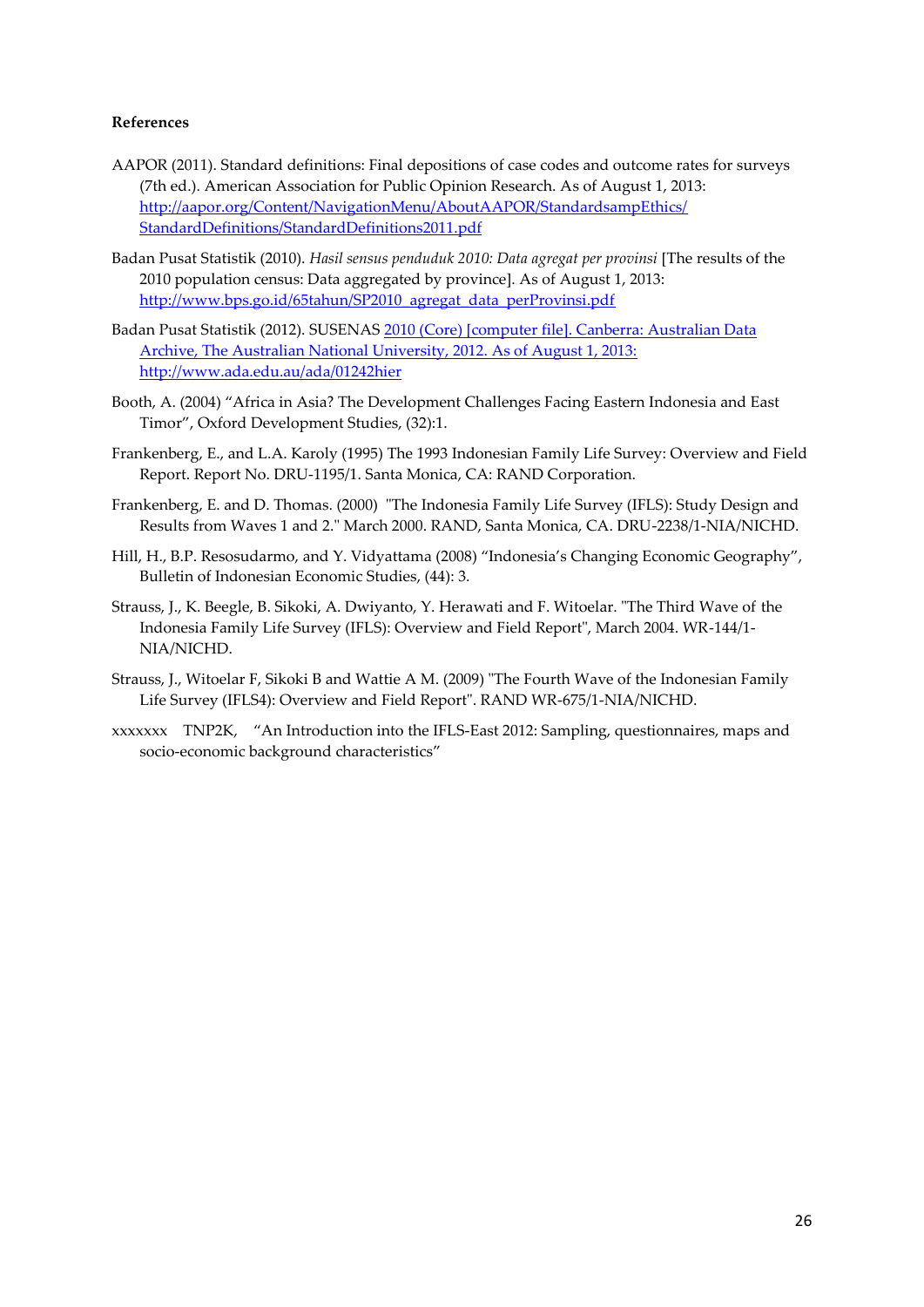#### **Appendix A: Survey Operations**

#### **A1. Development of Questionnaire**

The household and community-facility questionnaires fielded in IFLS4 provided the base for the IFLS East questionnaires. The goal was to keep the instruments as similar as possible across with the original IFLS in substantive content and questionnaire wording so as to maximize comparability. Changes were made to collect new data on topics of particular interest: coverage and workings of new public social safety net programs, fishery, to name a few examples. Because IFLS East 2012 is a baseline survey, there are no need for complicated skip patterns employed in IFLS4 to differentiate between panel and new respondents. The bulk of work on this was done intensively between February and March 2012 through several meetings and email communications.

#### **A2. Piloting and Pretesting**

Piloting of new or heavily changed modules was first done in Kulon Progo, Yogyakarta in early March 2012. The full pretest of household as well as community and facility surveys were done in locations in Eastern Indonesia, namely in the city of Bitung in North Sulawesi and in the district of Fak Fak, Papua Barat, between March 9 and 22, 2012. The household questionnaire and biomarker questionnaires were tested in their entirety during a full-scale pretest and so were the communityfacility questionnaires. Pretests allowed us to evaluate questionnaire changes in a field setting.

The final contents of the IFLS East questionnaires are summarized in Sections 2 and 3 of this document for the household survey and community-facility survey, respectively. Details about the respondents and the modules are described in Section 4.

#### **A3. Training for the Household Survey**

The sequence of training started with the Training of Trainers (TOT) which was conducted between April 2 and April 15, 2012. Most of the participants had been senior field staff in one of the IFLS and who were targeted to be senior field staff (field coordinators, supervisors, editors) for IFLS East. The Survey Director and survey managers also participated directly. The two weeks were spent in thoroughly training the staff in the use of the new questionnaires by using and further developing teaching materials that would be later used in training of the enumerators. This training was very participatory and live respondents were brought into the meeting rooms during the period for practice.

Training for the enumerators for the household survey was conducted between April 16 and May 20, 2012 and took place in Salatiga, Central Java. Some 170 trainees took part of whom 161 were subsequently chosen as interviewers, data entry workers and supervisors for these teams, with some others being held in reserve as alternates, in case something happened to a team member, and others who were rejected. Recognizing the extremely difficult terrain in Papua and Papua Barat, enumerators which are physically fit were chosen to go there.

Each training session was divided into two parts. First there was classroom training, which involved lectures, nightly homeworks, demonstrations and in-classroom practice with live respondents. "Dress-rehearsal" field practice followed the classroom training, during which time the teams actually went into the field, near Salatiga, set up base camps, where they stayed and worked. Household interviewers received three weeks of classroom training. CAFE editors were chosen from this group in the third week and given separate, specialized training.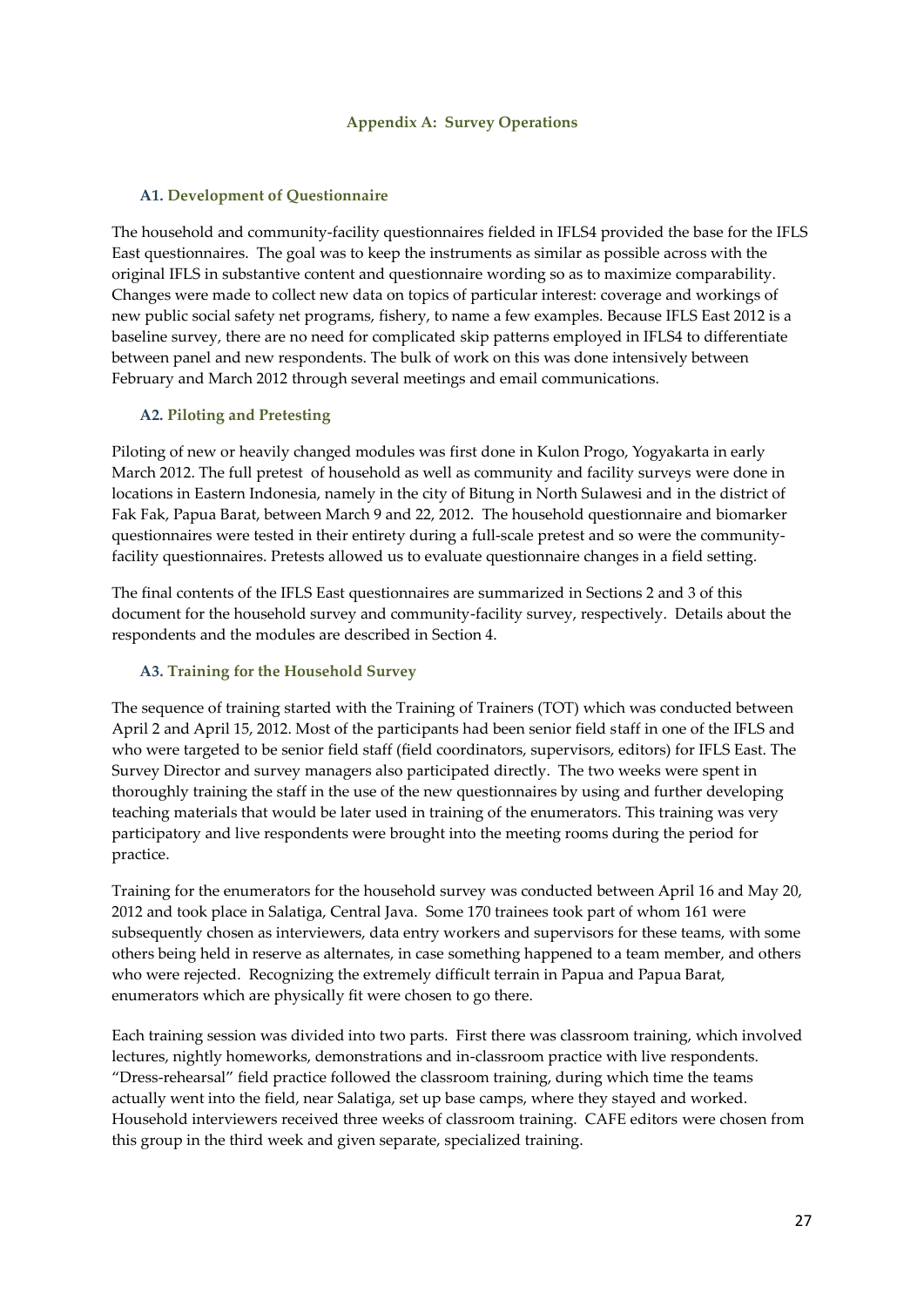There were 7 Field Coordinators, each responsible for one province. Field Coordinators were senior field staff who had years of field experience and who were involved in the project since the Training of Trainers.

#### **A4. Household Survey Fieldwork**

For the Household Survey, there were a total of 17 teams in the 7 provinces. Seven field coordinators were assigned to head the teams in each of the province enumerated. They were senior staff who had been involved in IFLS. Also the household team and café supervisors undertook some responsibility Two teams were assigned to each province, except for Papua Barat (3 teams) and Papua Barat (4 teams). This step was taken due the difficult terrain and the remoteness of the EAs. The teams that were sent to Papua and Papua Barat were smaller than those that were sent to the other provinces (See Appendix B and C for field staff composition and names). The composition of the household is as follows:

#### **HHS Team**

1 Supervisor 4-8 Interviewers 1-2 Editors

The fieldwork periods went from May 7 to July 21. During main fieldwork, each pair of teams was assigned a route that would take them to 7 enumeration areas except in Papua Barat where the smaller teams went to 5-6 EA. Many of the interviewers would be involved in community-facility survey that was fielded a month later.

#### **A5. Training for the Community-Facility Survey**

Training of Trainers for the community-facility survey ran from August 27 to September 4, 2012, also in Salatiga. The training followed the same rigorous pattern as the household TOT. Most of the participants were involved in the household survey a month earlier and were already familiar with the location.

The training for the CF enumerators were immediately after, from September 5 to September 24. Sixteen days were allocated for in-class training and 4 days for field practice, where the teams went to interview the communities and facilities in the district of Semarang and Boyolali, Central Java.

#### **A6. Community-Facility Survey Fieldwork**

There were a total of 16 teams consisting of 48 persons. As in the household survey, two teams were assigned to each province, except for Papua and Papua Barat which had 3 teams each. The composition of the household and community-facility teams is as follows:

#### **CFS Team**

1 Supervisor/Editor 2 Interviewers

Three Field Coordinators were responsible, all of whom were also Field Coordinators of the Household Survey. The names of all the field staff in each team are listed in Appendices B and C.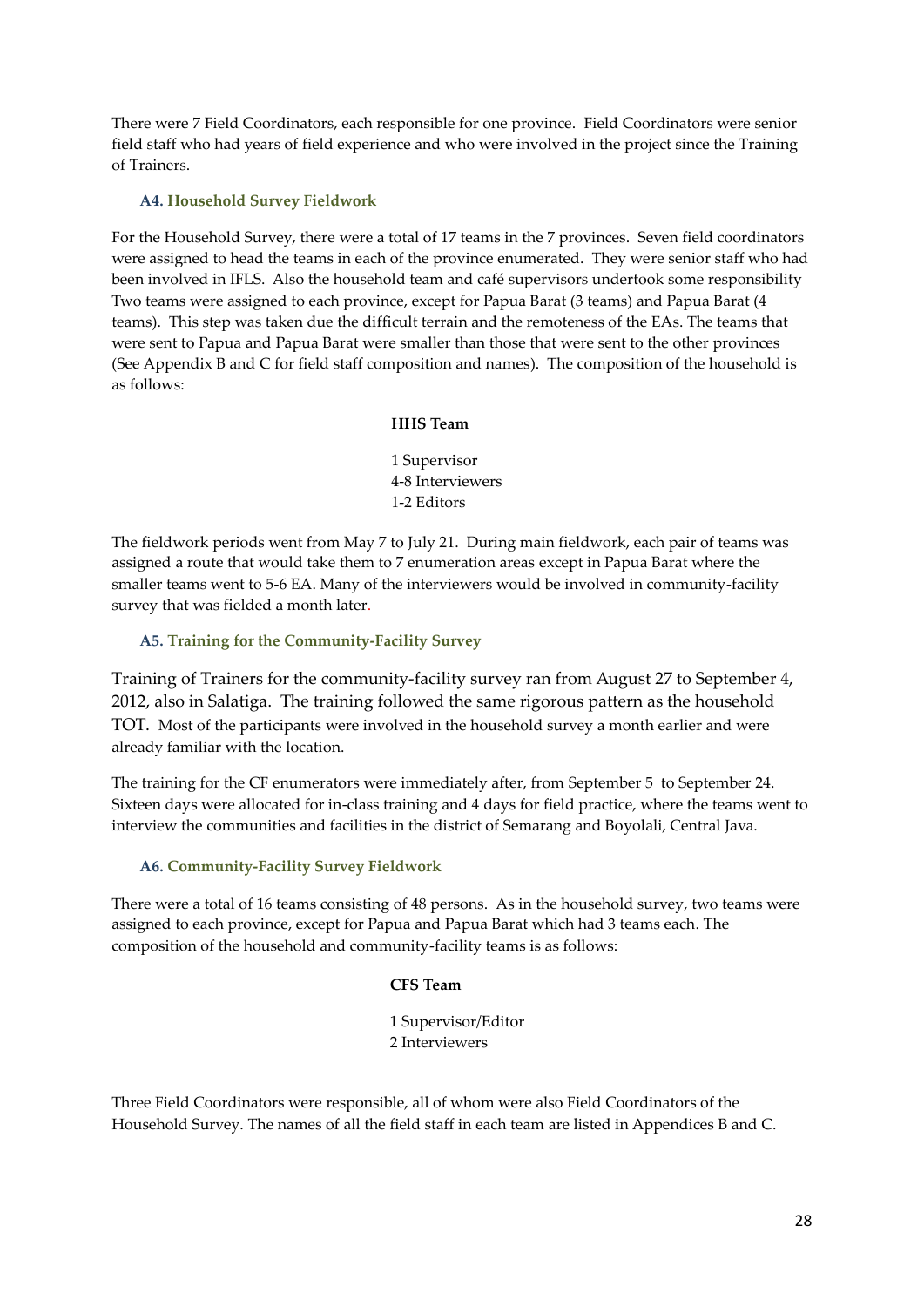#### A7. **Data Entry, Verification, and Data Cleaning**

#### *In the Field: CAFE Editing, Interviewer Rechecks*

Since they were introduced in IFLS2 in 1997, CAFE operations were an important ingredient to the success of the IFLS and have been used by many other survey projects in the country. IFLS East employed the similar procedures.

With CAFE, data cleaning began in the field. Interviewers filled out the paper questionnaires while in the respondents' households, then edited their work at base camp. For both the household and community-facility surveys, interviewers were responsible for turning in legible questionnaires that had been filled out as completely and accurately as possible. Interviewers handed in their completed paper questionnaires to a CAFE team at base camp. The CAFE team entered and edited the data on laptop computers, using data-entry software (CSPro) designed to detect a variety of fielding errors. Range checks identified illogical values, such as a sex value of 2 when sex was supposed to equal 1 or 3.

The CAFE editor was responsible for resolving error messages with the interviewer. Some errors could be resolved fairly easily. For example, the interviewer might mis-remember the sex of a respondent interviewed earlier in the day and verify that the inconsistency was due to a careless error. Other errors required the interviewer to return to the household and check with the respondent.

When the CAFE team's work was finished for an EA, the data were uploaded to SurveyMETER website and subsequently downloaded. A team in Yogyakarta performed basic data quality checks, monitored re-contact rates, and provided feedback to the teams in the field.

#### *In Yogyakarta: "Look Ups"*

For detecting and resolving more complicated errors, we implemented a "Look Ups" (LU) cleaning process. LU involved the use of sophisticated, customized computer programs to run checks, with follow-up of suspected errors by specialists with extensive field experience, who consulted the paper questionnaires.

The LU phase was important to quality assurance because:

- The paper questionnaires sometimes contained valuable written information that was not captured in the electronic data. For example, an inconsistency might be generated because an editor had made an inappropriate correction. Reference to the interviewer's original annotation resolved the issue so the data could be corrected.
- LU specialists were drawn from our best interviewers, editors, and field supervisors. We wanted to capitalize on the expertise they had gained in fielding the survey to help resolve more difficult issues before releasing the data for analysis.

#### **Privacy Information**

**In** compliance with regulations governing the appropriate treatment of human subjects, information that could be used to identify respondents in the IFLS East survey has been suppressed. This includes respondents' names and residence locations and the names and physical locations of the facilities that respondents used. In addition we remove all reference to the location of the villages and only release the location codes down to the kecamatan level.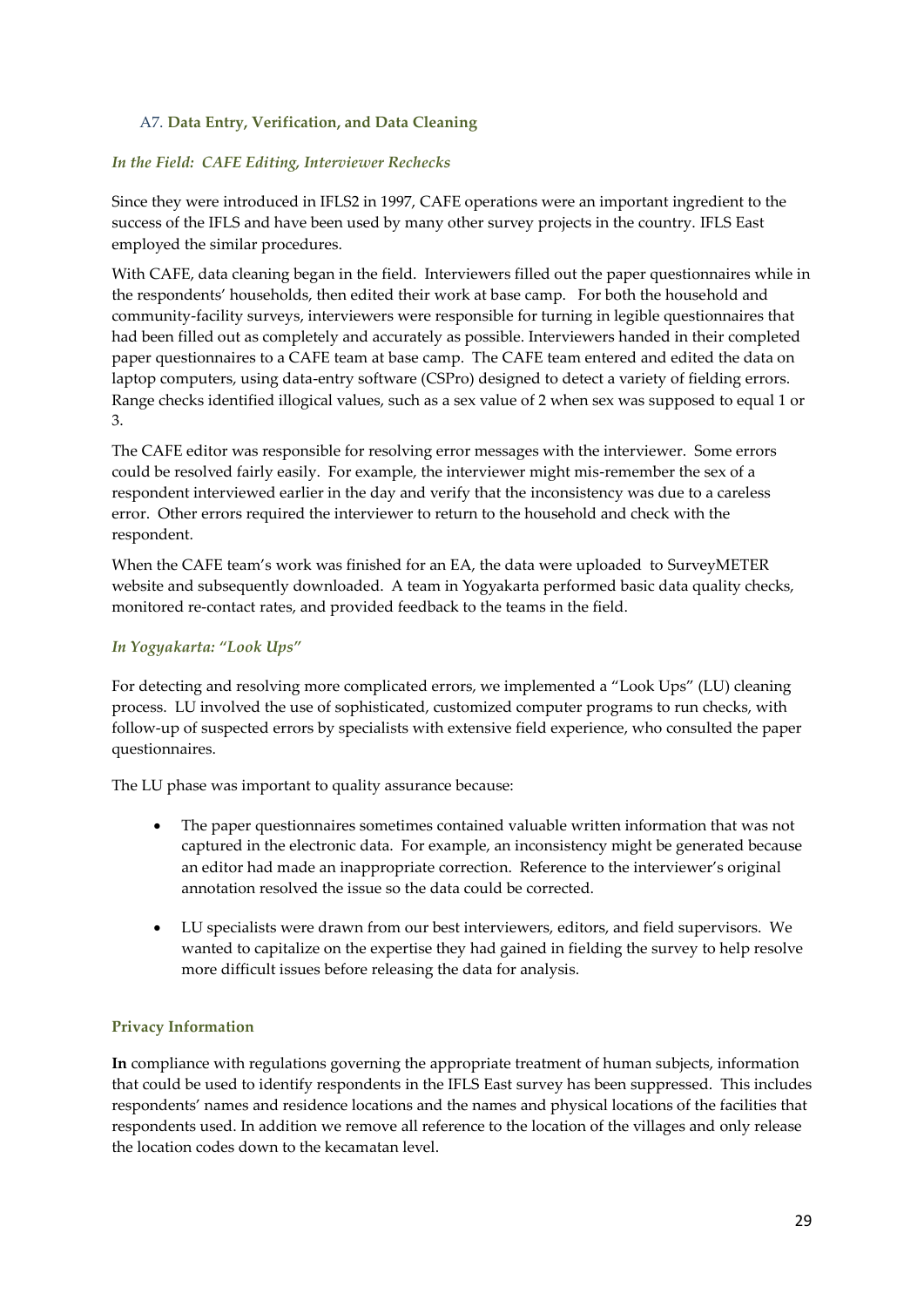### **Timeline of IFLS East Activities**

| 2012                     |                                                       |
|--------------------------|-------------------------------------------------------|
| February                 | Questionnaire development                             |
|                          | Development of data entry program                     |
| March                    | Pilots and pretesting                                 |
|                          | Finalization of questionnaire                         |
| April 2-15               | Training of trainers for the HH survey                |
| April 16-May 13          | Training of HH survey enumerators                     |
| May 17-July 21           | Fieldwork of the HH survey                            |
| July-September           | Data cleaning for the HH survey                       |
| July -August             | Ramadhan and Idul Fitri break                         |
| August 27-September 4    | Training of trainers for the CF survey                |
| September 5-24           | Training of CF survey enumerators                     |
| September 30-November 25 | Fieldwork of the CF survey                            |
| November-Decemner        | Data cleaning for the CF survey                       |
| December                 | Submission of preliminary data and report to TNP2K    |
| 2013                     |                                                       |
| January-August           | Preparation for public use                            |
|                          | Construction of sample weights                        |
|                          | Updating location codes based on the latest BPS codes |
| September-November       | Final preparation for public use                      |
| December                 | Soft-launching of IFLS East homepage                  |
| 2014                     |                                                       |
| January                  | Official release of public use data                   |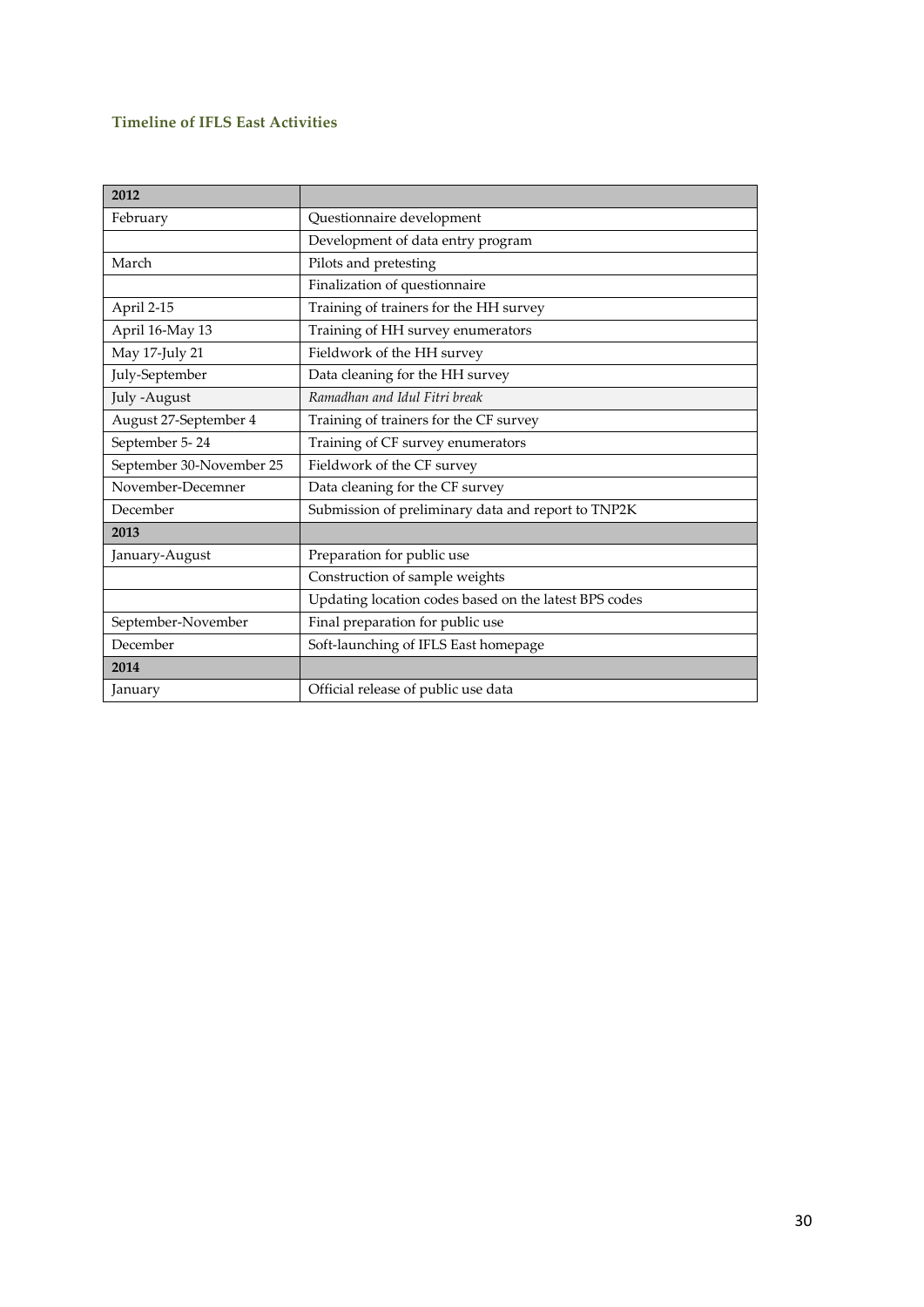### *Appendix B: Field Staff for IFLS East Household Survey*

#### **Field Coordinators**

|               | Roni Hermoko        | М | Team A and B (Nusa Tenggara Timur) |
|---------------|---------------------|---|------------------------------------|
| $\mathcal{P}$ | Tri Rahavu          | F | Team C and D (Maluku Utara)        |
| 3             | Henry Setyo Nugroho | M | Team E and F (Maluku)              |
| 4             | Endra Dwi Mulyanto  | M | Team G, H, I, and J (Papua)        |
| 5.            | M. Fajar Suminto    | М | Team K, L, and M (Papua Barat)     |
| 6             | Setyo Puji Astuti   | F | Team N and O (Sulawesi Tenggara)   |
| 7             | Fita Herawati       | F | Team P and Q (Kalimantan Timur)    |

| Team A and B (Nusa Tenggara Timur) |  |
|------------------------------------|--|
| Team C and D (Maluku Utara)        |  |
| Team E and F (Maluku)              |  |
| Team G, H, I, and J (Papua)        |  |

|    | Team Nusa Tenggara Timur A |   |                     |                | Team Nusa Tenggara Timur B |   |                     |
|----|----------------------------|---|---------------------|----------------|----------------------------|---|---------------------|
| 1  | Muhammad Mukhlis           | M | Supervisor          |                | Amirul Arifin              | М | Supervisor          |
| 2  | Arif Pranoto               | M | Editor 1            | $\overline{2}$ | Vita Ratna Utami           | F | Editor 1            |
| 3  | Mariani                    | F | Editor <sub>2</sub> | 3              | Agus S. Haryanto           | M | Editor 2            |
| 4  | Sukiyanto                  | M | Interviewer         | 4              | Arief Setiawan             | M | Interviewer         |
| 5  | Khairun Nidham             | M | Interviewer         | 5              | Muchtarom                  | M | Interviewer         |
| 6  | Fahroni Windarto           | M | Interviewer         | 6              | Kartaya                    | M | Interviewer         |
| 7  | Dwi Sumawati               | F | Interviewer         | 7              | Lilik Umu Habibah          | F | Interviewer         |
| 8  | Anis Nur Aini              | F | Interviewer         | 8              | Dhiassari Paminta Resti    | F | Interviewer         |
| 9  | Masfiatul Asriyah          | F | Interviewer         | 9              | Yanti Rohaniyawati         | F | Interviewer         |
| 10 | Dwi Yani Yustiningsih      | F | Interviewer         | 10             | Hermin                     | F | Interviewer         |
| 11 | Shobaril Yuliadi           | M | Interviewer         | 11             | Hiyatul Auliya             | F | Interviewer         |
|    |                            |   |                     |                |                            |   |                     |
|    | Team Maluku Utara C        |   |                     |                | Team Maluku Utara D        |   |                     |
| 1  | Jejen Fauzan               | M | Supervisor          |                | Pentadiati                 | F | Supervisor          |
| 2  | Desti Wahyu Kurniawati     | F | Editor 1            |                | Pratiwi Dwi Suhartanti     | F | Editor 1            |
| 3  | Slamet Haryono             | М | Editor <sub>2</sub> | 3              | Ade Apri Hendrawanto       | M | Editor <sub>2</sub> |

### **Team Nusa Tenggara Timur A Team Nusa Tenggara Timur B**

| 1  | Amirul Arifin           | М | Supervisor          |
|----|-------------------------|---|---------------------|
| 2  | Vita Ratna Utami        | F | Editor 1            |
| 3  | Agus S. Haryanto        | M | Editor <sub>2</sub> |
| 4  | Arief Setiawan          | M | Interviewer         |
| 5  | Muchtarom               | M | Interviewer         |
| 6  | Kartaya                 | M | Interviewer         |
| 7  | Lilik Umu Habibah       | F | Interviewer         |
| 8  | Dhiassari Paminta Resti | F | Interviewer         |
| 9  | Yanti Rohaniyawati      | F | Interviewer         |
| 10 | Hermin                  | F | Interviewer         |
| 11 | Hivatul Auliva          | F | Interviewer         |

#### **Team Maluku Utara C Team Maluku Utara D**

| $\mathbf{1}$ | Jejen Fauzan           | М | Supervisor          |    | Pentadiati             | F | Supervisor          |
|--------------|------------------------|---|---------------------|----|------------------------|---|---------------------|
| 2            | Desti Wahyu Kurniawati | F | Editor 1            | 2  | Pratiwi Dwi Suhartanti | F | Editor 1            |
| 3            | Slamet Haryono         | M | Editor <sub>2</sub> | 3  | Ade Apri Hendrawanto   | M | Editor <sub>2</sub> |
| 4            | Indra Retnaningtyas    | F | Interviewer         | 4  | Rizaul Ihzan           | М | Interviewer         |
| 5.           | M. Ikhsan              | M | Interviewer         | 5  | Slamet Sukoraharjo     | М | Interviewer         |
| 6            | Muhammad Awaludin      | M | Interviewer         | 6  | Dian Rahmawati         | F | Interviewer         |
| 7            | Muzakir                | M | Interviewer         |    | Suryadi                | M | Interviewer         |
| 8            | Maryati Rahayu         | F | Interviewer         | 8  | Dwi Indriya            | F | Interviewer         |
| 9            | Sri Ulie Rahmwati      | F | Interviewer         | 9  | Miyta Indriani         | F | Interviewer         |
| 10           | Rini Widiastuti        | F | Interviewer         | 10 | Danarsih               | F | Interviewer         |
| 11           | Purnomo                | M | Interviewer         | 11 | Akmal Fahmi            | M | Interviewer         |

| $\mathbf{1}$   | Narvanta               | М | Supervisor          |    | Asmadi               | М | Supervisor  |
|----------------|------------------------|---|---------------------|----|----------------------|---|-------------|
| 2              | M. Bastomi Busro       | М | Editor 1            | 2  | Deni Puspita         | F | Editor 1    |
| 3              | Setyorini              | F | Editor <sub>2</sub> | 3  | Fita Dwi Untari      | F | Editor 2    |
| $\overline{4}$ | Panuju                 | М | Interviewer         | 4  | Sigit Sawung Pamuji  | М | Interviewer |
| 5              | Fajar Anggi Santoso    | М | Interviewer         | 5  | Alan R. Jacobus      | М | Interviewer |
| 6              | Teguh Krisma Aji       | М | Interviewer         | 6  | Muhammad Baiquni     | М | Interviewer |
| 7              | Heni Mubarika          | F | Interviewer         |    | Taufiq Agung Nugroho | М | Interviewer |
| 8              | Ummu Hasanah Munirotun | F | Interviewer         | 8  | Stevia Descarenza    | F | Interviewer |
| 9              | Melya Anggraini        | F | Interviewer         | 9  | Winarsih             | F | Interviewer |
| 10             | Vita Victoria Gumilar  | F | Interviewer         | 10 | Mega Sugesti         | F | Interviewer |
| 11             | Devi Rivandari         | F | Interviewer         | 11 | Lisnia Yulia         | F | Interviewer |

#### **Team Maluku E Team Maluku E Team Maluku F Team Maluku F**

| 1              | Asmadi               | М | Supervisor          |
|----------------|----------------------|---|---------------------|
| $\overline{2}$ | Deni Puspita         | F | Editor 1            |
| 3              | Fita Dwi Untari      | F | Editor <sub>2</sub> |
| 4              | Sigit Sawung Pamuji  | M | Interviewer         |
| 5              | Alan R. Jacobus      | M | Interviewer         |
| 6              | Muhammad Baiquni     | M | Interviewer         |
| 7              | Taufiq Agung Nugroho | M | Interviewer         |
| 8              | Stevia Descarenza    | F | Interviewer         |
| 9              | Winarsih             | F | Interviewer         |
| 10             | Mega Sugesti         | F | Interviewer         |
| 11             | Lisnia Yulia         | F | Interviewer         |
|                |                      |   |                     |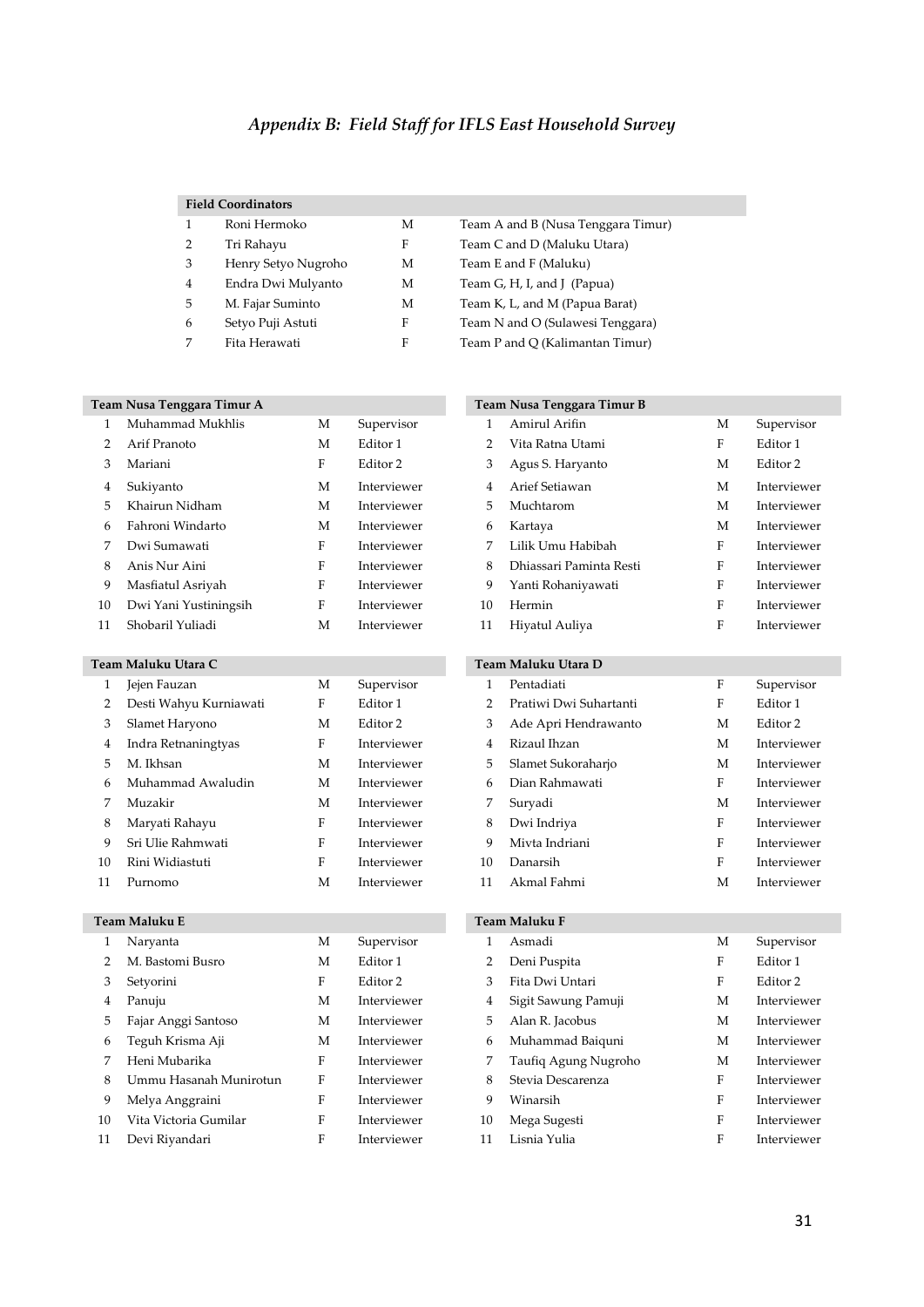|                | Team Papua G               |              |                     |                | Team Papua I               |         |                     |
|----------------|----------------------------|--------------|---------------------|----------------|----------------------------|---------|---------------------|
| 1              | Arif Gunawan               | М            | Supervisor          | $\mathbf{1}$   | Hendrik                    | M       | Supervisor          |
| $\overline{2}$ | Edi Jalemi                 | М            | Editor 1            | 2              | Nur Indah Setyawati        | F       | Editor 1            |
| 3              | Oki Petrus Laoh            | M            | Editor <sub>2</sub> | 3              | Ngatman                    | М       | Editor <sub>2</sub> |
| 4              | Muhamad Fahrezal Sillia    | M            | Interviewer         | 4              | Danang Widadmoko           | М       | Interviewer         |
| 5              | Herry Tjipto Susilo        | M            | Interviewer         | 5              | Arnanda Doli Gurning       | М       | Interviewer         |
| 6              | Rohmad Yasin Yunanto       | $\mathbf M$  | Interviewer         | 6              | Muhamad Aiman              | М       | Interviewer         |
| 7              | Eva Puri Nur Ismawati      | F            | Interviewer         | 7              | Berliana Hetty Lumban Gaol | F       | Interviewer         |
| 8              | Arvian Beti Rahmadani      | ${\rm F}$    | Interviewer         | 8              | Agata Vera Setianingsih    | $\rm F$ | Interviewer         |
| 9              | Fiske Kristina Chandrawati | F            | Interviewer         | 9              | Andri Yani Prabawati       | F       | Interviewer         |
|                | Team Papua H               |              |                     |                | Team Papua J               |         |                     |
| 1              | Yuniaman                   | M            | Supervisor          | $\mathbf{1}$   | Andi Ahmad                 | M       | Supervisor          |
| 2              | Ismail Hidayat             | M            | Editor 1            | $\overline{2}$ | Parzuniadi                 | M       | Interviewer         |
| 3              | Zainul Falah Kurniawan     | M            | Interviewer         | 3              | Herizal                    | M       | Interviewer         |
| 4              | Khairul Amin               | $\mathbf{M}$ | Interviewer         | 4              | Adib                       | М       | Interviewer         |
| 5              | Arinto Nugroho             | M            | Interviewer         | 5              | Arief Setiaji              | M       | Interviewer         |
| 6              | Suhariadi                  | М            | Interviewer         |                |                            |         |                     |
|                | Team Papua Barat K         |              |                     |                | Team Papua Barat L         |         |                     |
| 1              | Muhammad L. Rakhman        | M            | Supervisor          | 1              | Rangga Fauzan Andika       | М       | Supervisor          |
| $\overline{2}$ | Susi Lestari               | F            | Editor 1            | 2              | Hendy P.P.                 | М       | Editor 1            |
| 3              | Alman Suriadi              | M            | Editor <sub>2</sub> | 3              | Faqih Anatomi              | М       | Editor <sub>2</sub> |
| $\overline{4}$ | Didik Andika               | М            | Interviewer         | $\overline{4}$ | Haryanto                   | М       | Interviewer         |
| 5              | Denny Wowor                | M            | Interviewer         | 5              | Dwi Dedi Prasetyo          | M       | Interviewer         |
| 6              | M. Arief Febrianto         | М            | Interviewer         | 6              | Eka Septiana               | F       | Interviewer         |
| 7              | Hayu Ratnaningtyas         | $\rm F$      | Interviewer         | 7              | Nurbaeti                   | F       | Interviewer         |
| 8              | Sinta Karuba               | F            | Interviewer         | 8              | Nunung Puji Rahayu         | F       | Interviewer         |
| 9              | Ika Wahyuningtias          | F            | Interviewer         | 9              | Nyimas Oktariza            | F       | Interviewer         |
|                | Team Papua Barat M         |              |                     |                |                            |         |                     |
| 1              | Mocahmmad Syukri           | М            | Supervisor          |                |                            |         |                     |
| 2              | Ahmad Tofik                | M            | Editor 1            |                |                            |         |                     |
| 3              | Achmad Zarkasi             | M            | Interviewer         |                |                            |         |                     |
| $\overline{4}$ | Dian Fitriyanto            | M            | Interviewer         |                |                            |         |                     |
| 5              | Noviyah Wongso Suratna     | F            | Interviewer         |                |                            |         |                     |
| 6              | Ira Sasmita                | F            | Interviewer         |                |                            |         |                     |

#### **Team Papua I**

| 1 | Hendrik                    | M | Supervisor          |
|---|----------------------------|---|---------------------|
| 2 | Nur Indah Setyawati        | F | Editor 1            |
| 3 | Ngatman                    | M | Editor <sub>2</sub> |
| 4 | Danang Widadmoko           | M | Interviewer         |
| 5 | Arnanda Doli Gurning       | M | Interviewer         |
| 6 | Muhamad Aiman              | M | Interviewer         |
| 7 | Berliana Hetty Lumban Gaol | F | Interviewer         |
| 8 | Agata Vera Setianingsih    | F | Interviewer         |
| 9 | Andri Yani Prabawati       | F | Interviewer         |
|   |                            |   |                     |

#### **Team Papua H Team Papua J**

| Yuniaman                     | М | Supervisor  | Andi Ahmad      | М | Supervisor  |
|------------------------------|---|-------------|-----------------|---|-------------|
| 2 Ismail Hidayat             | М | Editor 1    | 2 Parzuniadi    | М | Interviewer |
| 3     Zainul Falah Kurniawan | М | Interviewer | 3 Herizal       | M | Interviewer |
| 4 Khairul Amin               | м | Interviewer | 4 Adib          | M | Interviewer |
| 5 Arinto Nugroho             | М | Interviewer | 5 Arief Setiaji | М | Interviewer |
|                              |   |             |                 |   |             |

#### **Team Papua Barat K Team Papua Barat L**

|    | Muhammad L. Rakhman  | М | Supervisor  |              | Rangga Fauzan Andika | М | Supervisor  |
|----|----------------------|---|-------------|--------------|----------------------|---|-------------|
| 2  | Susi Lestari         | F | Editor 1    | $\mathbf{2}$ | Hendy P.P.           | M | Editor 1    |
|    | 3 Alman Suriadi      | М | Editor 2    | 3            | Faqih Anatomi        | M | Editor 2    |
| 4  | Didik Andika         | М | Interviewer | 4            | Haryanto             | М | Interviewer |
|    | 5 Denny Wowor        | М | Interviewer | 5            | Dwi Dedi Prasetyo    | M | Interviewer |
|    | 6 M. Arief Febrianto | М | Interviewer | 6            | Eka Septiana         | F | Interviewer |
|    | 7 Hayu Ratnaningtyas | F | Interviewer |              | Nurbaeti             | F | Interviewer |
| 8. | Sinta Karuba         | F | Interviewer | 8            | Nunung Puji Rahayu   | F | Interviewer |
| 9. | Ika Wahyuningtias    | F | Interviewer | 9            | Nyimas Oktariza      | F | Interviewer |

|    | Team Sulawesi Tenggara N |   |                     |    | Team Sulawesi Tenggara O |
|----|--------------------------|---|---------------------|----|--------------------------|
| 1  | Sugiyanto                | М | Supervisor          |    | Yudono Setiawan          |
| 2  | Upik Widyaningsih        | F | Editor 1            | 2  | Lintang Widya Retna      |
| 3  | Siti Mardisah            | F | Editor <sub>2</sub> | 3  | Dini Romantika           |
| 4  | Deni Riyanto             | М | Interviewer         | 4  | Wahyudi                  |
| 5  | Tommy Setiawan           | М | Interviewer         | 5. | Banon Kuncoro Manik      |
| 6  | Muhammad Karno           | М | Interviewer         | 6  | Edwin Walukow            |
| 7  | Dianita A.               | F | Interviewer         |    | Julian Ardina Reswari    |
| 8  | Dian Martha Shinta       | F | Interviewer         | 8  | Retno Palupi             |
| 9  | Wahid Mifakhudin         | М | Interviewer         | 9  | Pramesti Arum Warda      |
| 10 | Ria Arbiyati Ningtyas    | F | Interviewer         | 10 | Krisna Yulianti          |
| 11 | Erlis Herliawati         | F | Interviewer         | 11 | Nurul Isnaini            |

| $\mathbf{1}$   | Sugiyanto             | М | Supervisor          |    | Yudono Setiawan       | М | Supervisor          |
|----------------|-----------------------|---|---------------------|----|-----------------------|---|---------------------|
| $\overline{2}$ | Upik Widyaningsih     | F | Editor 1            |    | Lintang Widya Retna   | F | Editor 1            |
| 3              | Siti Mardisah         | F | Editor <sub>2</sub> | 3. | Dini Romantika        | F | Editor <sub>2</sub> |
| 4              | Deni Riyanto          | М | Interviewer         | 4  | Wahyudi               | М | Interviewer         |
| 5              | Tommy Setiawan        | М | Interviewer         | 5. | Banon Kuncoro Manik   | М | Interviewer         |
| 6              | Muhammad Karno        | M | Interviewer         | 6  | Edwin Walukow         | М | Interviewer         |
| 7              | Dianita A.            | F | Interviewer         |    | Julian Ardina Reswari | F | Interviewer         |
| 8              | Dian Martha Shinta    | F | Interviewer         | 8  | Retno Palupi          | F | Interviewer         |
| 9              | Wahid Mifakhudin      | М | Interviewer         | 9  | Pramesti Arum Wardani | F | Interviewer         |
| 10             | Ria Arbiyati Ningtyas | F | Interviewer         | 10 | Krisna Yulianti       | F | Interviewer         |
| 11             | Erlis Herliawati      | F | Interviewer         | 11 | Nurul Isnaini         | F | Interviewer         |
|                |                       |   |                     |    |                       |   |                     |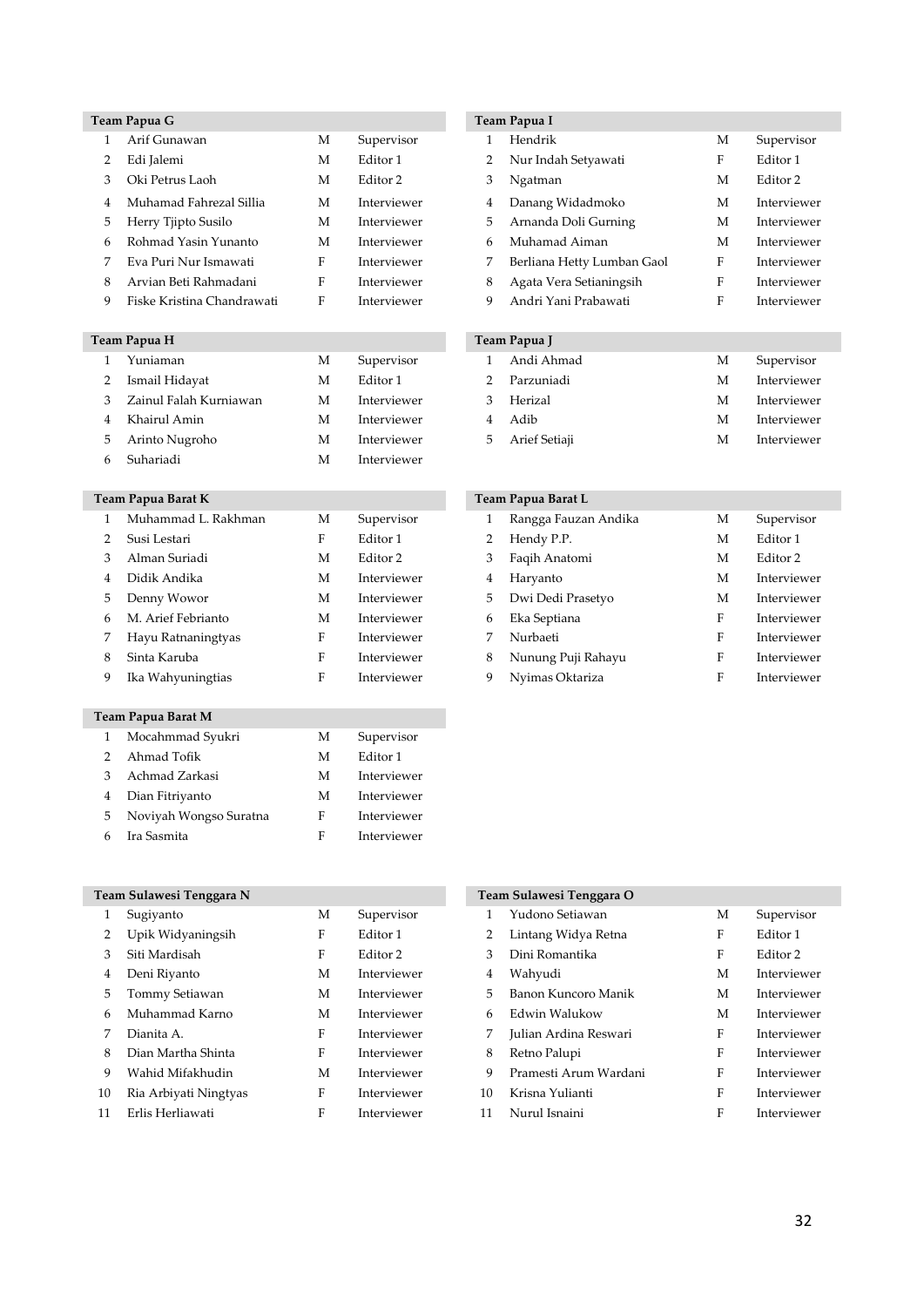#### **Team Kalimantan Timur P Team Kalimantan Timur Q**

|    | Slamet Subadrodin | М | Supervisor  |   | Ulil Absor                 | М | <b>Supervis</b>     |
|----|-------------------|---|-------------|---|----------------------------|---|---------------------|
|    | Warjiyo           | М | Editor 1    |   | Titis Putri Ambarwati      | F | Editor 1            |
|    | Sadirman          | M | Editor 2    | 3 | Agastia Ristanti Pamungkas | F | Editor <sub>2</sub> |
|    | Iwan Kurniawan    | М | Interviewer | 4 | Kartika Yoga               | М | Interviey           |
| 5  | Faroh Dina        | F | Interviewer | 5 | Mangatur Sm. Butar-butar   | M | Intervie            |
| 6. | Hartiwi           | F | Interviewer | 6 | Cilia Eli W.               | F | Intervie            |
|    | Fitri Yuniati     | F | Interviewer |   | Ginanjar Dwi Partiwi       | F | Interviey           |
| 8  | Taufik AR         | М | Interviewer | 8 | Larassati Ayu Ansuda       | F | Interviey           |
|    | Suharyanti        | F | Interviewer | 9 | Lilis Neky Ernawati        | F | Interviey           |
|    |                   |   |             |   |                            |   |                     |

|     | Slamet Subadrodin | M | Supervisor          |    | Ulil Absor                 | М | Supervisor  |
|-----|-------------------|---|---------------------|----|----------------------------|---|-------------|
|     | Warjiyo           | М | Editor 1            | 2  | Titis Putri Ambarwati      | F | Editor 1    |
| 3   | Sadirman          | М | Editor <sub>2</sub> | 3  | Agastia Ristanti Pamungkas | F | Editor 2    |
| 4   | Iwan Kurniawan    | М | Interviewer         | 4  | Kartika Yoga               | М | Interviewer |
| 5.  | Faroh Dina        | F | Interviewer         | 5  | Mangatur Sm. Butar-butar   | М | Interviewer |
| 6 — | Hartiwi           | F | Interviewer         | 6  | Cilia Eli W.               | F | Interviewer |
|     | Fitri Yuniati     | F | Interviewer         | 7  | Ginanjar Dwi Partiwi       | F | Interviewer |
| 8.  | Taufik AR         | M | Interviewer         | 8  | Larassati Ayu Ansuda       | F | Interviewer |
| 9.  | Suharyanti        | F | Interviewer         | 9  | Lilis Neky Ernawati        | F | Interviewer |
|     |                   |   |                     | 10 | Itrina                     | F | Interviewer |
|     |                   |   |                     | 11 | Tri Handayani              | F | Interviewer |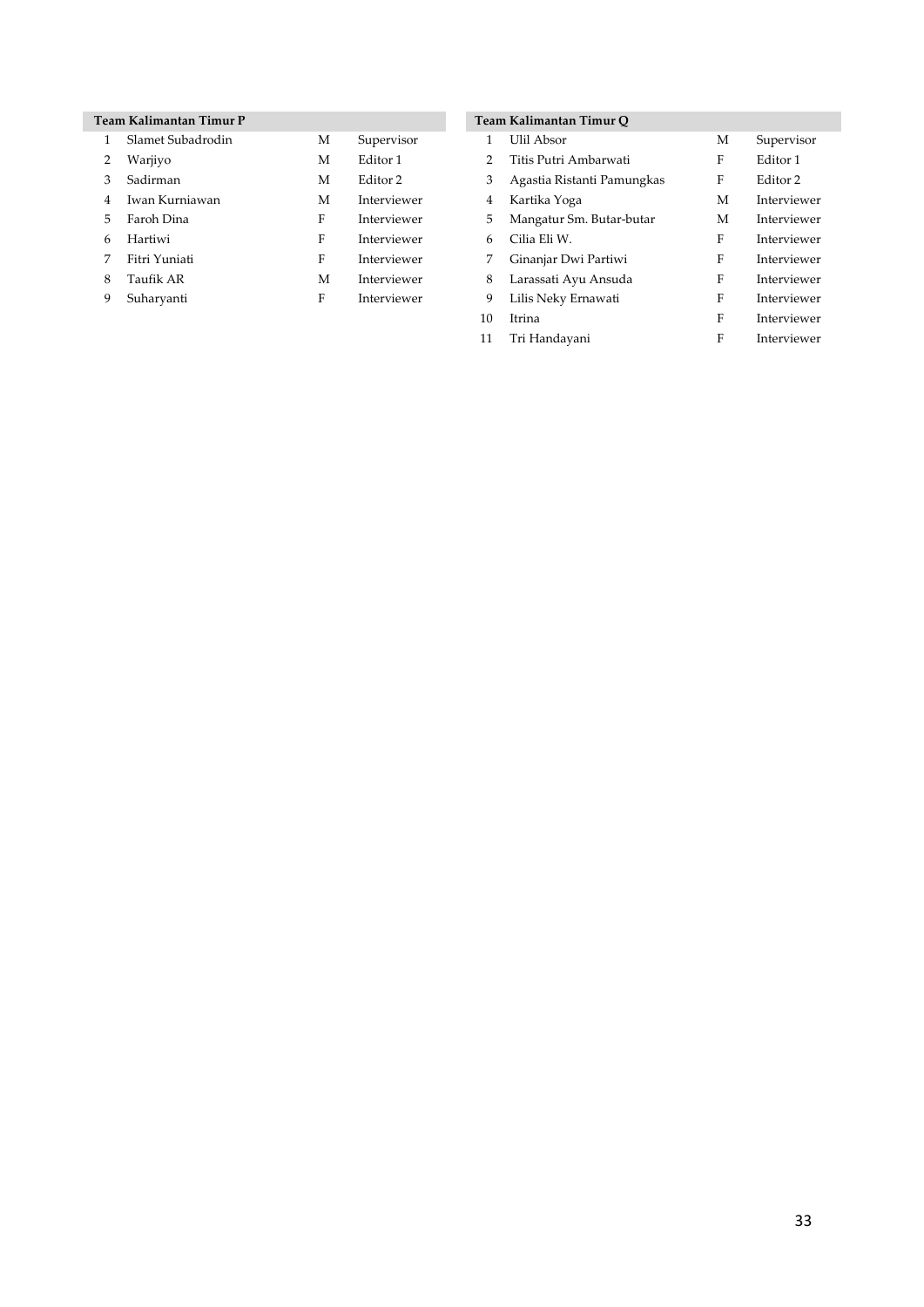### **Appendix C: Field Staff for IFLS East Community and Facility Survey**

|              |                          |              | <b>Field Coordinators</b> |             |              |                |                                            |             |              |
|--------------|--------------------------|--------------|---------------------------|-------------|--------------|----------------|--------------------------------------------|-------------|--------------|
|              |                          |              | Name                      |             | M/F          | Team           |                                            |             |              |
|              |                          | $\mathbf{1}$ | Oky Juhdijanto            |             | М            |                | Maluku C and D; Maluku Utara E and F       |             |              |
|              |                          | 2            | M. Fajar Suminto          |             | F            |                | Nusa Tenggara Timur A and B; Sulawesi      |             |              |
|              |                          |              |                           |             |              |                | Tenggara M and N; Kalimantan Timur O and P |             |              |
|              |                          | 3            | Arif Gunawan              |             | M            |                | Papua G,H, and I; Papua Barat J, K, and L  |             |              |
|              |                          |              |                           |             |              |                |                                            |             |              |
|              |                          |              |                           |             |              |                |                                            |             |              |
|              | <b>Team NTT A</b>        |              |                           |             |              |                | <b>Team NTT B</b>                          |             |              |
| $\mathbf{1}$ | Muhammad Mukhlish        |              |                           | М           | Sup.+ Editor | $\mathbf{1}$   | Amirul Arifin                              | М           | Sup.+ Editor |
| 2            | Shobaril Yuliadi         |              |                           | M           | Interviewer  | $\overline{2}$ | Sukiyanto                                  | M           | Interviewer  |
| 3            | Masfiatul Asriyah        |              |                           |             | Interviewer  | 3              | Fitri yuniati                              |             | Interviewer  |
|              |                          |              |                           |             |              |                |                                            |             |              |
|              | Team Maluku Utara C      |              |                           |             |              |                | Team Maluku Utara D                        |             |              |
| $\mathbf{1}$ | M.Ikhsan                 |              |                           | М           | Sup.+ Editor | $\mathbf{1}$   | Slamet Haryono                             | М           | Sup.+ Editor |
| 2            | Arif Gunawan             |              |                           | М           | Sup.+ Editor | 2              | Muhammad Awaludin                          | $\mathbf M$ | Interviewer  |
| 3            | Arif Pranoto             |              |                           | М           | Interviewer  | 3              | Maryati Rahayu                             |             | Interviewer  |
| 4            | Dwi Indriya K            |              |                           | F           | Interviewer  |                |                                            |             |              |
|              |                          |              |                           |             |              |                |                                            |             |              |
|              | Team Maluku E            |              |                           |             |              |                | Team Maluku F                              |             |              |
| 1            | Andi Ahmad               |              |                           | М           | Sup.+ Editor | 1              | Asmadi                                     | М           | Sup.+ Editor |
| 2            | Setyorini                |              |                           | F           | Interviewer  | 2              | Panuju                                     | M           | Interviewer  |
| 3            | Wahid Miftakhudin        |              |                           | М           | Interviewer  | 3              | Lisnia Yulia                               | F           | Interviewer  |
|              |                          |              |                           |             |              |                |                                            |             |              |
|              | Team Papua G             |              |                           |             |              |                | Team Papua H                               |             |              |
| 1            | Ngatman                  |              |                           | M           | Sup.+ Editor | 1              | Edi Jalerni                                | M           | Sup.+ Editor |
| 2            | Andi Setiawan            |              |                           | М           | Interviewer  | $\overline{2}$ | Sadirman                                   | М           | Interviewer  |
| 3            | Eva Puri Nur Ismawati    |              |                           | F           | Interviewer  | 3              | Berliana Hetty Lumban Gaol                 | F           | Interviewer  |
|              |                          |              |                           |             |              |                |                                            |             |              |
|              | Team Papua I             |              |                           |             |              |                | Team Papua Barat J                         |             |              |
| $\mathbf{1}$ | Yuniaman                 |              |                           | М           | Sup.+ Editor | 1              | Alman Suriadi                              | М           | Sup.+ Editor |
| 2            | Arinto Nugroho           |              |                           | M           | Interviewer  | 2              | Parzunaidi                                 | $\mathbf M$ | Interviewer  |
| 3            | Adib                     |              |                           | М           | Interviewer  | 3              | Siti Marsidah                              | F           | Interviewer  |
|              |                          |              |                           |             |              |                |                                            |             |              |
|              | Team Papua Barat K       |              |                           |             |              |                | Team Papua Barat L                         |             |              |
| 1            | Hendy P.P                |              |                           | $\mathbf M$ | Sup.+ Editor | $\mathbf{1}$   | Mochammad Syukri                           | $\mathbf M$ | Sup.+ Editor |
| 2            | Mangatur Sm Butar-Butar  |              |                           | М           | Interviewer  | 2              | Dian Fitriyanto                            | M           | Interviewer  |
| 3            | Pratiwi Dwi Suhartanti   |              |                           | F           | Interviewer  | 3              | Upik Widyaningsih                          | F           | Interviewer  |
|              |                          |              |                           |             |              |                |                                            |             |              |
|              | Team Sulawesi Tenggara M |              |                           |             |              |                | Team Sulawesi Tenggara N                   |             |              |
| $\mathbf{1}$ | Sugiyanto                |              |                           | M           | Sup.+ Editor | 1              | Ahmad Tofik                                | М           | Sup.+ Editor |
| 2            | Muzakir                  |              |                           | $\mathbf M$ | Interviewer  | 2              | Ismail Hidayat                             | M           | Interviewer  |
| 3            | Susi Lestari, S.Sos.     |              |                           | F           | Interviewer  | 3              | Retno Palupi                               | F           | Interviewer  |
|              |                          |              |                           |             |              |                |                                            |             |              |
|              | Team Kalimantan Timur O  |              |                           |             |              |                | Team Kalimantan Timur P                    |             |              |
| $\mathbf{1}$ | Faqih Anatomi            |              |                           | М           | Sup.+ Editor | 1              | Ulil Absor                                 | М           | Sup.+ Editor |
| 2            | Warjiyo                  |              |                           | М           | Interviewer  | 2              | Agastia Ristanti Pamungkas                 | F           | Interviewer  |
| 3            | Faroh Dina               |              |                           | $\mathbf F$ | Interviewer  | 3              | Ginanjar Dwi Partiwi                       | F           | Interviewer  |
|              |                          |              |                           |             |              |                |                                            |             |              |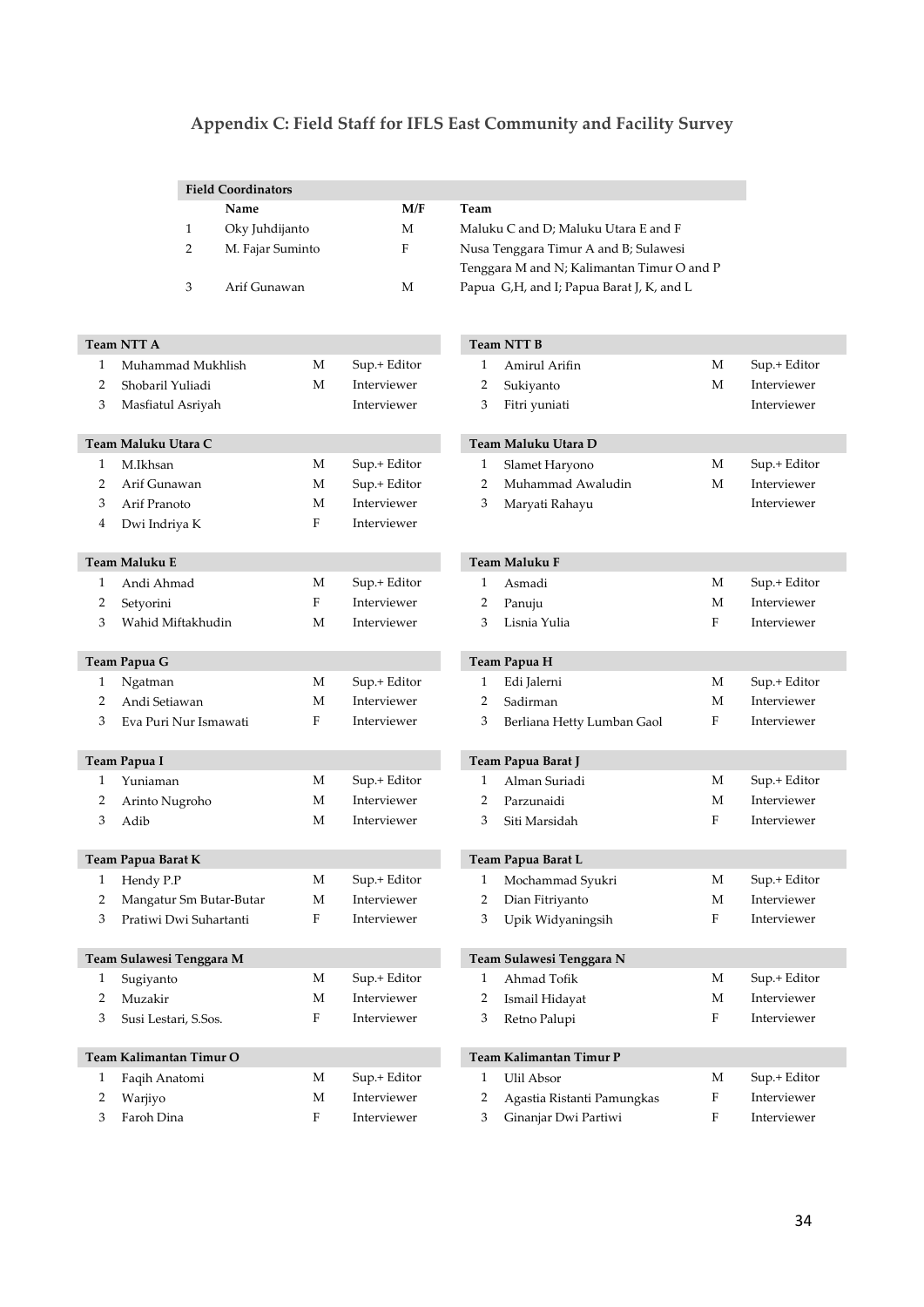## **Appendix D: BPS Kecamatan Codes in IFLS East Data Set**

| Prov.<br>code | Province name           | Kab.<br>code | Kabupaten name         | Kec.<br>code | Kecamatan Name            |
|---------------|-------------------------|--------------|------------------------|--------------|---------------------------|
| 53            | NUSA TENGGARA TIMUR     | $\mathbf{1}$ | SUMBA BARAT            | 50           | <b>LOLI</b>               |
| 53            | NUSA TENGGARA TIMUR     | 2            | SUMBA TIMUR            | 11           | NGGAHA ORIANGU            |
| 53            | NUSA TENGGARA TIMUR     | 3            | <b>KUPANG</b>          | 191          | AMFOANG BARAT LAUT        |
| 53            | NUSA TENGGARA TIMUR     | 4            | TIMOR TENGAH SELATAN   | 41           | <b>BATU PUTIH</b>         |
| 53            | NUSA TENGGARA TIMUR     | 4            | TIMOR TENGAH SELATAN   | 61           | <b>KUALIN</b>             |
| 53            | NUSA TENGGARA TIMUR     | 5            | TIMOR TENGAH UTARA     | 41           | <b>INSANA UTARA</b>       |
| 53            | NUSA TENGGARA TIMUR     | 6            | <b>BELU</b>            | 61           | ATAMBUA BARAT             |
| 53            | NUSA TENGGARA TIMUR     | 7            | ALOR                   | 50           | TELUK MUTIARA             |
| 53            | NUSA TENGGARA TIMUR     | 8            | LEMBATA                | 30           | <b>ILE APE</b>            |
| 53            | NUSA TENGGARA TIMUR     | 8            | LEMBATA                | 60           | OMESURI                   |
| 53            | NUSA TENGGARA TIMUR     | 11           | <b>ENDE</b>            | 31           | <b>ENDE TIMUR</b>         |
| 53            | NUSA TENGGARA TIMUR     | 13           | MANGGARAI              | 110          | <b>LANGKE REMBONG</b>     |
| 53            | NUSA TENGGARA TIMUR     | 15           | MANGGARAI BARAT        | 10           | KOMODO                    |
| 53            | NUSA TENGGARA TIMUR     | 19           | <b>MANGGARAI TIMUR</b> | 10           | <b>BORONG</b>             |
| 64            | KALIMANTAN TIMUR        | 2            | KUTAI BARAT            | 80           | MELAK                     |
| 64            | <b>KALIMANTAN TIMUR</b> | 3            | KUTAI KARTANEGARA      | 90           | <b>TENGGARONG</b>         |
| 64            | KALIMANTAN TIMUR        | 3            | KUTAI KARTANEGARA      | 120          | ANGGANA                   |
| 64            | KALIMANTAN TIMUR        | 4            | <b>KUTAI TIMUR</b>     | 52           | SANDARAN                  |
| 64            | KALIMANTAN TIMUR        | 5            | BERAU                  | 70           | <b>GUNUNG TABUR</b>       |
| 64            | KALIMANTAN TIMUR        | 71           | BALIKPAPAN             | 10           | <b>BALIKPAPAN SELATAN</b> |
| 64            | KALIMANTAN TIMUR        | 71           | BALIKPAPAN             | 30           | BALIKPAPAN UTARA          |
| 64            | KALIMANTAN TIMUR        | 71           | BALIKPAPAN             | 40           | BALIKPAPAN TENGAH         |
| 64            | KALIMANTAN TIMUR        | 72           | SAMARINDA              | 22           | SAMBUTAN                  |
| 64            | KALIMANTAN TIMUR        | 72           | SAMARINDA              | 30           | SAMARINDA SEBERANG        |
| 64            | KALIMANTAN TIMUR        | 72           | SAMARINDA              | 31           | LOAJANAN ILIR             |
| 64            | <b>KALIMANTAN TIMUR</b> | 72           | SAMARINDA              | 40           | SUNGAI KUNJANG            |
| 64            | KALIMANTAN TIMUR        | 72           | <b>SAMARINDA</b>       | 50           | SAMARINDA ULU             |
| 74            | SULAWESI TENGGARA       | 2            | <b>MUNA</b>            | 22           | <b>MAROBO</b>             |
| 74            | SULAWESI TENGGARA       | $\mathbf{2}$ | MUNA                   | 91           | <b>PASIR PUTIH</b>        |
| 74            | SULAWESI TENGGARA       | 3            | <b>KONAWE</b>          | 71           | <b>WAWONII SELATAN</b>    |
| 74            | SULAWESI TENGGARA       | 3            | <b>KONAWE</b>          | 131          | UEPAI                     |
| 74            | SULAWESI TENGGARA       | 4            | KOLAKA                 | 41           | LAMBANDIA                 |
| 74            | SULAWESI TENGGARA       | 6            | <b>BOMBANA</b>         | 51           | POLEANG UTARA             |
| 74            | SULAWESI TENGGARA       | 6            | <b>BOMBANA</b>         | 61           | POLEANG BARAT             |
| 74            | SULAWESI TENGGARA       | 7            | WAKATOBI               | 21           | <b>TOMIA TIMUR</b>        |
| 74            | SULAWESI TENGGARA       | 8            | KOLAKA UTARA           | 20           | <b>LASUSUA</b>            |
| 74            | SULAWESI TENGGARA       | 8            | KOLAKA UTARA           | 60           | <b>BATU PUTIH</b>         |
| 74            | SULAWESI TENGGARA       | 10           | KONAWE UTARA           | 30           | LASOLO                    |
| 74            | SULAWESI TENGGARA       | 71           | KENDARI                | 13           | KADIA                     |
| 74            | SULAWESI TENGGARA       | 72           | <b>BAU-BAU</b>         | 11           | <b>MURHUM</b>             |
| 74            | SULAWESI TENGGARA       | 72           | BAU-BAU                | 30           | SORAWOLIO                 |
| 81            | MALUKU                  | 1            | MALUKU TENGGARA BARAT  | 53           | NIRUNMAS                  |
| 81            | MALUKU                  | 2            | MALUKU TENGGARA        | 22           | KEI BESAR SELATAN         |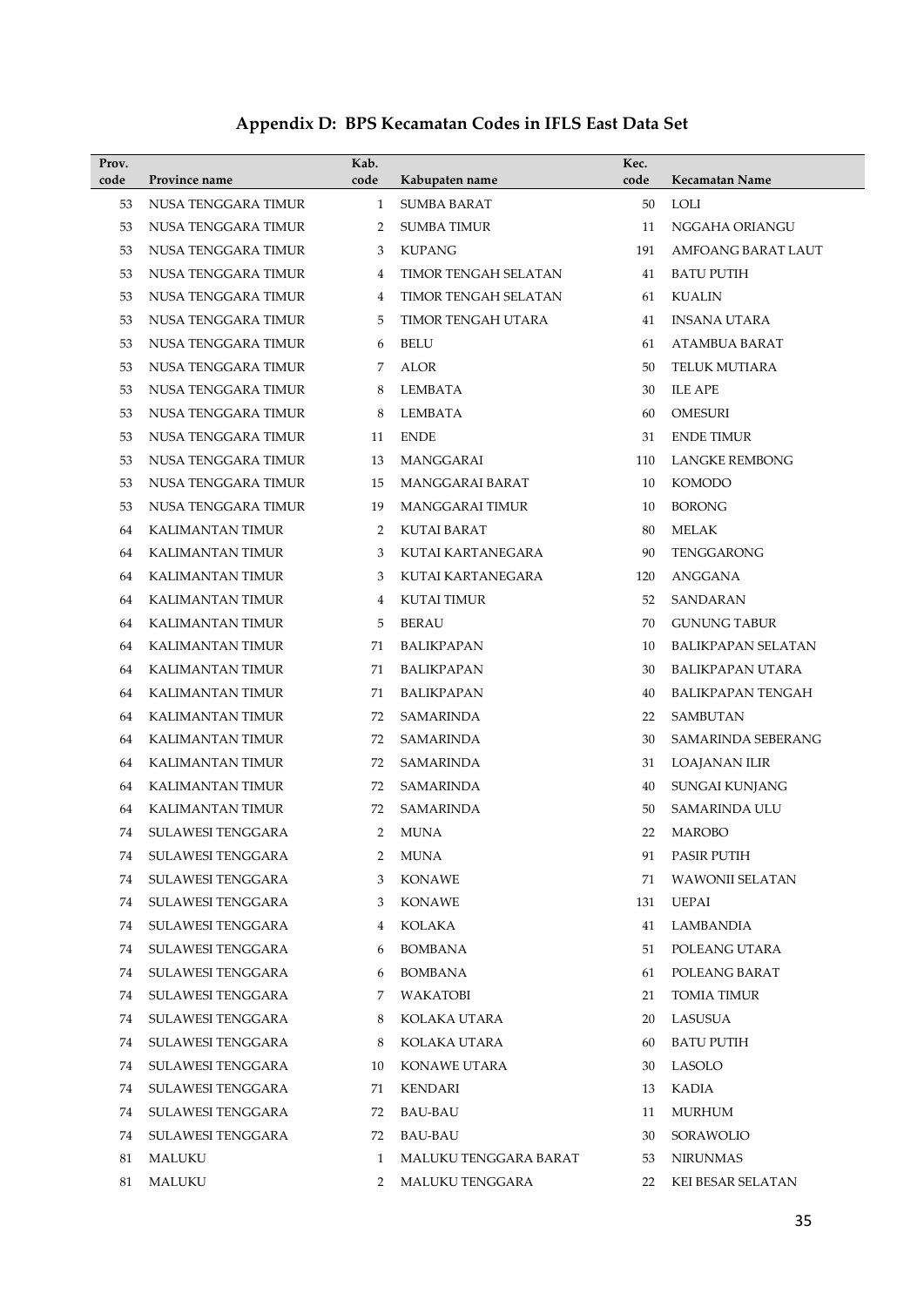| Prov. |                     | Kab. |                         | Kec. |                          |
|-------|---------------------|------|-------------------------|------|--------------------------|
| code  | Province name       | code | Kabupaten name          | code | Kecamatan Name           |
| 81    | <b>MALUKU</b>       | 3    | <b>MALUKU TENGAH</b>    | 10   | <b>BANDA</b>             |
| 81    | <b>MALUKU</b>       | 3    | <b>MALUKU TENGAH</b>    | 50   | <b>AMAHAI</b>            |
| 81    | <b>MALUKU</b>       | 3    | <b>MALUKU TENGAH</b>    | 60   | <b>TEON NILA SERUA</b>   |
| 81    | <b>MALUKU</b>       | 3    | <b>MALUKU TENGAH</b>    | 100  | SALAHUTU                 |
| 81    | <b>MALUKU</b>       | 3    | <b>MALUKU TENGAH</b>    | 110  | <b>LEIHITU</b>           |
| 81    | <b>MALUKU</b>       | 4    | <b>BURU</b>             | 20   | <b>NAMLEA</b>            |
| 81    | MALUKU              | 4    | <b>BURU</b>             | 23   | <b>BATA BUAL</b>         |
| 81    | <b>MALUKU</b>       | 9    | <b>BURU SELATAN</b>     | 20   | <b>LEKSULA</b>           |
| 81    | MALUKU              | 71   | <b>AMBON</b>            | 20   | <b>SIRIMAU</b>           |
| 81    | <b>MALUKU</b>       | 71   | <b>AMBON</b>            | 30   | <b>TELUK AMBON</b>       |
| 81    | MALUKU              | 71   | <b>AMBON</b>            | 40   | <b>BAGUALA</b>           |
| 82    | <b>MALUKU UTARA</b> | 1    | HALMAHERA BARAT         | 91   | <b>JAILOLO SELATAN</b>   |
| 82    | <b>MALUKU UTARA</b> | 1    | HALMAHERA BARAT         | 131  | <b>IBU SELATAN</b>       |
| 82    | <b>MALUKU UTARA</b> | 3    | KEPULAUAN SULA          | 20   | SANANA                   |
| 82    | MALUKU UTARA        | 3    | KEPULAUAN SULA          | 21   | <b>SULA BESI TENGAH</b>  |
| 82    | <b>MALUKU UTARA</b> | 3    | <b>KEPULAUAN SULA</b>   | 32   | MANGOLI UTARA TIMUR      |
| 82    | MALUKU UTARA        | 3    | <b>KEPULAUAN SULA</b>   | 64   | <b>TALIABU SELATAN</b>   |
| 82    | MALUKU UTARA        | 4    | HALMAHERA SELATAN       | 33   | <b>BACAN SELATAN</b>     |
| 82    | MALUKU UTARA        | 4    | HALMAHERA SELATAN       | 62   | KAYOA SELATAN            |
| 82    | MALUKU UTARA        | 4    | HALMAHERA SELATAN       | 91   | <b>GANE TIMUR TENGAH</b> |
| 82    | MALUKU UTARA        | 6    | HALMAHERA TIMUR         | 40   | MABA                     |
| 82    | MALUKU UTARA        | 71   | <b>TERNATE</b>          | 21   | <b>TERNATE TENGAH</b>    |
| 82    | MALUKU UTARA        | 71   | <b>TERNATE</b>          | 30   | TERNATE UTARA            |
| 82    | MALUKU UTARA        | 72   | <b>TIDORE KEPULAUAN</b> | 30   | <b>TIDORE</b>            |
| 91    | PAPUA BARAT         | 1    | <b>FAKFAK</b>           | 82   | KRAMONGMONGGA            |
| 91    | PAPUA BARAT         | 2    | <b>KAIMANA</b>          | 20   | <b>TELUK ARGUNI</b>      |
| 91    | PAPUA BARAT         | 4    | TELUK BINTUNI           | 22   | <b>AROBA</b>             |
| 91    | PAPUA BARAT         | 4    | TELUK BINTUNI           | 52   | <b>TUHIBA</b>            |
| 91    | PAPUA BARAT         |      | 5 MANOKWARI             |      | 130 MINYAMBOUW           |
| 91    | PAPUA BARAT         | 5    | MANOKWARI               | 141  | <b>MANOKWARI BARAT</b>   |
| 91    | PAPUA BARAT         | 5    | MANOKWARI               | 142  | <b>MANOKWARI TIMUR</b>   |
| 91    | PAPUA BARAT         | 5    | MANOKWARI               | 146  | TANAH RUBUH              |
| 91    | PAPUA BARAT         | 7    | <b>SORONG</b>           | 121  | <b>MAYAMUK</b>           |
| 91    | PAPUA BARAT         | 7    | <b>SORONG</b>           | 171  | <b>MARIAT</b>            |
| 91    | PAPUA BARAT         | 8    | RAJA AMPAT              | 22   | MISOOL TIMUR             |
| 91    | PAPUA BARAT         | 71   | <b>SORONG</b>           | 10   | <b>SORONG BARAT</b>      |
| 91    | PAPUA BARAT         | 71   | <b>SORONG</b>           | 22   | SORONG                   |
| 94    | PAPUA               | 1    | <b>MERAUKE</b>          | 40   | <b>MERAUKE</b>           |
| 94    | PAPUA               | 1    | <b>MERAUKE</b>          | 42   | TANAH MIRING             |
| 94    | PAPUA               | 2    | JAYAWIJAYA              | 121  | PELEBAGA                 |
| 94    | PAPUA               | 2    | JAYAWIJAYA              | 222  | YALENGGA                 |
| 94    | <b>PAPUA</b>        | 3    | JAYAPURA                | 201  | YOKARI                   |
| 94    | PAPUA               | 3    | JAYAPURA                | 230  | <b>SENTANI</b>           |
| 94    | <b>PAPUA</b>        | 8    | <b>KEPULAUAN YAPEN</b>  | 61   | KOSIWO                   |
| 94    | PAPUA               | 9    | <b>BIAK NUMFOR</b>      | 50   | BIAK KOTA                |